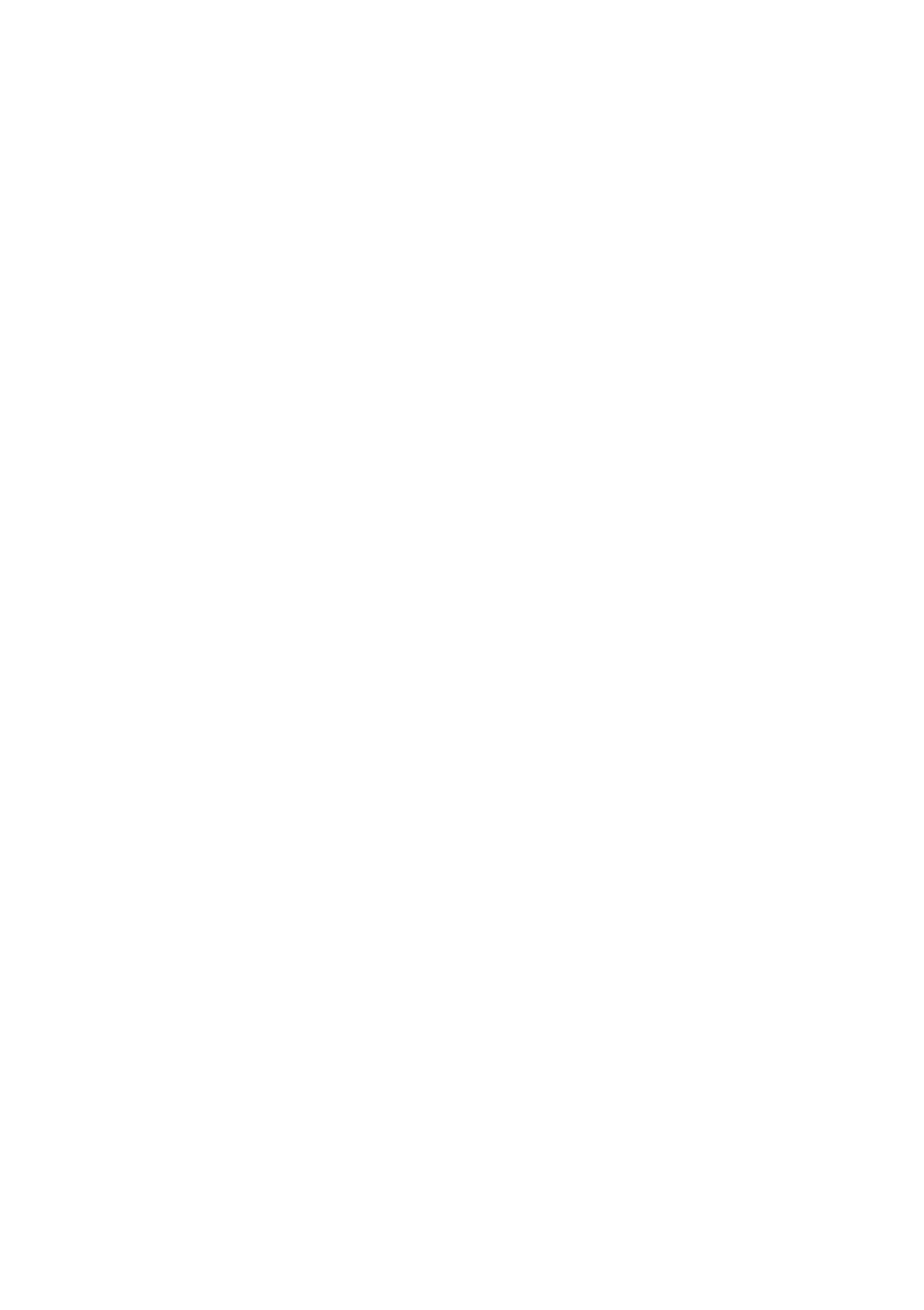# **AFRICAN UNION**

# **POLICY ON POST-CONFLICT RECONSTRUCTION AND DEVELOPMENT**

**Published by the Conflict Management Division, Peace and Security Department, Commission of the African Union Addis Ababa, Ethiopia**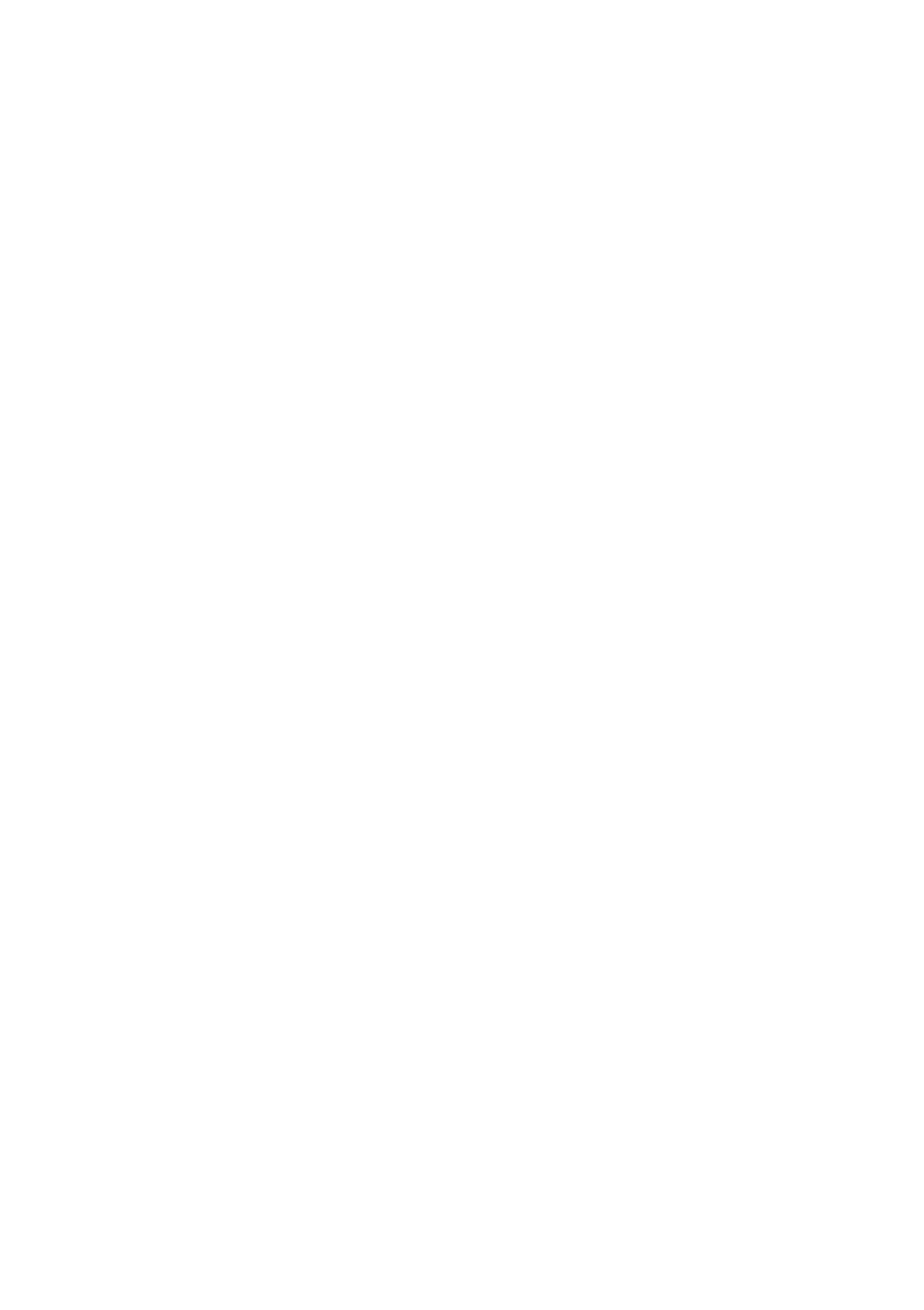# **TABLE OF CONTENTS**

|                                                          | Page |
|----------------------------------------------------------|------|
| List of Acronyms                                         | iii  |
| Foreword                                                 | V    |
| Preface                                                  | vii  |
| Section I: Introduction                                  | 1    |
| Objectives                                               | 3    |
| Rationale                                                | 3    |
| Definitions                                              | 4    |
| Principles                                               | 6    |
| Section II: Indicative Elements of the PCRD Policy       | 8    |
| Security                                                 | 9    |
| Humanitarian/Emergency Assistance                        | 12   |
| Socio-Economic Reconstruction and Development            | 16   |
| <b>Political Governance and Transition</b>               | 20   |
| Human Rights, Justice and Reconciliation                 | 24   |
| Women and Gender                                         | 28   |
| Section III: Resource Mobilisation, Actors and Processes | 30   |
| <b>Resource Mobilisation</b>                             | 31   |
| Actors, Governance Mechanisms and Processes              | 34   |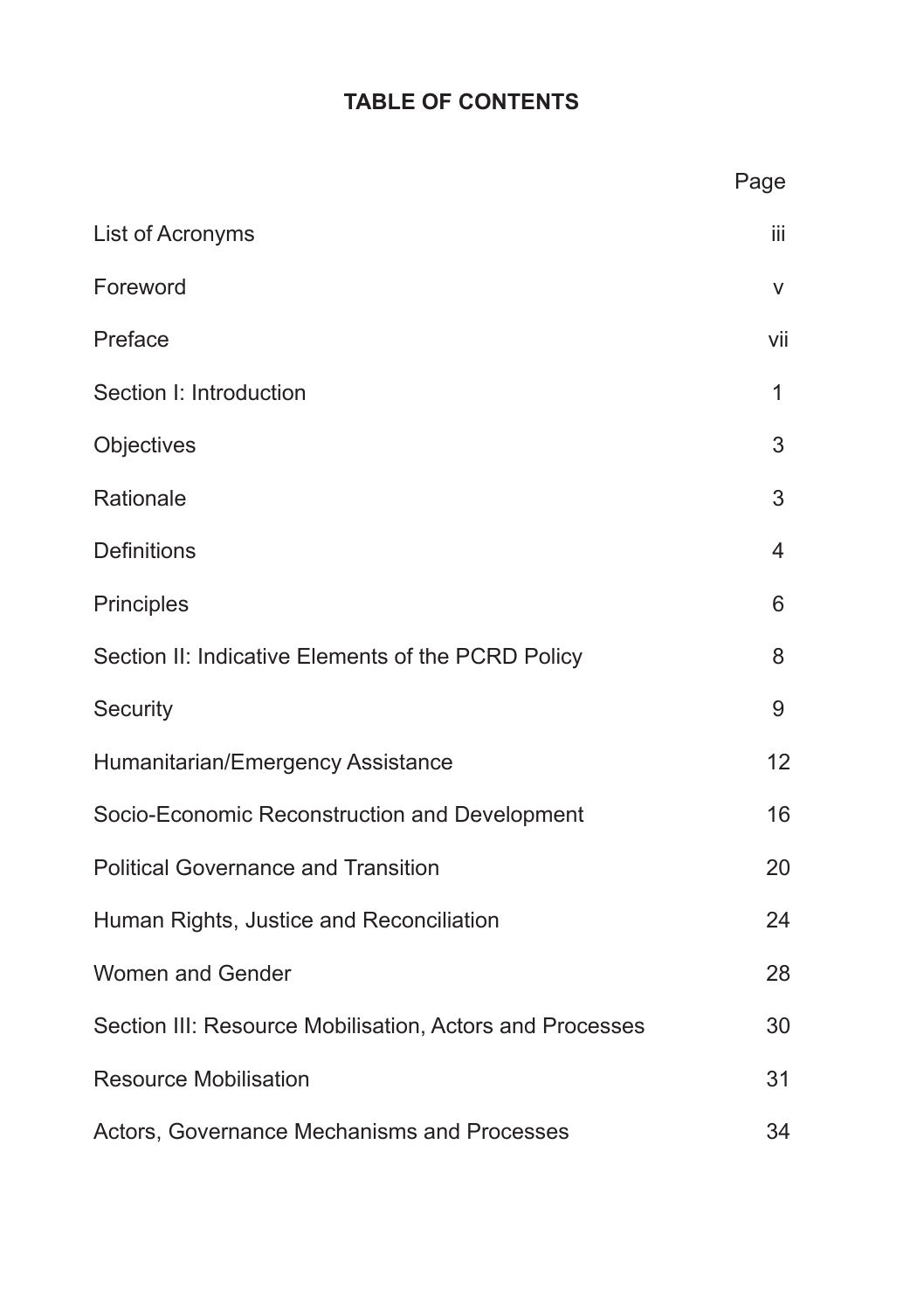# **ANNEXES**

| Annex 'A': Sirte Decision on Post-Conflict Reconstruction  | 41 |
|------------------------------------------------------------|----|
| Annex 'B': Banjul Decision on Post-Conflict Reconstruction | 43 |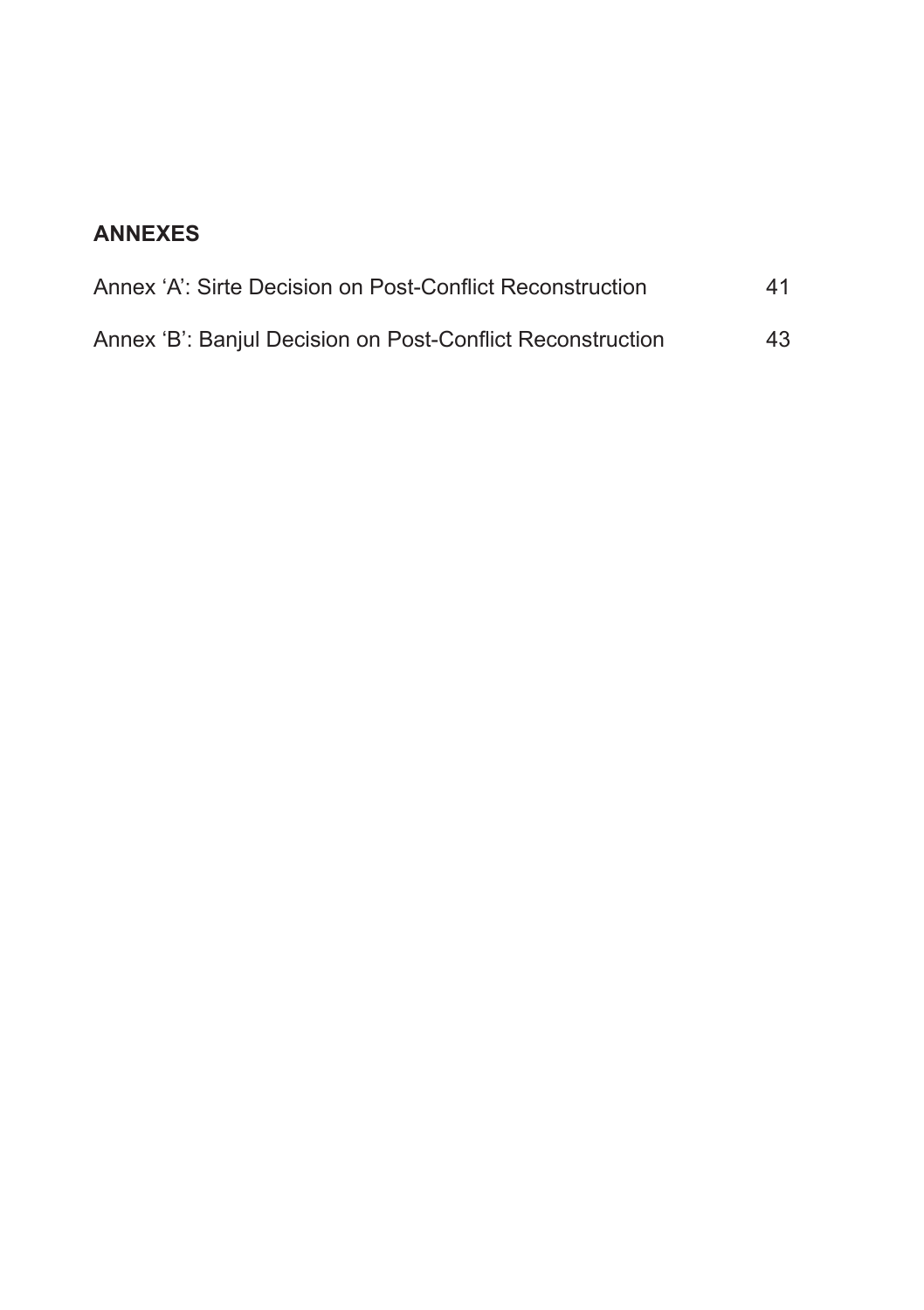# **LIST OF ACRONYMS**

| AfDB:         | African Development Bank                                              |
|---------------|-----------------------------------------------------------------------|
| <b>ACHPR:</b> | African Commission on Human and<br>Peoples' Rights                    |
| AU:           | African Union                                                         |
| CADSP:        | Common African Defence and Security<br>Policy                         |
| CSO:          | <b>Civil Society Organization</b>                                     |
| DAG:          | Donor Assistance Group                                                |
| DDRR:         | Disarmament, Demobilization, Rehabilitation and<br>Reintegration      |
| ECOSOCC:      | Economic, Social and Cultural Council                                 |
| HIPC:         | <b>Heavily-Indebted Poor Countries</b>                                |
| HIV/AIDS:     | Human Immunodeficiency Virus / Acquired<br>Immune Deficiency Syndrome |
| IDPs:         | <b>Internally Displaced Persons</b>                                   |
| IMF:          | International Monetary Fund                                           |
| MDGs:         | Millennium Development Goals                                          |
| NEPAD:        | New Partnership for Africa's Development                              |
| NGOs:         | Non-Governmental Organizations                                        |
| PBC:          | Peacebuilding Commission                                              |
| PCRD:         | Post Conflict Reconstruction and<br>Development                       |
| PSC:          | Peace and Security Council                                            |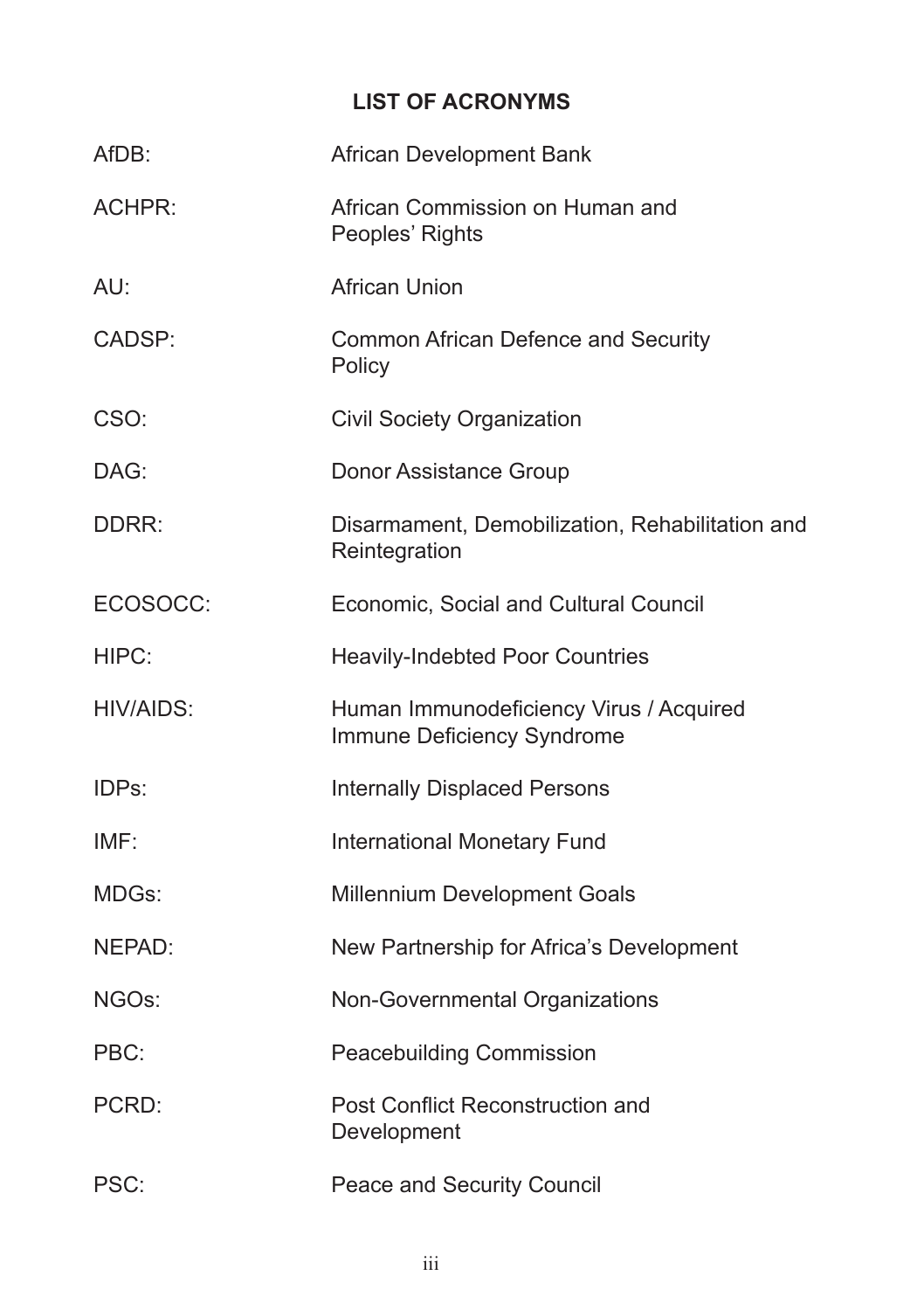| REC <sub>s</sub> : | <b>Regional Economic Communities</b> |
|--------------------|--------------------------------------|
| SALWs:             | Small Arms and Light Weapons         |
| UN:                | <b>United Nations</b>                |
| WTO:               | World Trade Organization             |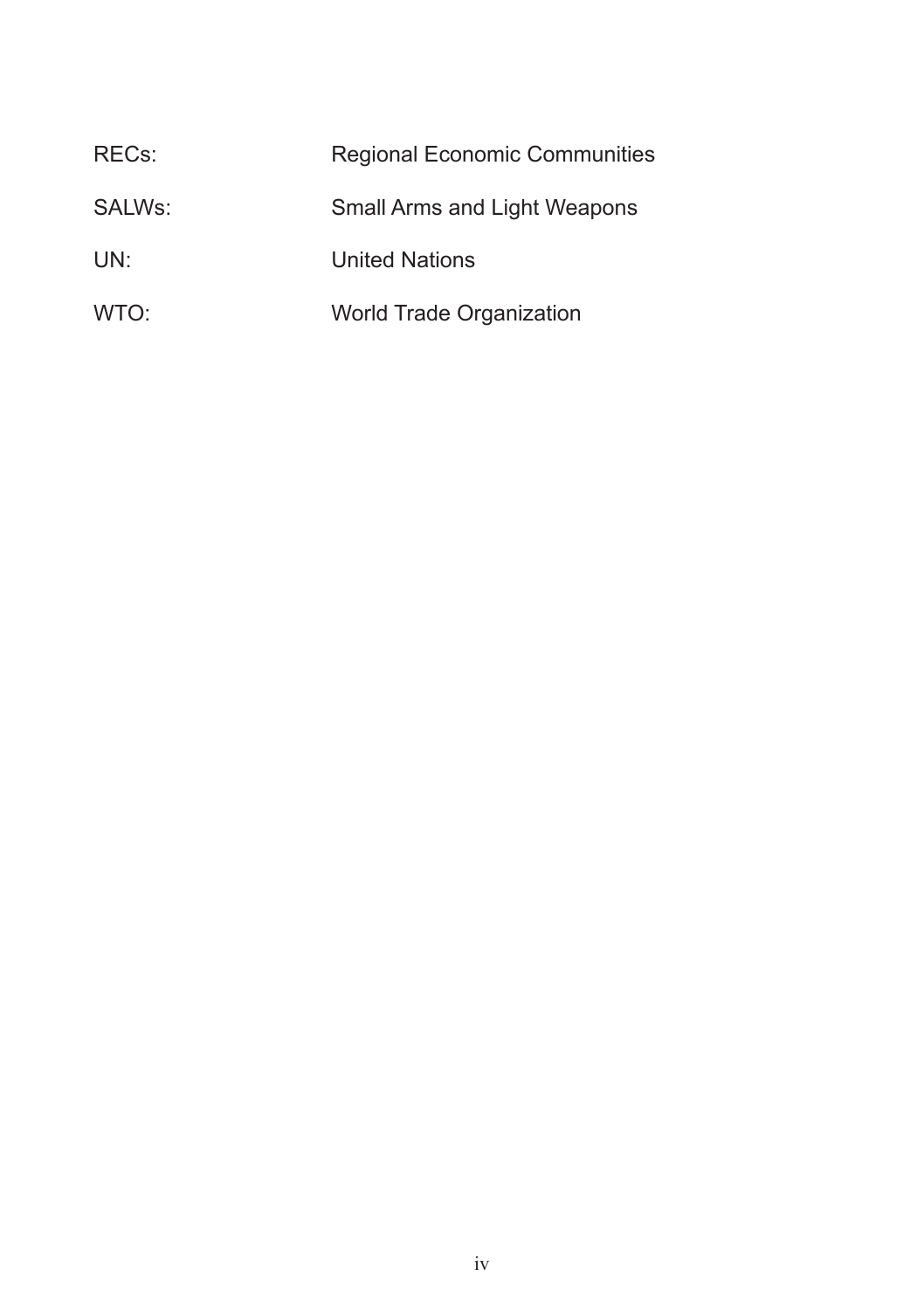### **FOREWORD BY**

### **ALPHA OUMAR KONARE**

#### **CHAIRPERSON OF THE COMMISSION**

Africa has made significant progress during the past decade to address the many conflicts and crises facing the continent. Notwithstanding this progress, however, enormous challenges are yet to be met if the countries and communities concerned are to reap the benefits of the peace and stability brought about by the resolution of conflicts. The recovery, reconstruction and development challenges involved are complex and, as such, require determination, long-term commitment, the mobilization of massive resources, as well as cooperation and close coordination at all levels.

 Beyond meeting the immediate humanitarian needs of affected populations, recovery and reconstruction efforts in post conflict societies must address the demobilization, disarmament and re-integration of former combatants; the return and reintegration of displaced populations, grassroots level reconciliation; as well as lay the foundations for good governance in both the political and socio-economic spheres. These tasks should also be undertaken in tandem with Africa's efforts toward regional integration and socio-economic regeneration.

 The impact of conflicts has been devastating. Millions have died, or became refugees or internally displaced persons (IDPs). Despite the magnitude and complexity of the challenges at hand, however, the affected African countries, the Regional Economic Communities (RECs) and the AU Commission, with the support of a host of Africa's partners, continue to make tremendous effort and register remarkable progress. Angola, Sierra Leone, Liberia, Cote d'Ivoire, Sudan, the Democratic Republic of Congo (DRC), Burundi, the Central African Republic (CAR) and the Comoros have all made strides in their recovery and reconstruction efforts. Undoubtedly though, the achievements made to-date need to be consolidated further.

The development of the AU Policy on Post Conflict Reconstruction and Development (PCRD) and the decision by the Executive Council to establish the necessary mechanisms and processes for its implementation are further witness to the resolve and commitment of the AU to comprehensively and decisively address the recovery and reconstruction needs of countries and communities emerging from conflict.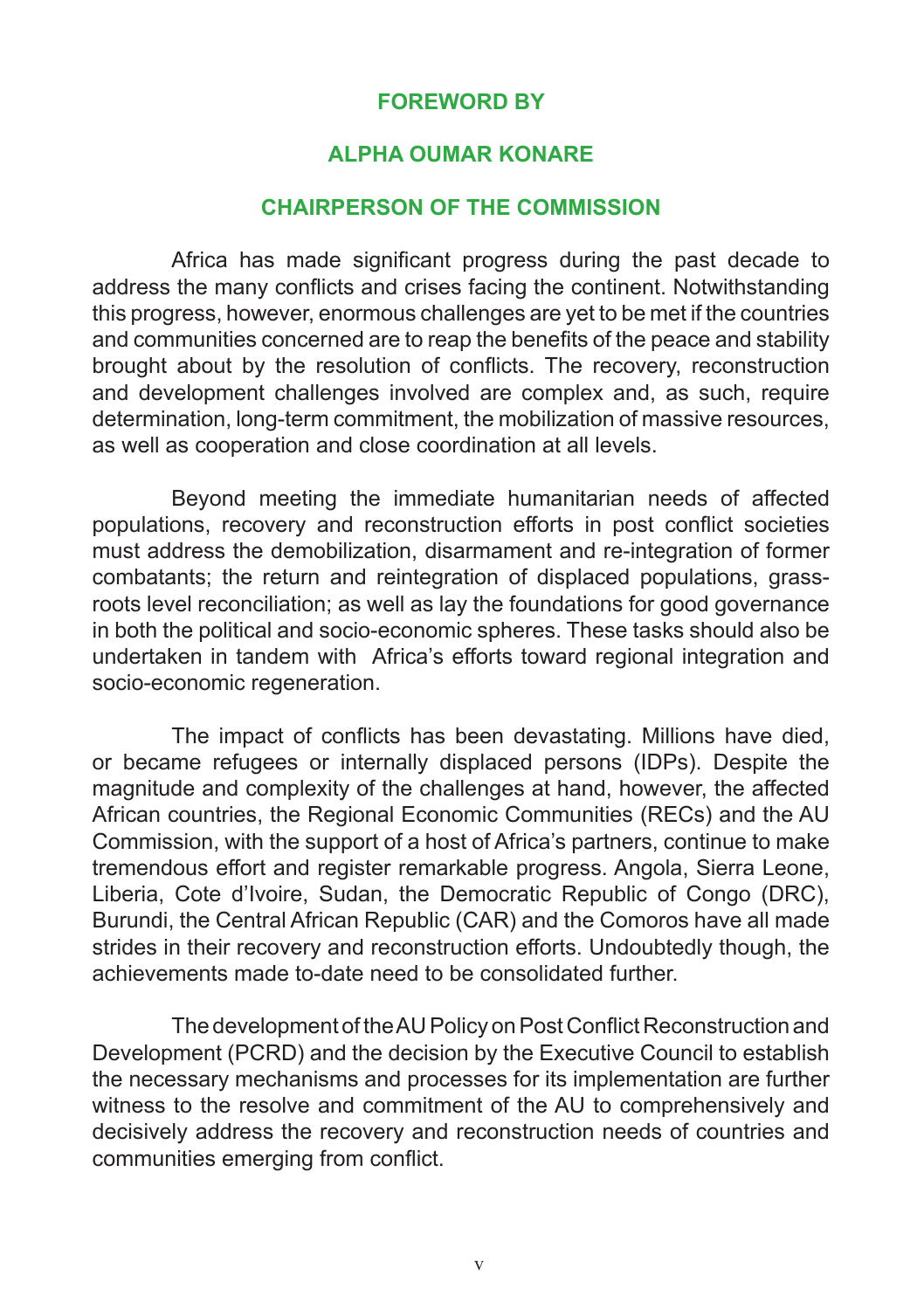The Policy is a comprehensive document that provides a broad template for the planning and implementation of integrated strategies and programmes.IbelievethatthePolicywillbeacrucialguideforthedevelopment of further tools at regional and national levels and, with the establishment of the AU oversight and coordination mechanisms and mobilization of the necessary resources, will facilitate the efforts of post-conflict societies to move from recovery and reconstruction to long-term development. In order to achieve its stated goals, the Policy needs to be implemented effectively and speedily, including through the mobilization of the necessary human, financial, material and institutional resources, at the national, regional and continental levels. It is my conviction that the AU and its Member States will, once again, rise up to the challenge and stand with our brothers and sisters in post-conflict societies. It is also my sincere belief that Africa's partners will stand with us in achieving these goals.

 Africa is now better positioned to reverse the history of conflicts, heal its wounds and pave the way for sustainable peace and socio-economic development.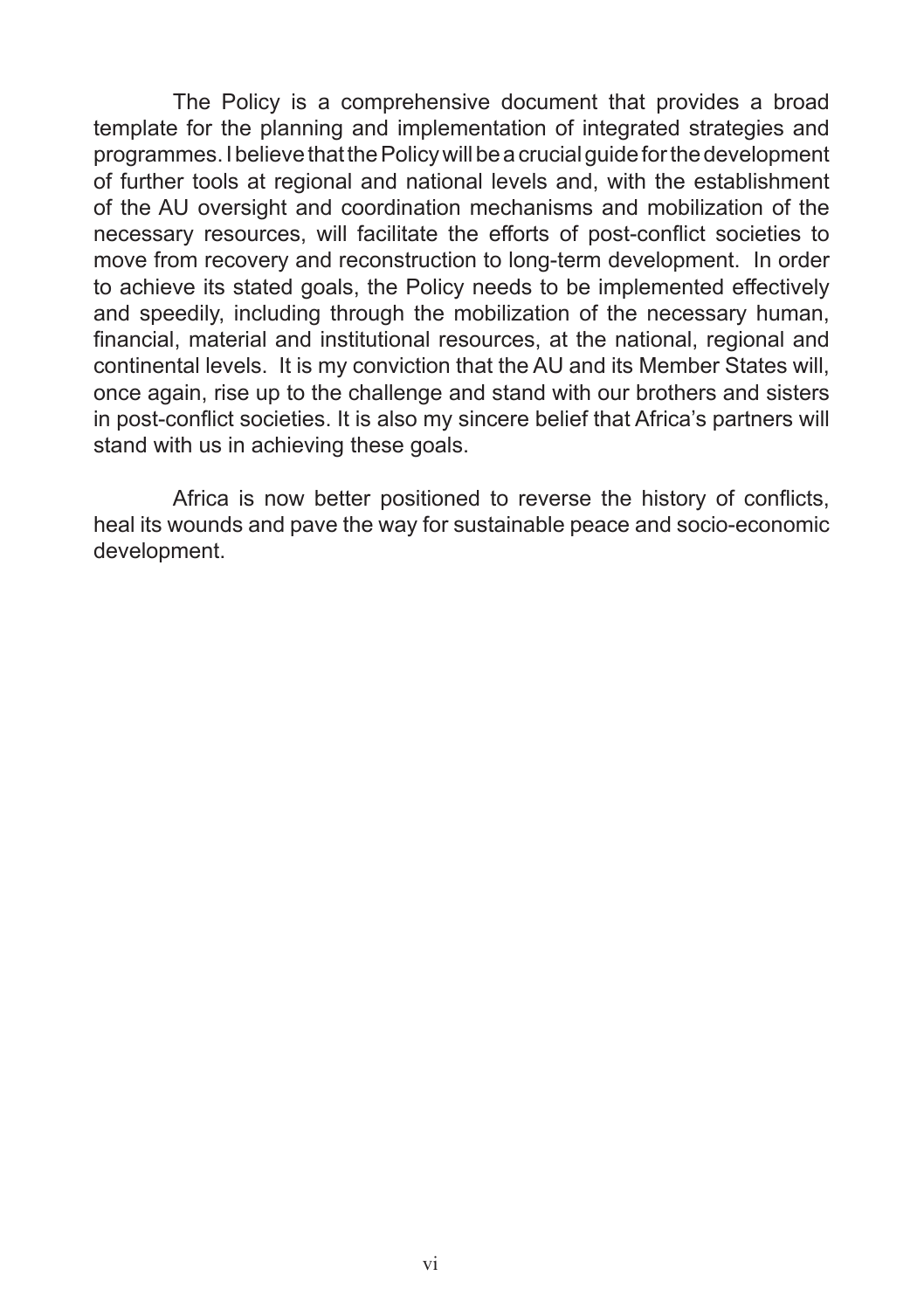### **PREFACE BY**

### **SAID DJINNIT**

### **COMMISSIONER FOR PEACE AND SECURITY**

By the turn of the 21st century, Africa had made remarkable progress in resolving many complex and old conflicts across the continent. Despite this progress, however, millions of people continued to be adversely affected by the consequences of conflict. It was also obvious that the peace achieved was fragile and could not be sustained in the long term so long as the underlying causes and the needs of the affected populations were not effectively addressed.

 At this juncture, the Commission felt it was high time that the African Union (AU), consistent with the relevant provisions of the Constitutive Act and the Protocol Relating to the Establishment of the Peace and Security Council (PSC), as well as the Commission's Strategic Plan, focused attention on post-conflict reconstruction and development in countries emerging from conflict. Hence, the Commission took steps aimed at articulating an AU response to the challenges at hand and at making it possible to coordinate the multifaceted efforts that were required to address the needs of countries and communities emerging from conflict.

 It is against this background that, at its 7th Ordinary Session held in Sirte, Libya, from 28 June to 2 July 2005, the Executive Council adopted decision Ex.CL/Dec.225 (VII) on the Report of the Chairperson of the Commission on conflict situations in Africa. In that decision, the Executive Council, *inter alia*, welcomed the significant progress made in the resolution of the crisis and conflict situations on the continent; and stressed the need for peace agreements to be effectively complemented by sustained efforts towards post-conflict reconstruction and peace-building, with a view to addressing the root causes underlying their outbreak. In this respect, the Executive Council urged the Commission to develop an AU policy on postconflict reconstruction based on the relevant provisions of the PSC Protocol and the experience gained up to that point on the continent.

 It was in pursuit of this mandate that the 4th Brainstorming Retreat of members of the PSC and other Member States represented in Addis Ababa was convened in Durban, South Africa, from 4 to 5 September 2005. A draft Framework on Post Conflict Reconstruction and Development (PCRD) in Africa was presented at the meeting, whose deliberations focused on ways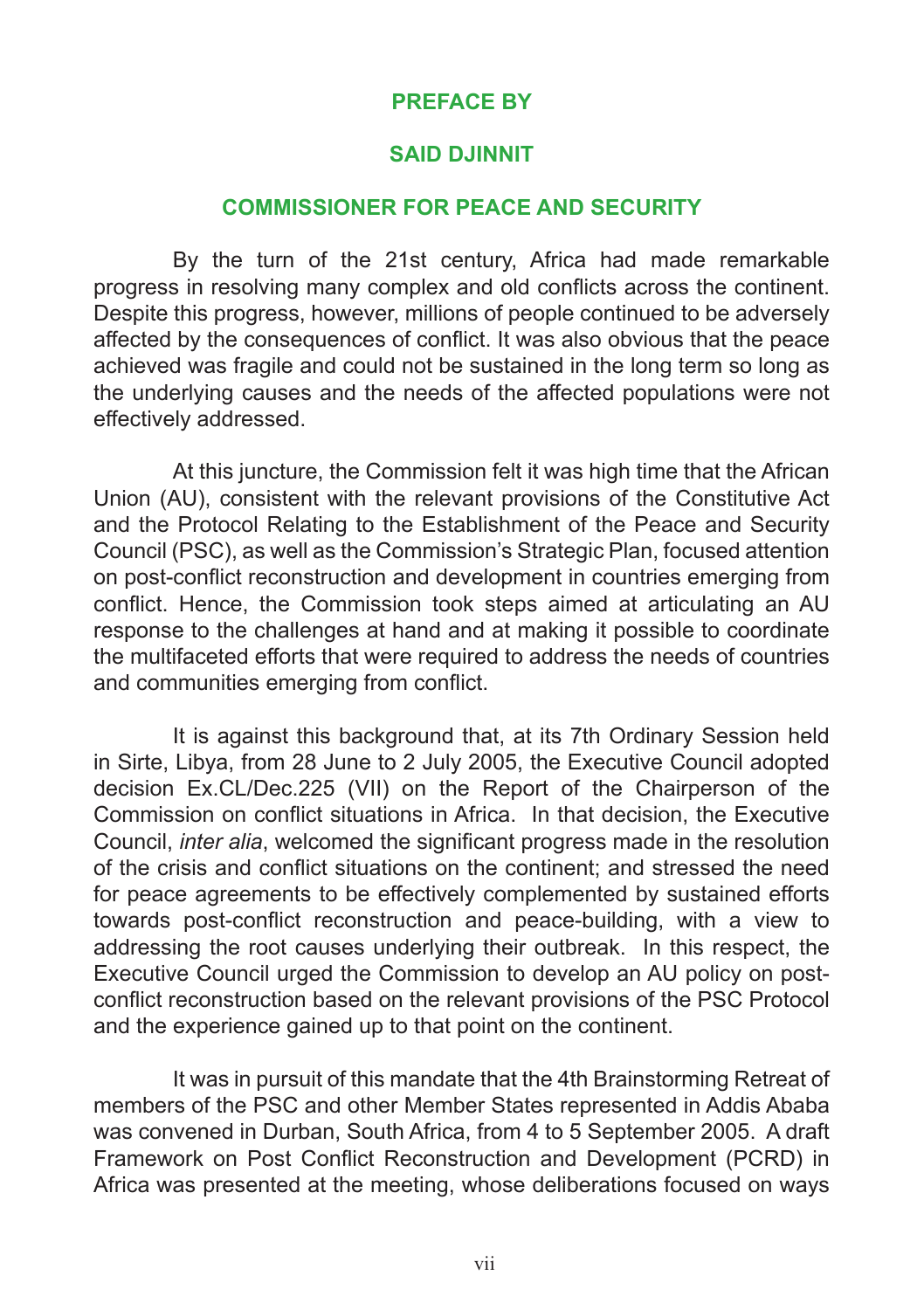to strengthen it.

 Subsequently, the 39th meeting of the PSC, held on 30 September 2005, endorsed the outcome of the Brainstorming Retreat as laying the foundation for the development of a PCRD Framework. The PSC welcomed the initiative by the Commission to convene a meeting of technical experts, to be followed by a meeting of experts from Member States, with a view to further enriching the draft Framework.

 As a follow-up to this decision, the Commission convened the technical experts meeting on PCRD in Addis Ababa from 7 to 8 February 2006. It should also be added that the draft PCRD Framework was discussed during an AU/Civil Society Organizations (CSOs) meeting, held in Abuja, from 5 to 7 April 2006, and at a validation meeting within the Commission, on 31 May 2006.

 The meeting of governmental experts was convened in Addis Ababa from 8 to 9 June 2006. It reviewed the draft PCRD Framework, which was then submitted to the 9th Ordinary Session of the Executive Council, in Banjul, The Gambia, from 28 to 29 June 2006. The meeting found that the draft policy document was generally good, and made some observations designed to improve it.

 Three issues are fairly evident in respect to the AU post-conflict reconstruction agenda. The first is that the AU has always been seized with the issues of peace and stability, and, consequently, with issues espoused in the PCRD Policy from its very onset as the Organization of African Unity (OAU). Secondly, the PCRD process has been consultative and involved a wide range of actors from Member States to RECs, CSOs and international partners. Thirdly, the PCRD Policy is a comprehensive document that strives to effectively address the root causes of conflict and provide broad benchmarks and indicators of progress for activities undertaken to bring about sustainable peace and stability to countries emerging from conflicts.

 The PCRD Policy is, therefore, a document that ought to be closely studied by all RECs, Member States, CSOs, and all other institutions and individuals who want to play a role in the reconstruction and development of post-conflict societies. In this regard, it is crucial that all these actors contribute to the dissemination of the Policy and its implementation.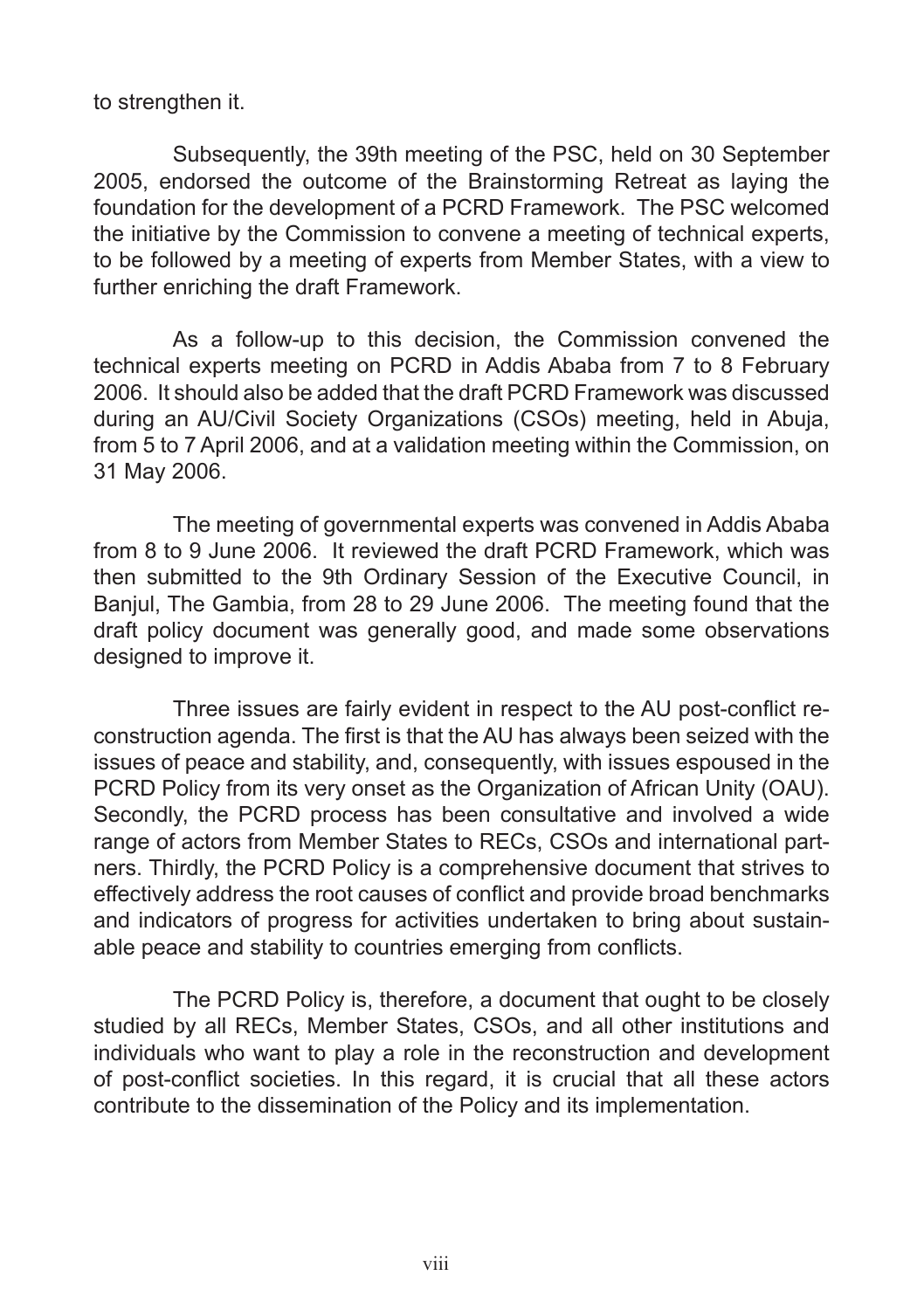### **SECTION I: INTRODUCTION, OBJECTIVES, RATIONALE, DEFINITIONS AND PRINCIPLES UNDERPINNING PCRD ACTIONS IN AFRICA**

## **Introduction**

This African Union (AU) policy on Post-Conflict Reconstruction<br>and Development (PCRD) is intended to serve as a guide for the development of comprehensive policies and strategies that elaborate measures that seek to consolidate peace, promote sustainable development and pave the way for growth and regeneration in countries and regions emerging from conflict. Given the peculiarities of each conflict situation, this policy is conceived as a flexible template that can be adapted to, and assist, affected regions and countries, in their endeavours towards reconstruction, security and growth.

The imperative for this Policy derives from the reality of Africa<br>making greater progress in resolving conflicts on the continent. The AU and the Regional Economic Communities (RECs) have put enormous efforts in the facilitation of negotiations for peaceful resolution of existing conflicts and the effective implementation of peace agreements. As a result of these activities, there has been a steady decline in the number of active conflicts on the continent and an increasing demand for the consolidation of peace, reconstruction and development.

**3** However, experience has indicated that in the early phases of the transition from conflict to peace, peace processes remain fragile and the risk of resumption of violence high. This is because countries emerging from conflict are characterised by weakened or non-existent capacity at all levels, destroyed institutions and, the absence of a democratic culture, good governance, rule of law and respect for human rights, as well as underlying poverty. Furthermore, responses to post-conflict situations have, in the past, remained fragmented and largely ineffectual. This policy framework goes beyond such limited interventions, noting that post-conflict reconstruction and development activities do not stop with stabilisation but seek to achieve long-term sustainable development as underpinned by the African vision of regeneration and growth.



4 For these reasons, the African Union is focusing more attention on measures that consolidate peace and pave the way for growth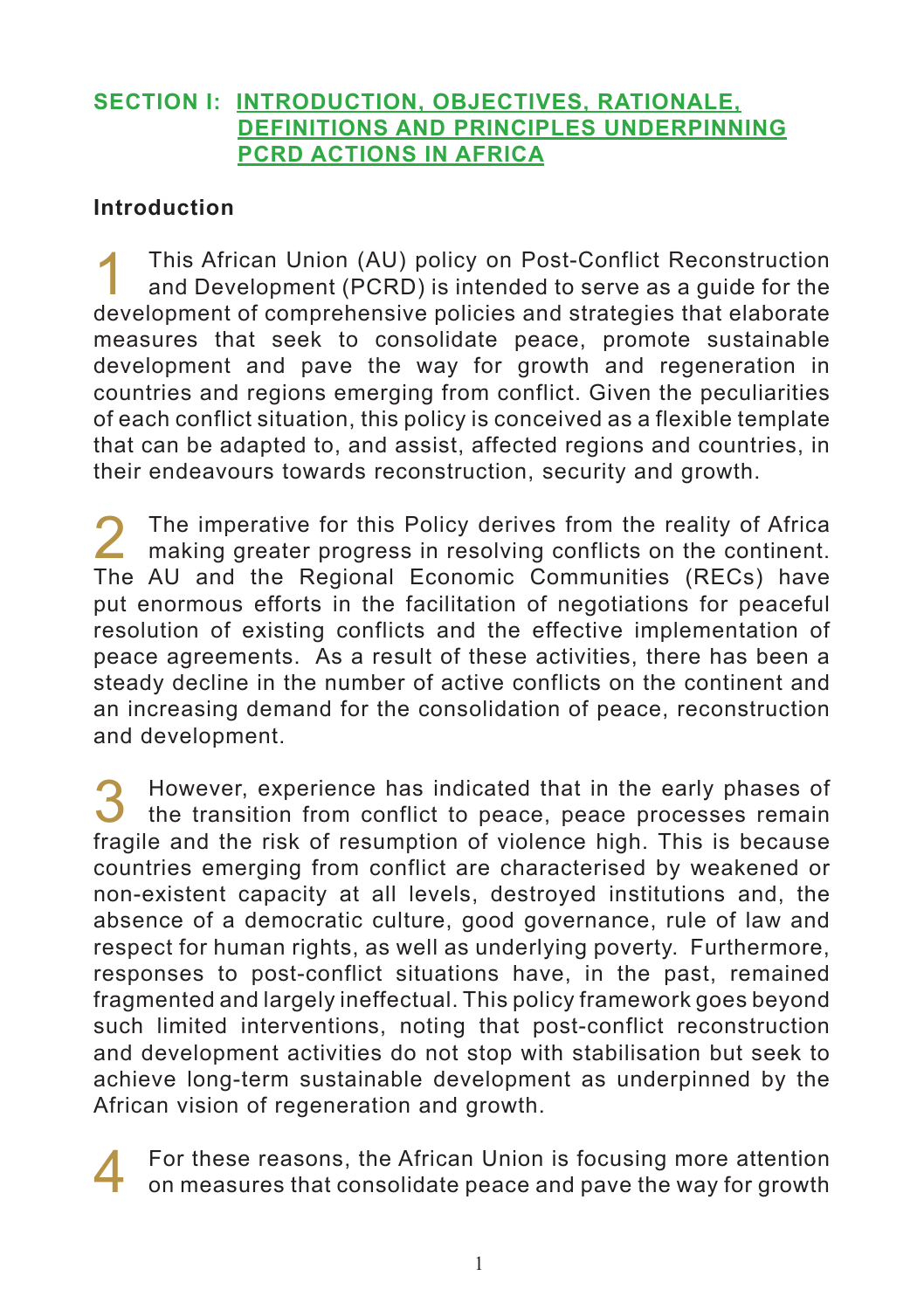and regeneration. These AU efforts are informed by past practices of the Organization for African Unity (OAU) in reconstruction efforts, and all relevant OAU/AU mandates and decisions, including: Article 5(2) of the Constitutive Act, on the basis of which the Peace and Security Council (PSC) was established; and the OAU/AU decision to establish a ministerial committee for the reconstruction of the Sudan.

**5** More specific is the mandate proffered by the Protocol Relating<br>to the Establishment of the PSC, which was created to, inter alia, promote and implement peace-building and post-conflict reconstruction activities and to consolidate peace and prevent the resurgence of violence (Articles 3a, 6). Thus, peace-building, post-conflict reconstruction, humanitarian action and disaster management constitute core activities of the PSC. In view of this, the PSC Protocol delineates a number of post-conflict reconstruction activities that require action, including the restoration of the rule of law, establishment and development of democratic institutions and, the preparation, organisation and supervision of elections in the concerned Member States (Article 14(1)). This mandate is extended in countries affected by violent conflict to include the consolidation of the peace agreements that have been negotiated, establishing conditions of political, social and economic reconstruction of the society and government institutions, implementation of disarmament, demobilisation and reintegration programmes, including those of child soldiers; resettlement and reintegration of refugees and internally displaced persons; and assistance to vulnerable persons, including children, the elderly, women and other traumatised groups in society; (Article 14 (3) ). The Protocol also emphasises the link between prevention of conflict and consolidation of peace and mandates the PSC to take all measures that are required in order to prevent resumption of a conflict for which a settlement has already been reached.

**6** Based on these experiences and mandates, the Executive Council Decision EX.CL/191(VII) in Sirte, Libya, of July 2005, mandated the Commission to develop an Africa Union (AU) policy on post-conflict reconstruction based on the relevant provisions of the PSC Protocol and the experience gained thus far on the continent.

7 In fulfilment of this mandate, the AU Commission crafted <sup>a</sup> draft policy framework, which was subjected to a number of consultations for its review and improvement. These included the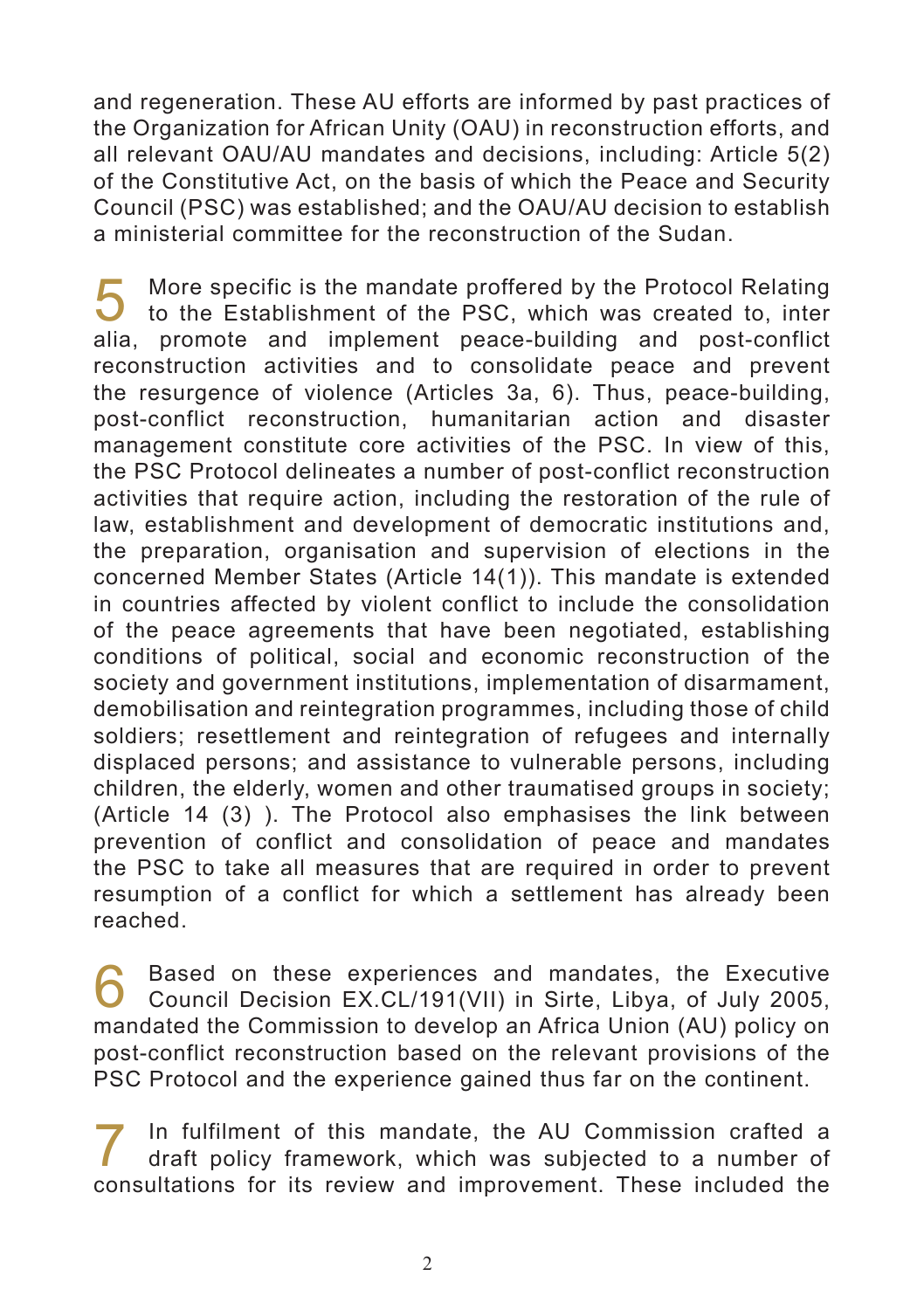4th Brainstorming Retreat of the PSC and other Member States of the Permanent Representatives Committee, on 4-5 September 2005, in Durban, South Africa, whose recommendations were endorsed by the Peace and Security Council on 30 September 2005; a Technical Experts Meeting on PCRD on 7-8 February, 2006 in Addis Ababa, Ethiopia; an AU-CSO meeting on the draft policy framework on PCRD, on 5-7 April 2006 in Abuja, Nigeria; a Validation Meeting within the AU Commission on 31 May 2006 in Addis Ababa, Ethiopia; and a Governmental Experts Meeting on 8-9 June 2006 in Addis Ababa, Ethiopia. This Policy is the result of the above-mentioned consultative process.

# **Objectives**

**8** The objective of this Policy is to improve timeliness, effectiveness<br> **and coordination of activities in post conflict countries and to** lay the foundation for social justice and sustainable peace, in line with Africa's vision of renewal and growth. The policy is, therefore, conceived as a tool to:

 a) consolidate peace and prevent relapse of violence;

b) help address the root causes of conflict;

c) encourage and fast-track planning and implementation of reconstruction activities; and

d) enhance complementarities and coordination between and among diverse actors engaged in PCRD processes.

9 It is imperative that PCRD processes be viewed and used as an opportunity for the reconstitution and social, political, economic and physical transformation of the affected state and society; that the promotion of human security be at the basis of all PCRD activities; and that this policy be pursued within the global context of the search for peace and security, and hence complement existing international initiatives.

# **Rationale**

10 This PCRD policy is a strategic and normative framework that<br>elaborates in a comprehensive manner the entire spectrum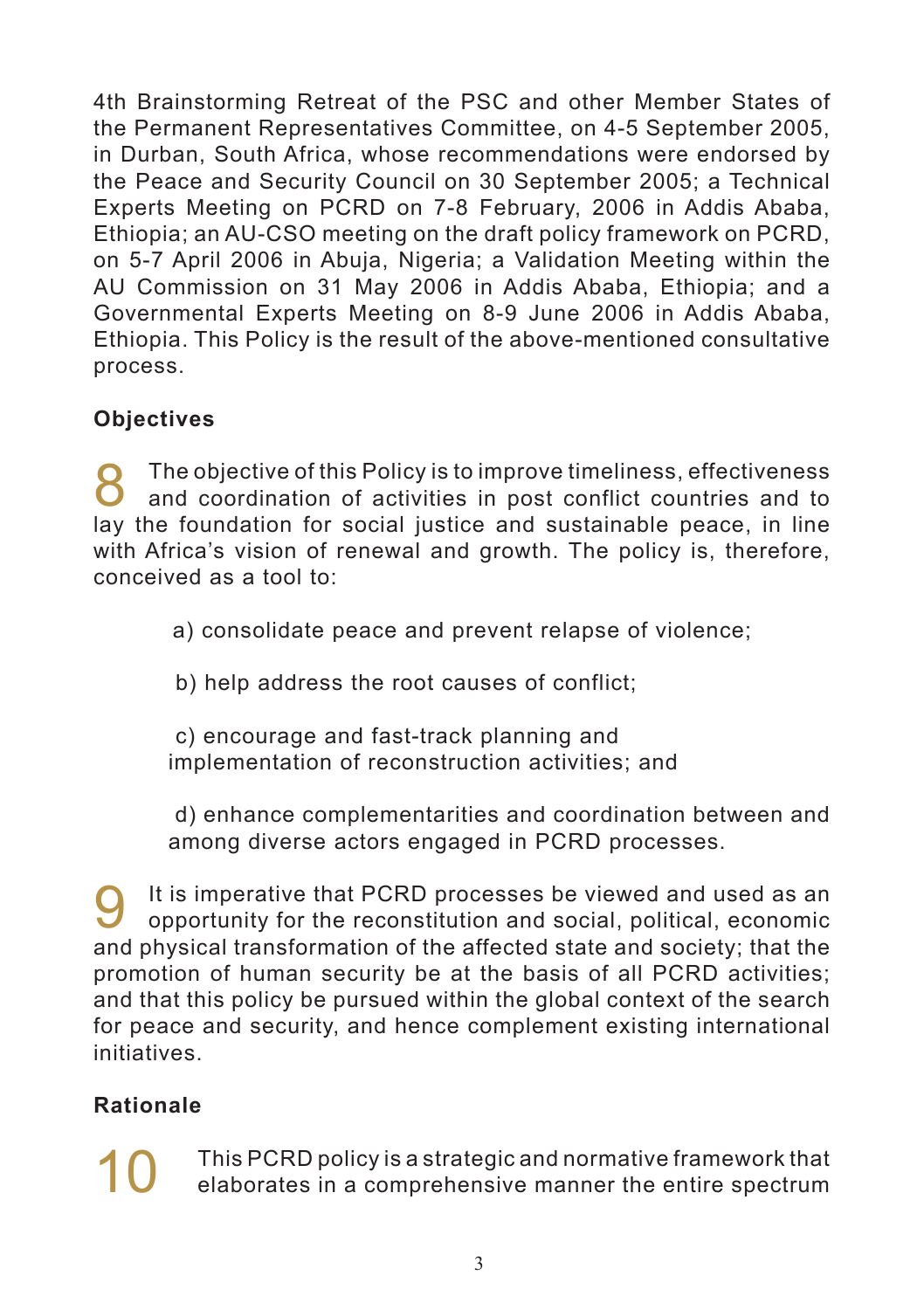of activity areas that are crucial for the consolidation of peace. It also provides guidelines to translate comprehensive strategies for PCRD into specific actions that empower affected countries to take the lead in the reconstruction and development of their societies.

The policy draws on lessons learned from past African<br>reconstruction efforts, which indicate weaknesses from the conceptual to the strategic and operational levels. Most reconstruction models have been borrowed from outside Africa and have lacked comprehensiveness, favouring some aspects of PCRD to the exclusion of others, sometimes risking the resumption of conflict. Taking this into account, there is critical need for PCRD processes to translate the commitment to peace into tangible benefits. This is dependent on the formulation of comprehensive integrated strategies and approaches that require substantial institutional and human capacities in the implementation of PCRD.

12 This policy will reduce pressure on affected countries by providing a consistent and coherent strategy that will fasttrack the planning and implementation of quick-impact programmes, consolidate peace in the emergency/transition phase, and hence increase the chances of successful long-term sustainable development.

13 Finally, this policy will provide parameters to improve<br>coherence and coordination of all action, between state and non-state actors operating at local, national, regional or/and international levels, during all phases of PCRD.

# **Definitions**

14 For the purposes of this policy, the following definitions have 14 been adopted:

a. Post-Conflict Reconstruction and Development (PCRD): a comprehensive set of measures that seek to: address the needs of countries emerging from conflict, including the needs of affected populations; prevent escalation of disputes; avoid relapse into violence; address the root causes of conflict; and consolidate sustainable peace. PCRD is conceived within the African vision of renewal and sustainable development and while its activities are integrated, and many must be pursued simultaneously, they are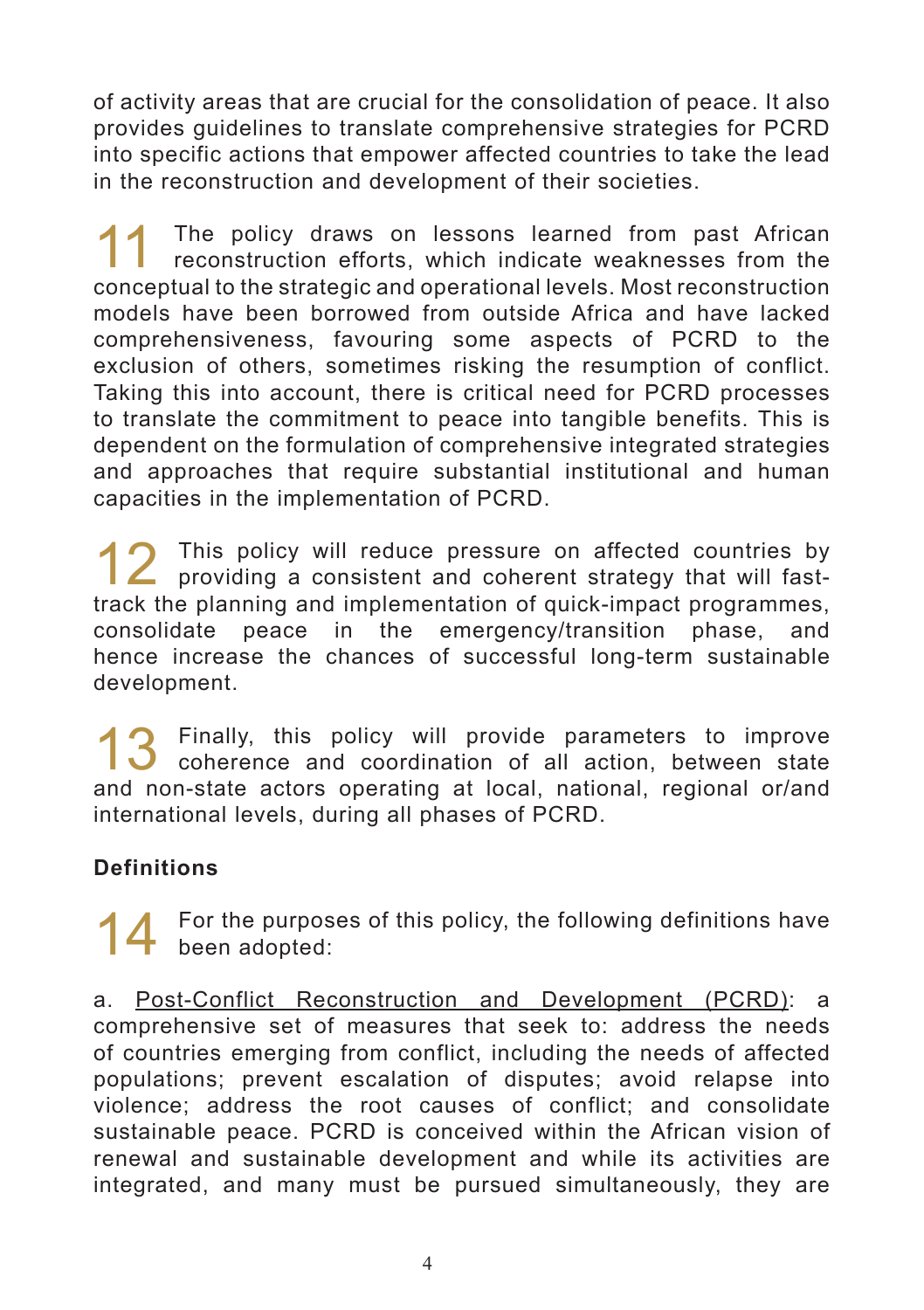envisaged in the emergency (short-term), transition (medium-term) and development (long-term) phases. The scope of these activities encompasses six indicative elements, namely: security; humanitarian/ emergency assistance; political governance and transition; socioeconomic reconstruction and development; human rights, justice and reconciliation; and women and gender.

b. Scope of PCRD: PCRD commences when the African Union mechanisms, in line with the ConstitutiveAct, determine that a situation warrants attention, or when parties to the conflict have demonstrated political willingness to resolve differences through political negotiation, have ceased hostilities and/or have signed a peace agreement. The end state of PCRD is one where peace, law and order prevail; the humanitarian situation has stabilised and populations are able to meet their basic needs; frameworks to protect and assist vulnerable groups are in place; political mechanisms and institutions have been established to prevent and manage conflict through peaceful means and to institutionalise equitable participation in political and socioeconomic life; policies and programmes to promote broad-based sustainable development are being implemented; access to justice ensured and human rights are guaranteed.

c. Human Security: In line with the Common African Defence and Security Policy, human security is a multi-dimensional notion of security that goes beyond the traditional notion of state security. It encompasses the right to participate fully in the process of governance, the right to equal development as well as the right to have access to resources and the basic necessities of life, the right to protection against poverty, the right to access basic social services such as education and health, the right to protection against marginalisation on the basis of gender, protection against natural disasters, as well as ecological and environmental degradation. The aim of a human security framework is to safeguard the security of individuals, families, communities, and the state/national life, in the economic, political and social dimensions.

d. Socio-economic development: In line with the AU vision, the 2004- 2007 Strategic Framework of the African Union Commission, the NEPAD framework document [2001], and the Millennium Declaration [2000], socio-economic development is a multidimensional process that contributes to improved living conditions, improved ability to meet basic needs (such as health, education, and food), the reduction of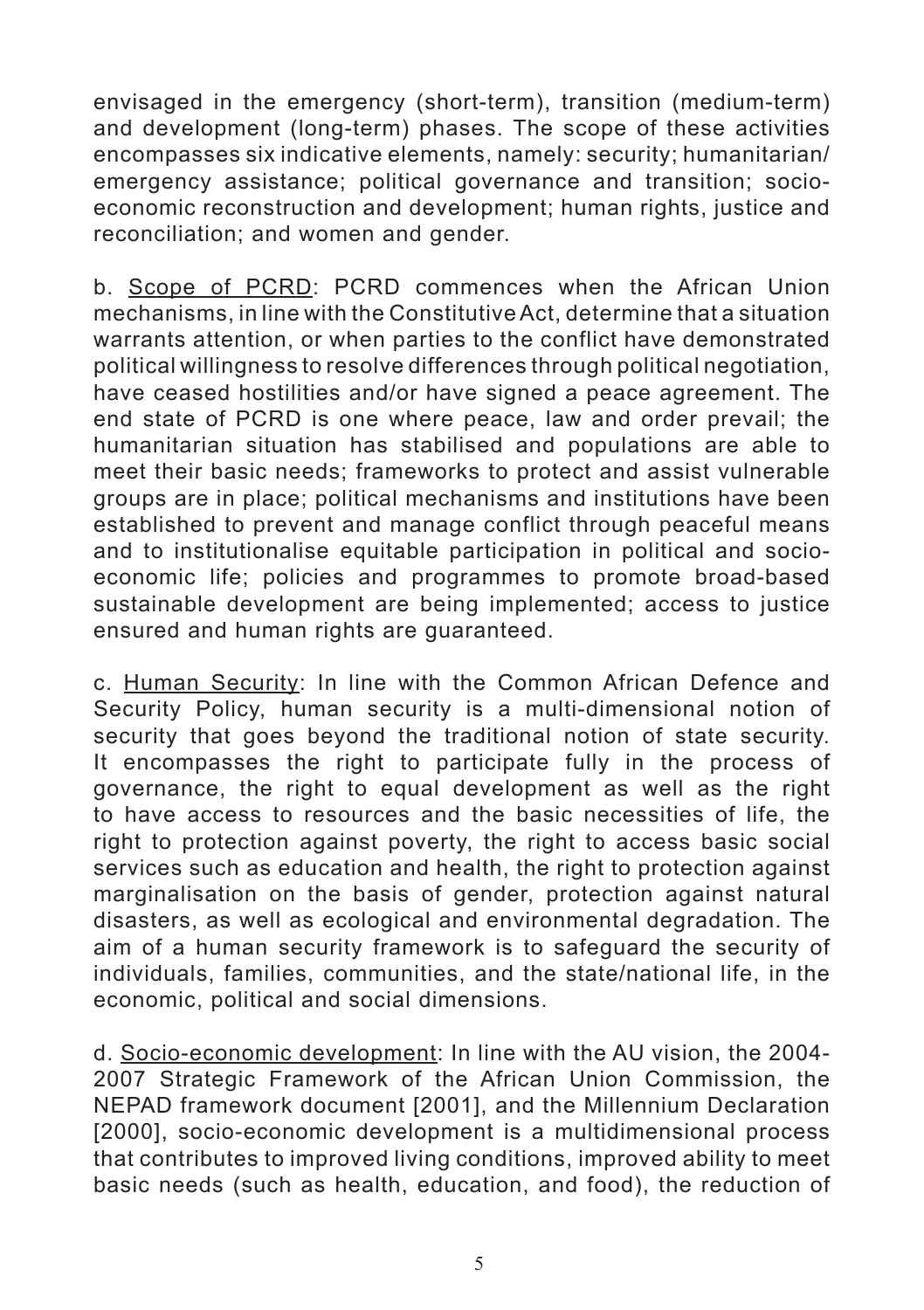poverty and inequality, and enhanced capacity of human beings to realise their potential.

# **Principles**

15 This policy is underpinned by **five core principles**, that constitute the basic minimum values and standards that inform action across all PCRD activities and programmes. These principles are derived from the rationale for the PCRD framework and will ensure that PCRD activities address the root causes of conflict. contribute to the creation of sustainable peace, social justice, renewal and participatory governance. The PCRD principles are African leadership, national and local ownership, inclusiveness, equity and non-discrimination, cooperation and cohesion, and capacity building for sustainability.

16 African Leadership: This principle is critical to ensure<br>that the priorities, implementation and oversight remain the responsibility of African governments and that partners in reconstruction undertake to respect this leadership:

 a. Because PCRD is first and foremost a political rather than a technical process, the AU provides strategic leadership and oversight of PCRD on the continent, and in the continent's relations with others, including setting the terms of engagement of all actors involved in PCRD efforts on the continent.

 b. The African Union remains seized with the reconstruction agenda, defining its parameters and leveraging the different processes relating to PCRD, including resource mobilisation and division of roles.

 c. Member States provide support and solidarity to countries in transition and post-conflict situations.

 d. Traditional conflict resolution mechanisms and African institutions, such as the Panel of the Wise, provide support and solidarity to countries in transition and post-conflict situations.

17 **National and Local Ownership**: This principle is critical to ensure that PCRD activities are aligned to local needs and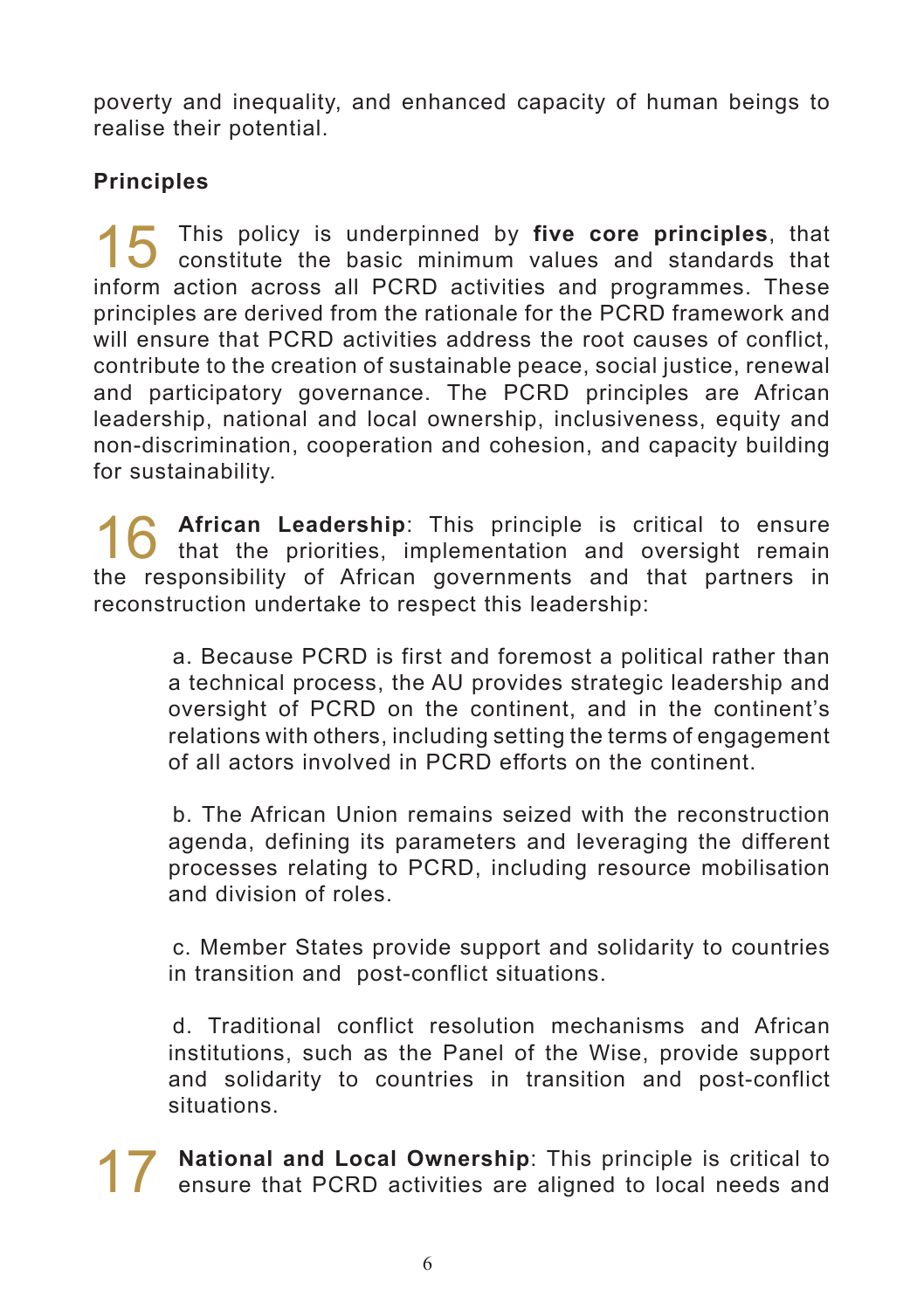aspirations, enhance a common understanding of a shared vision, maximise support for PCRD through the engagement/re-engagement of the population in their governance and guarantee sustainability of recovery efforts.

 a. PCRD has, as a central concern, the rebuilding of legitimate state authority and the enhancement of national ownership of the process, creating a new consensus in governance.

 b. National leadership applies to all aspects of PCRD from assessment, implementation to monitoring and evaluation.

 c. Partnerships, particularly at the national level, between beneficiaries and the government, state and non-state actors, are critical to successful PCRD.

18 **Inclusiveness, Equity and Non-Discrimination**: This principle is fundamental in addressing exclusion and inequitable distribution of power and wealth, which have traditionally been amongst the root causes of conflict. In this regard:

 a. An organic link between those managing PCRD and the general populace is an imperative.

 b. A fair and equitable distribution of power and wealth is key to the prevention of escalation of unresolved or new grievances.

 c. PCRD activities promote the participation, and address the needs, of marginalised and vulnerable groups such as women and girls; the elderly; disabled; and youth (especially child soldiers).

 d. Promote the participation of the Diaspora to secure their input in all PCRD processes.

**1 Cooperation and Coherence**: The complex challenges of PCRD, the pressure to deliver peace dividends, and the presence of a myriad of actors require cooperation and coherence to ensure that actors and activities respond to the needs and priorities of the affected country and peoples. In this regard: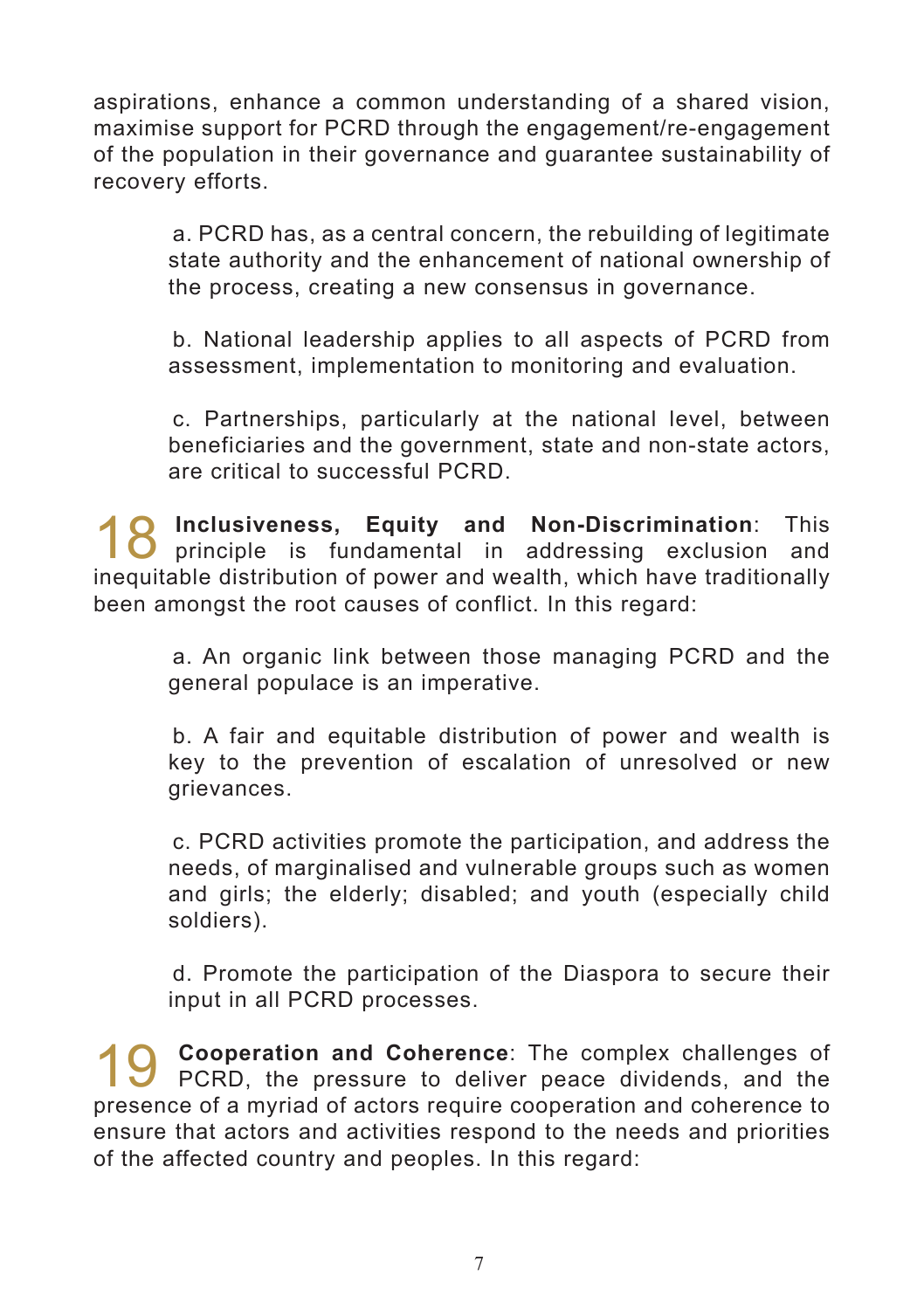a. Cooperation and coherence clarifies, and defines roles and responsibilities in ways that guarantee national ownership, African leadership, legitimacy and accountability.

 b. Coordination of actors and activities optimises the use of resources, increases effectiveness and efficiency, and improves timeliness of response.

 c. Promotes transparency, mutual accountability, and shared objectives between the various local, national and international actors involved, which enhances trust.

 d. Enhances synergy of action, integrated planning and operations.

 e. Promote genuine partnerships and complementarity with the relevant international structures such as the UN Peacebuilding Commission.

20 **Capacity Building for Sustainability**: All PCRD efforts have<br>as their goal the attainment of sustainable peace and should, as a matter of priority, build and/or strengthen national and local capacities. Therefore:

 a. All PCRD activities need to have a capacity-building component that strengthens the capabilities of society to support and legitimise national processes.

 b. PCRD activities ought to utilise local expertise; and where it is weak, leverage relevant African capacity at the regional and continental levels, as well as from the Diaspora.

 c. Provide guidance on modalities of international engagement in building local capacity.

# **SECTION II: INDICATIVE ELEMENTS OF THE PCRD POLICY**

21 This policy has six indicative elements that are both self-<br>standing and cross cutting and that represent the pillars upon which all PCRD efforts should be developed and sustained across the different phases of action, taking into account that the basic objective is to address and resolve the root causes of conflict. The indicative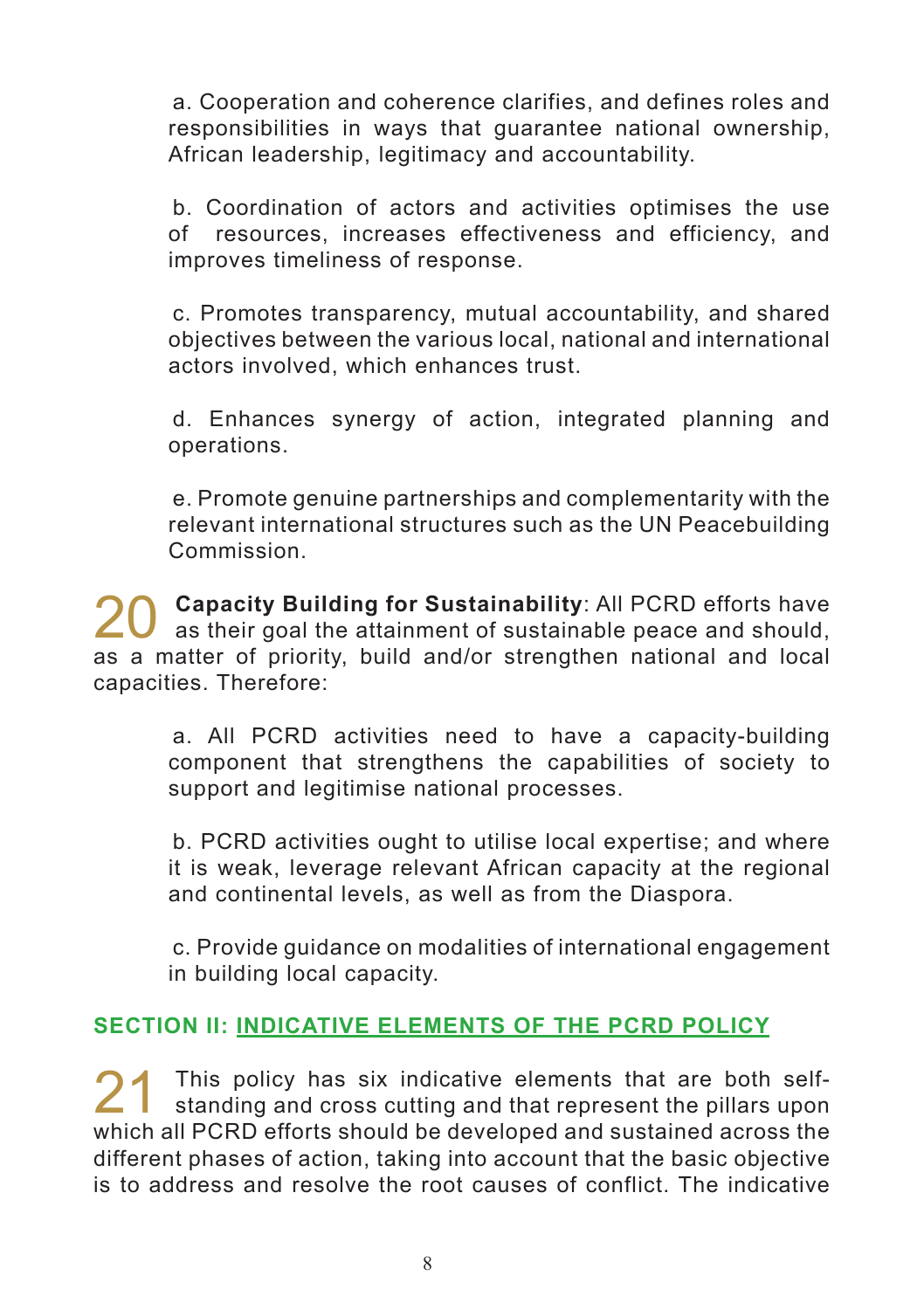elements are:

- a) security;
- b) humanitarian/ emergency assistance:
- c) political governance and transition:
- $\mathbf{d}$  socio-economic reconstruction and development;
- e) human rights, justice and reconciliation; and
- f) women and gender.

22 Each of these indicative elements highlights the political<br>objectives that must be pursued and the base line actions needed to support constructive and comprehensive processes across all phases of PCRD.

# **Security**

23 The objective of the security element of PCRD is to create<br>a secure and safe environment for the affected state and its population, through the re-establishment of the architecture of the state, including the elements of juridical statehood, defined as accountable state control over territory and the means of coercion, and to guarantee the safety of the population. All activities in the security cluster are based on the concept of human security as stipulated and defined in the Common African Defence and Security Policy.

24 Activities relating to security should promote consolidation of<br>
efficient, accountable and professional defence and security forces, operating under responsible civilian control and oversight. Therefore, the policy seeks to strengthen legal frameworks, improve operational capacity, engage broad consultations and participation of civil society in the security sector. It also encourages adoption of regional approaches to security, to avoid the danger of PCRD in one country displacing conflict/insecurity to neighbouring countries, and to align the post-conflict country to existing regional and continental commitments and protocols.

25 To develop this element, the following objectives must be pursued by countries emerging from conflict:

a) Address the gap between emergency and development, as a basis for stabilising the affected country, through action in the following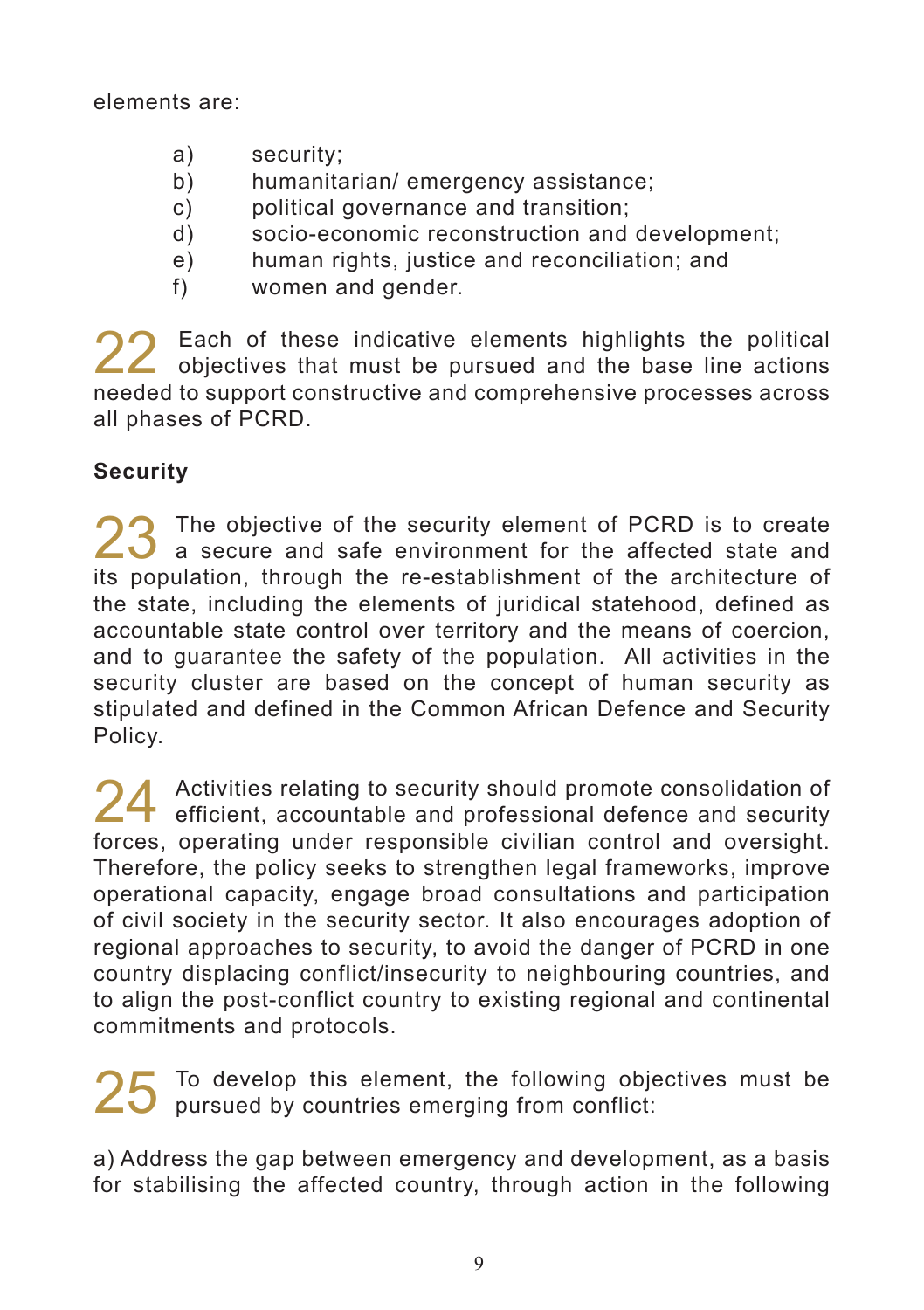i. Provide security and protection for the civilian population;

 ii. Pursue integrated approaches to repatriation, resettlement, reintegration and rehabilitation of refugees, the internally displaced, ex-combatants and their families, paying particular attention to women victims of violence;

 iii. Plan and implement comprehensive and well-blended disarmament, demobilisation, rehabilitation and reintegration (DDRR) programmes, as a basis for consolidating safety and security;

 iv. Provide support to mine action programmes focusing on identification, marking and de-mining of areas infested with land mines, mine awareness education and adequate assistance to mine victims;

 v. Address other basic threats to security and safety such as unexploded remnants of war, and small arms, light weapons and ammunition, especially those in civilian possession;

 vi. Address specific security concerns of women and girls, including their demands for protection against those who may have committed acts of sexual and other violence against them, since the re-integration of perpetrators into society can threaten them; and

 vii. Ensure that the process of transformation of the security sector recognises and acknowledges the role of, and addresses the specific needs and challenges that confront, women and child soldiers.

b) Policy formulation relating to security:

 i. Adopt comprehensive national policies to address small arms proliferation, de-mining, and landmine victim assistance, respectively; and ensure the surrender and seizure of all illicit arms and explosive remnants of war;

 ii. Formulate policies that address the specific security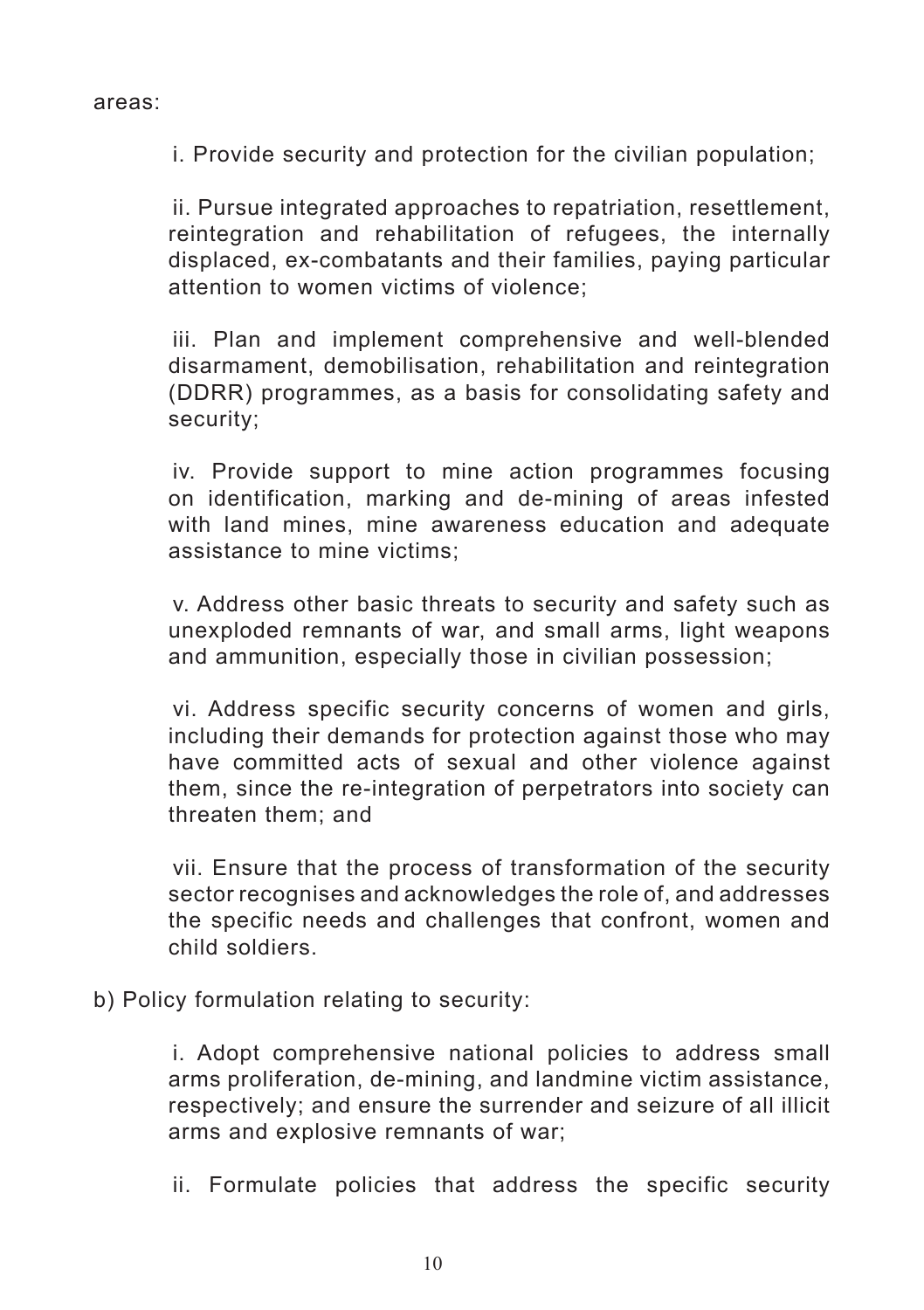needs of vulnerable groups, including women, girls and child soldiers;

iii. Foster the inclusion of civil society organisations as partners in safety and security cluster activities; and

 iv. Establish effective civilian control over armed forces, and national laws regulating conduct and activities of the armed forces.

c) Give priority to the (re)-establishment and strengthening of the capacity of security institutions, including defence, police, correctional services, border controls and customs:

 i. Pursue the transformation of the organs of state, especially those relating to security and justice;

 ii. Restore and strengthen institutions of public law and order, including the establishment of an efficient police force;

 iii. Establish mechanisms for the democratic governance and accountability of the security sector, as a means of restoring public confidence;

 iv. Facilitate security sector reform, including civil-military relations, right-sizing and professionalisation of the security sector as soon as demobilisation efforts are commenced; and

 v. Create appropriate and effective oversight bodies for the security sector, including parliamentary committees, national ombudsperson, etc.

d) Build the human resource capacity of the security sector:

 i. Facilitate the use of the emerging security sector in reconstruction programmes as a way to enhance the legitimacy of the security forces, build trust of the communities they are expected to serve and protect, and optimise the use of scarce resources;

 ii. Build capacity to manage stockpiles of small arms and light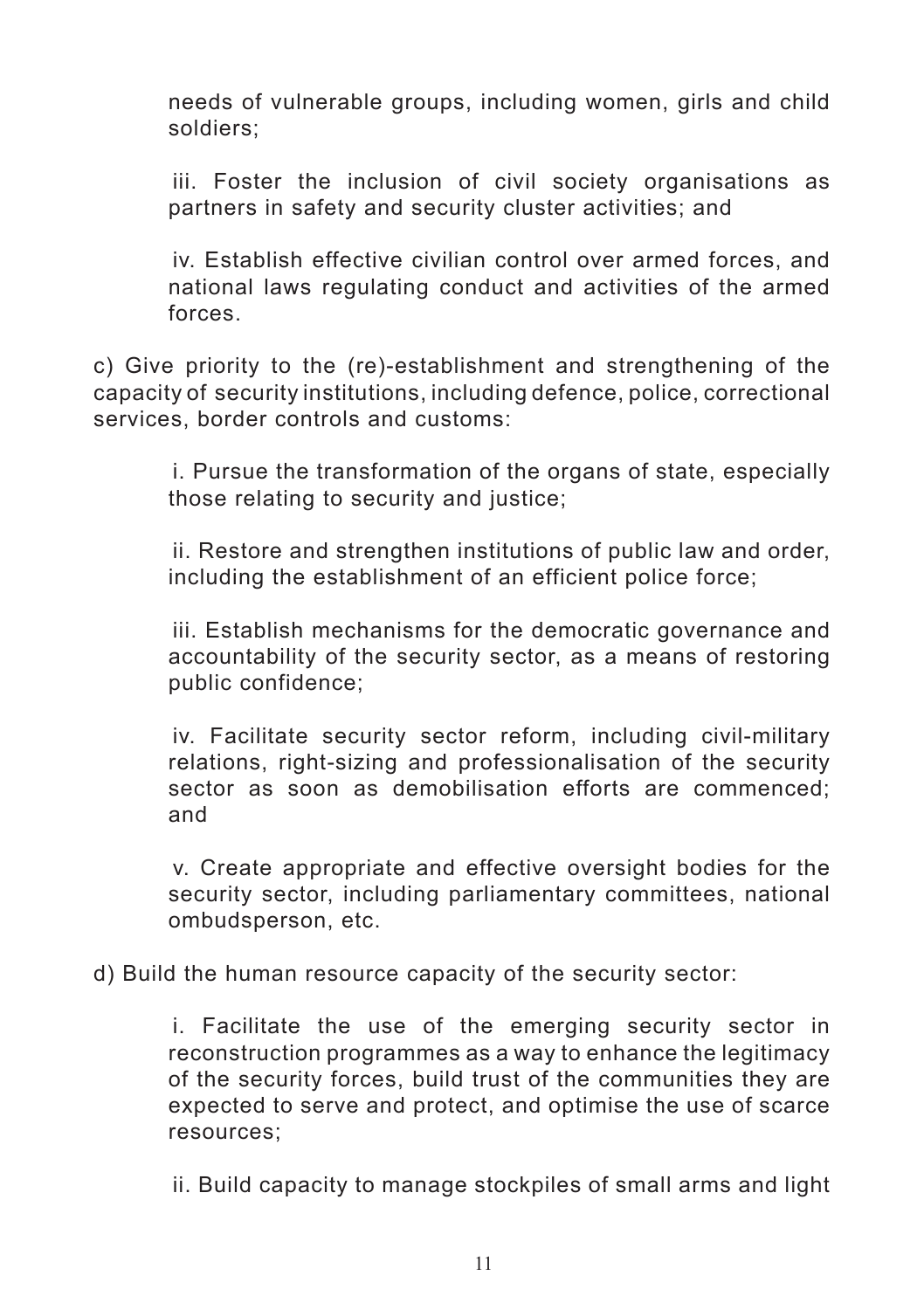weapons (SALWs) in legal possession of civilian and state agents to prevent their diversion to illicit use;

 iii. Build and enhance the capacity of civil society organisations to be partners in safety and security cluster activities; and

 iv. Promote and prioritise the conversion of military capacity for peaceful uses as applicable, including the conversion of informal manufacturing structures (home-made weapons, ammunition and explosives) to peaceful development use.

# Benchmarks and standards:

 a. National implementation of the Common African Defence and Security Policy, including all common African positions such as the Windhoek Position on SALWs, as endorsed by the Executive Council Decision EX.CL/Dec.255 (VIII) of 2006;

 b. Right-sizing and professionalisation of the security forces;

 c. Civil oversight of the security sector;

 d. Engagement of security sector in the reconstruction of the country; and

 e. Ratification of, accession to, domestication and implementation of, all African and international instruments relating to peace and security.

## **Humanitarian/Emergency Assistance**

27 Humanitarian/Emergency assistance is a set of integrated<br>and coordinated measures that seek to save and sustain lives, maintain basic human dignity, ensure the protection of civilians, support the return and reintegration of displaced populations and help resuscitate socio-economic activity, particularly in the immediate post-war situation when state capacity is most limited. Activities under this element stabilise and rehabilitate the society including the return, reintegration and rehabilitation of refugees, internally displaced persons (IDPs), ex-combatants and other war affected populations. Furthermore, the commencement of recovery creates huge expectations for peace dividends, which, if not met, could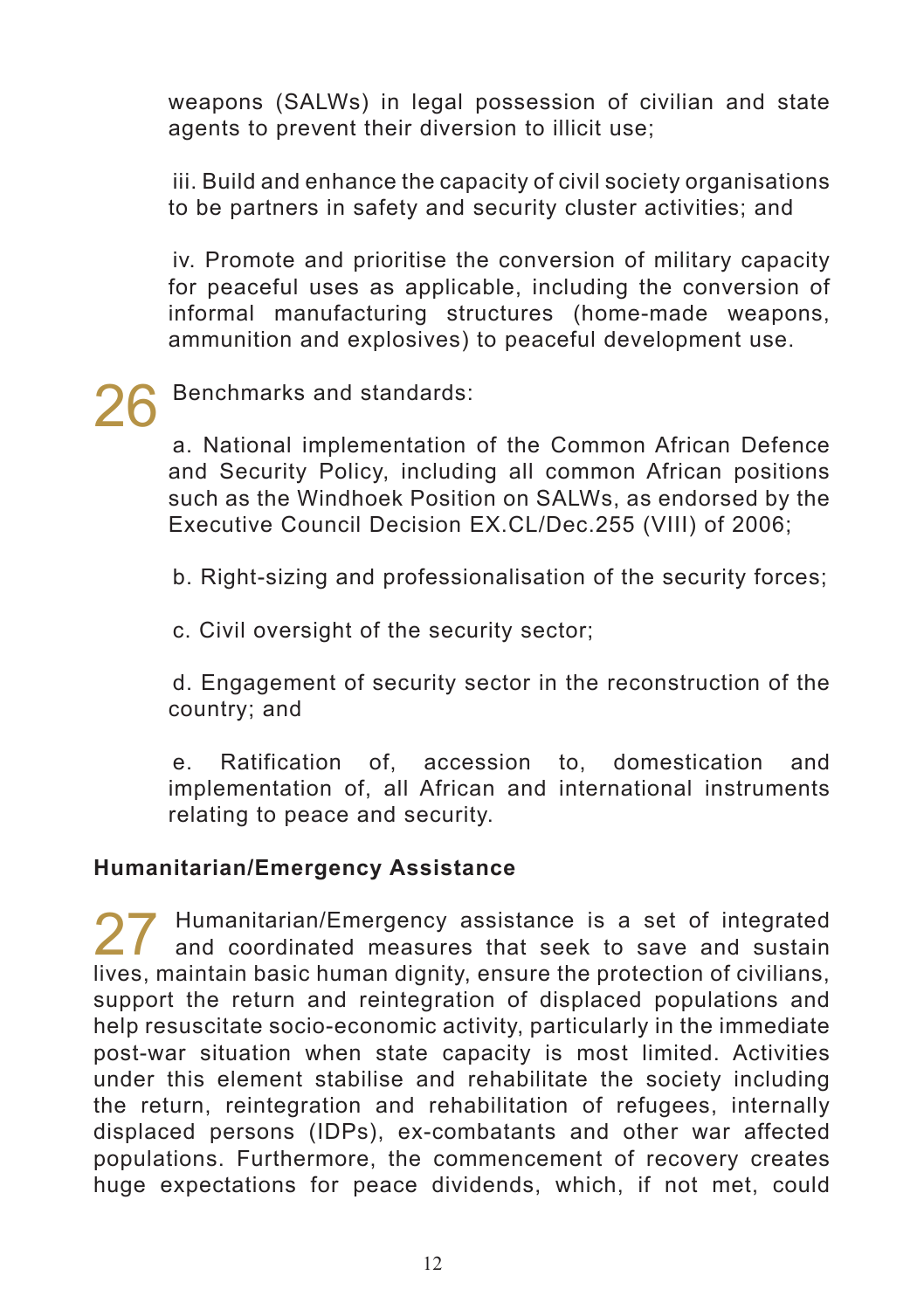seriously jeopardise the chances of progress towards peace and stability. These activities can also provide unique platforms to link the emergency/recovery, reconstruction and development phases. Thus, while focusing on urgent life-saving and life-sustaining assistance. humanitarian assistance must link with the subsequent phases of the post-conflict reconstruction and development process. This link is enhanced by the fast-tracking of key development measures during the recovery phase.

28 The end state of an emergency phase is marked by the<br>following conditions: a significant improvement in the overall humanitarian situation as determined by various African and international standards; prevalence of general safety and security; protection and assistance to groups with special needs; improved access to basic needs among vulnerable groups, as defined under Article 14(3) of the PSC Protocol; the return and reintegration of refugees, IDPs and other displaced populations; as well as resumption of normal livelihood and socio-economic activities.

To develop this element, the following objectives must be pursued by countries emerging from conflict:

a) Create an enabling political and legal environment for humanitarian action, including making provision for:

> i. Secure access to civilian populations in need of emergency humanitarian assistance;

> ii. The right to return in safety and dignity; protection from attacks and non-discrimination;

 iii. The rights of returnees, including property rights;

 iv. The right to citizenship and identity/legal status, and family reunification; and

 v. Measures to ensure minimum security, such as amnesty laws;

b) Prioritise preparedness at the national, regional and international level, to enable the planning, launching and effective coordination of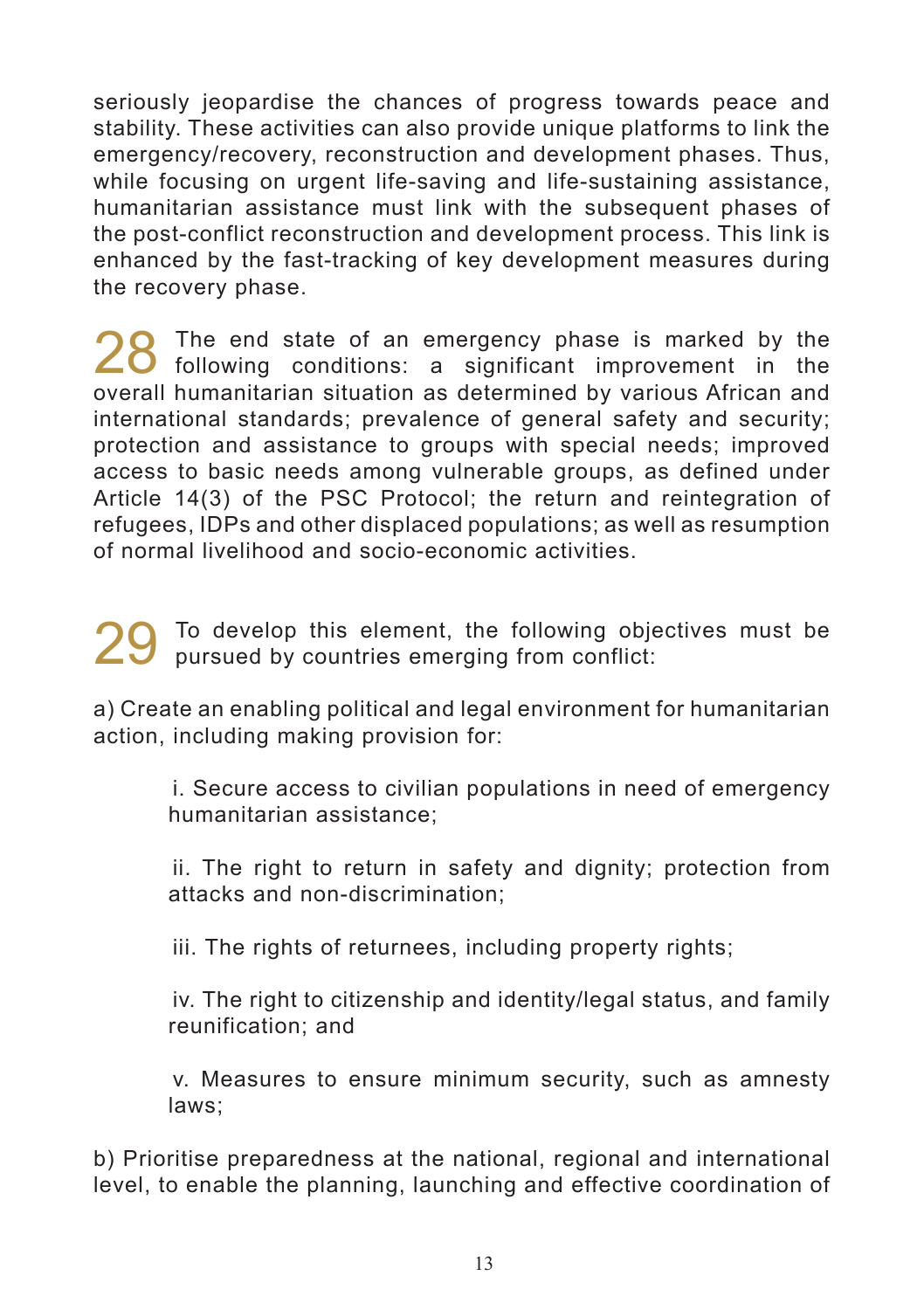emergency humanitarian operations:

 i. Encourage partnership with national, regional, continental and international humanitarian and development actors that accelerates the transition from emergency to development;

 ii. Commence development programmes at the early stages of the emergency phase; and

 iii. Engage in activities that build and enhance African humanitarian capacity. Specifically emphasis should be placed on the reinforcement of the capacity of African humanitarian NGOs through capacity building, resource mobilization and other relevant activities, to enable them contribute meaningfully to humanitarian operations conducted in Africa.

c) Institutional measures for humanitarian assistance:

 i. Rehabilitation of critical social services such as health, sanitation and education as well as administrative structures; and

 ii. Institute coordination mechanisms that optimise efficiency and effectiveness of programmes.

d) Delivery of sufficient and appropriate life-saving and life-sustaining assistance:

 i. Design and implement community-based quick impact projects to facilitate quick recovery and reconciliation, harness the productive capacity and skills of populations, help the creation of social safety nets, enhance food security and resuscitate livelihood systems and coping mechanisms of affected communities;

 ii. Support the rehabilitation and/or reconstruction of vital infrastructure and physical facilities, including water and sanitation systems, hospitals/clinics, schools, police and other public administration centres, roads, bridges and other transportation and communication facilities;

 iii. Develop programmes that address the specific needs of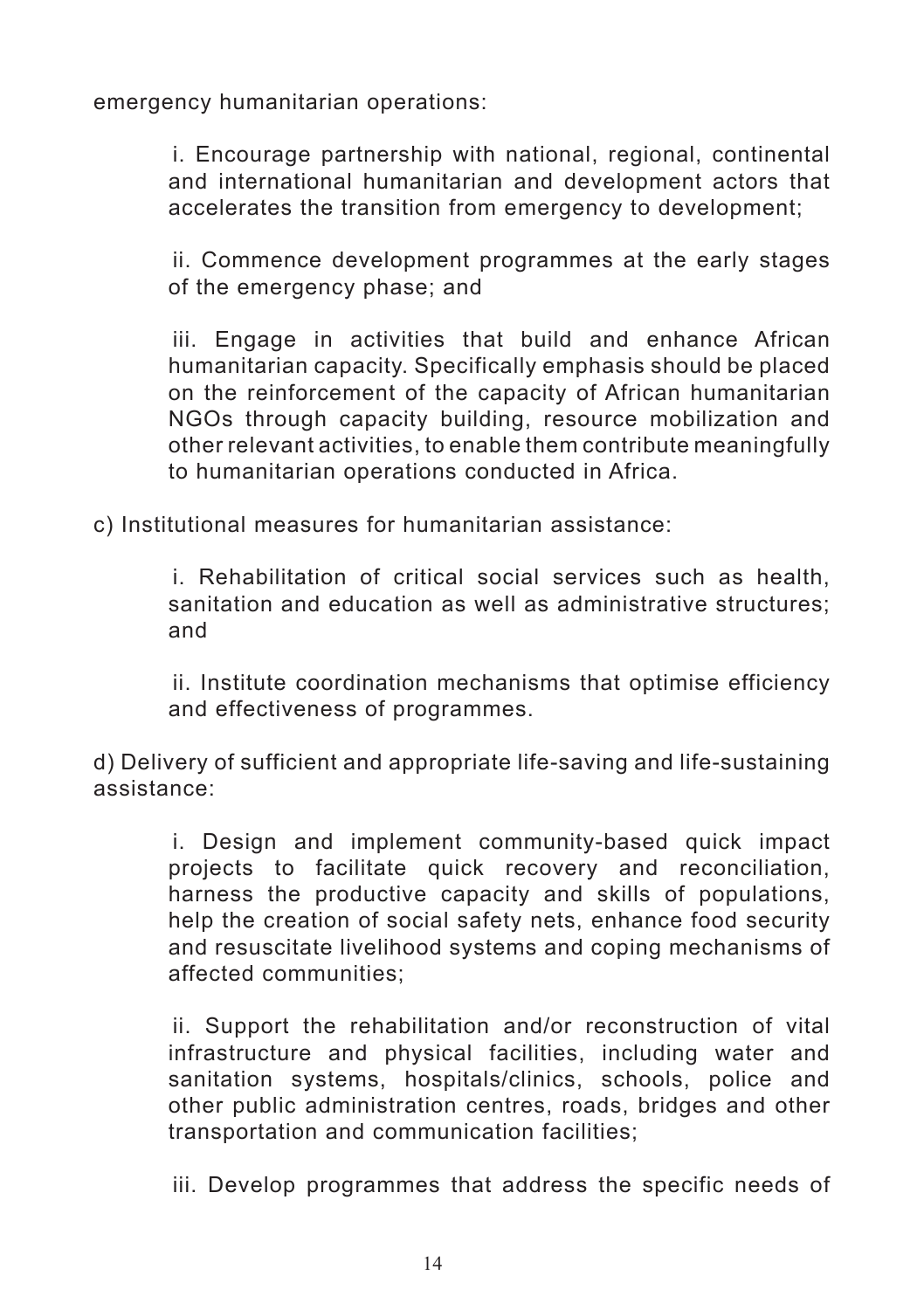women and girls;

iv. Target groups with special needs such as women, children, returnees, the elderly, the disabled and the sick as well as victims of sexual and gender-based violence for critical assistance;

 v. Develop programmes for psycho-social support such as trauma counselling, legal support and family reunification;

 vi. Develop strategies to prevent and manage preventable diseases such as malaria, tuberculosis and HIV/AIDS; and

 vii. Provide training and skills development to facilitate the reintegration of affected populations such as unemployed youth, women, ex-combatants, refugees, IDPs (even while still in exile/displacement) and the disabled.

Benchmarks and standards for humanitarian/emergency activities are the following:

 a. Protection of all populations from attacks, harassment, abuse, exploitation, discrimination and deprivation of their human rights;

 b. Adequate and appropriate basic welfare services, including food, clean water, basic health, sanitation, education and shelter;

 c. Re-unification of family members who were separated during conflict;

 d. Mechanisms for registration and appropriate identification/ documentation of affected populations for themselves, their children, spouses, property, land and other possessions which might have been lost during the conflict;

 e. Exercise of the right to return to their places of origin and/ or live in other areas of their choice;

 f. Appropriate medical care, trauma and psycho-social counselling, assistance and legal redress for girls, women and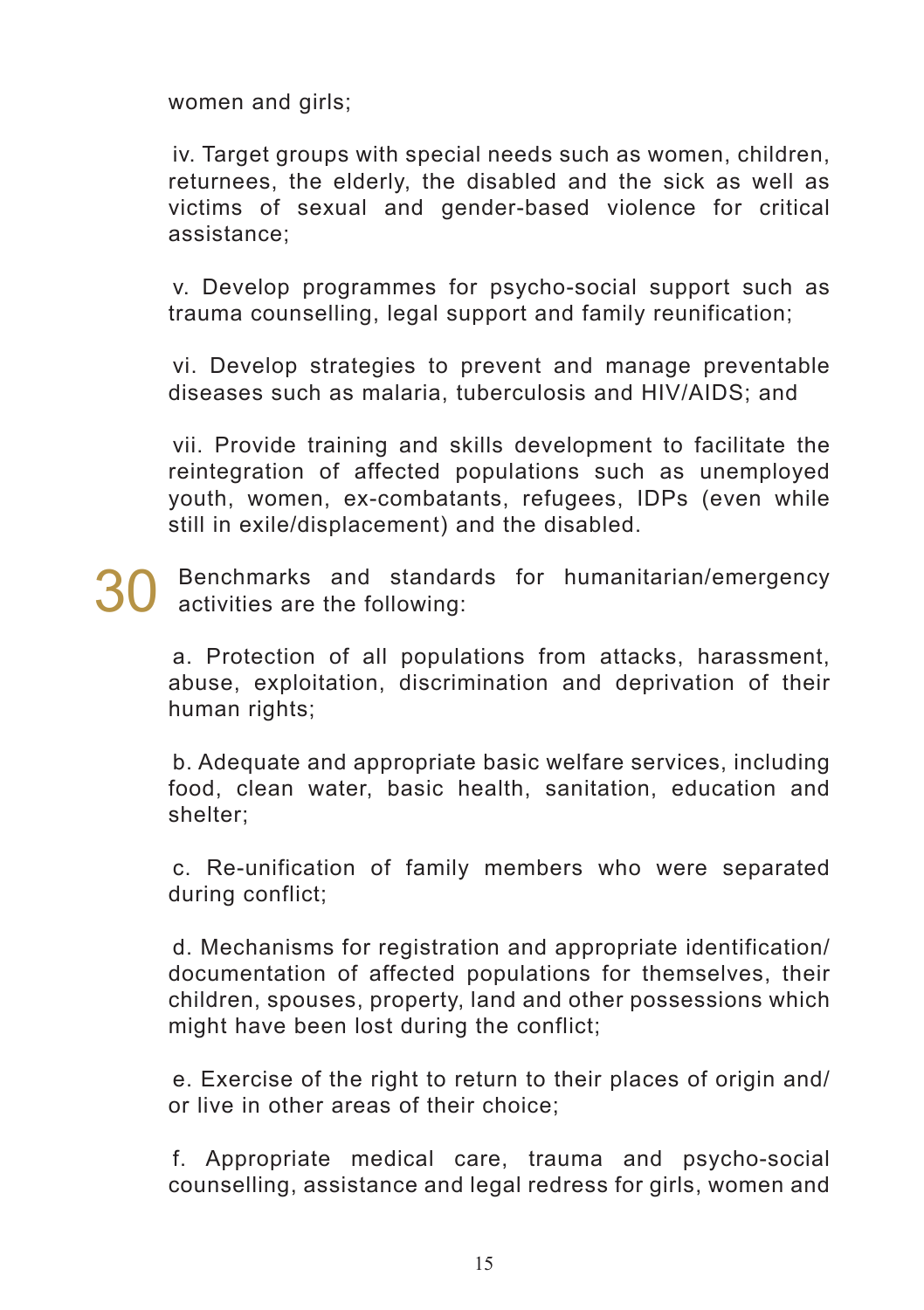other vulnerable groups;

 g. Re-establishment of reasonable means of livelihood including gainful employment:

 h. Guaranteed participation of women's groups, civil society organisations and other representatives of affected groups in reconstruction processes, including peace processes;

 i. Guaranteed access to civilian populations in need, for their protection and assistance;

 j. Increased awareness of prevention of HIV/AIDS and other communicable diseases, and

 k. Strengthening of the capacity of African humanitarian NGOs and other relevant African institutions.

## **Socio-Economic Reconstruction and Development**

31 Socio-economic development is <sup>a</sup> multidimensional process that contributes to improved living conditions, improved ability to meet basic needs, such as health, education, and food, and the reduction of poverty and inequality. The long-term goal of PCRD is to place the affected country on the path of sustainable socio-economic development and to improve human development indicators. The immediate objective is to accelerate socio-economic recovery by 'jumpstarting' livelihoods, creating enabling conditions for rehabilitation and development, and delivering peace dividends. To avoid stalled peace, the wide range of socio-economic activities should be pursued in an integrated approach that links relief, transition and development. Key to the pursuit of socio-economic reconstruction and development is the balance between growth and the provision of social goods/services, and the development of an appropriate technological base for sustainable recovery and reconstruction in the country emerging from conflict.

32 To develop this element, the following objectives must be pursued by countries emerging from conflict:

a) Address the gap between relief and development: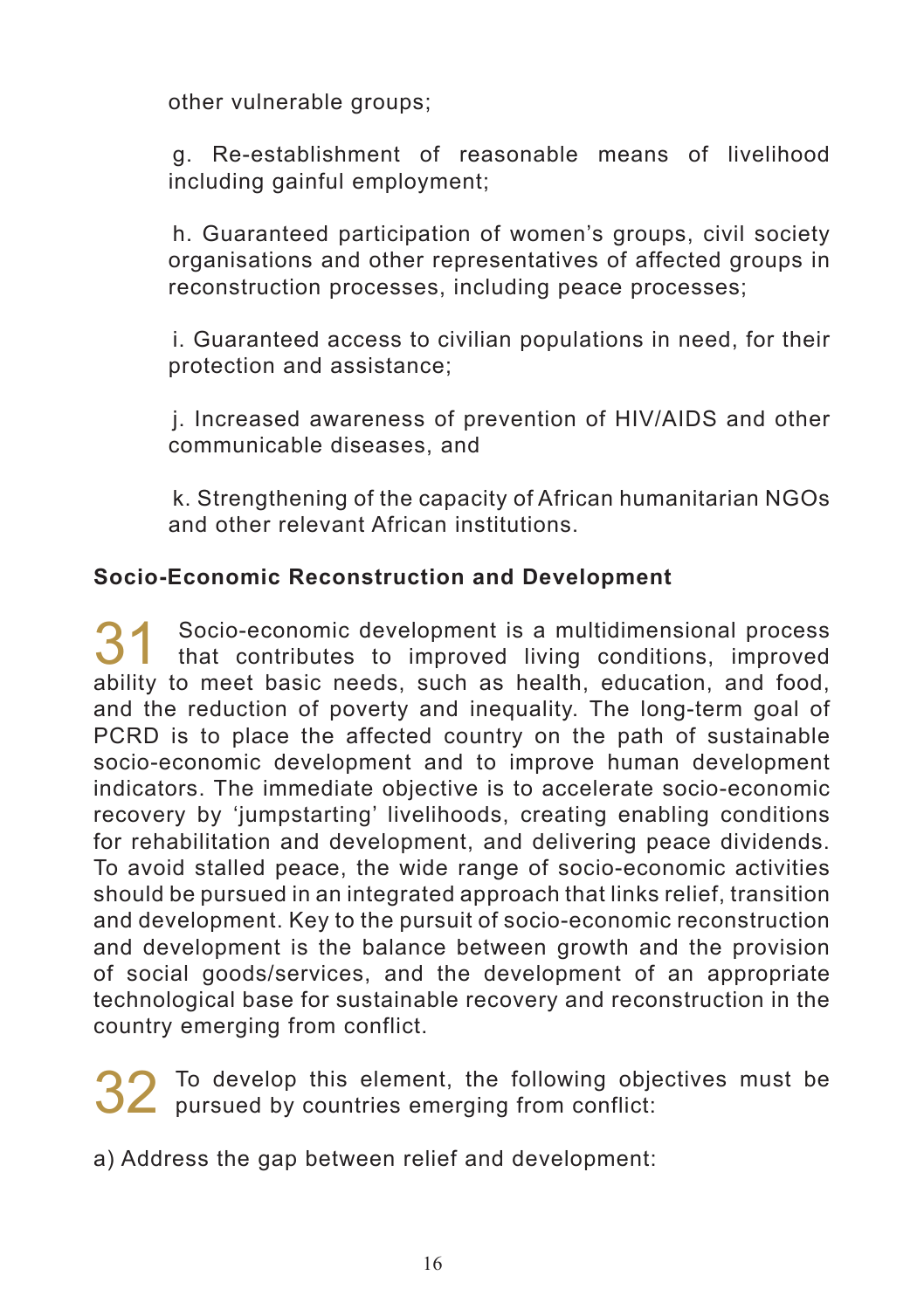i. Target micro level activities with the greatest regenerative impact;

 ii. Address threats to livelihoods and income generation, including unemployment and lack of access to credit;

 iii. Re-establish and support agricultural production to guarantee food security, and address issues relating to ownership, access and use of such critical assets as land; and

 iv. Promote the re-establishment of the market and trade at local, regional and international levels;

b) Formulate policies that address social inequity and target vulnerable groups, during the transition, reconstruction and development phases. These policies should:

> i. Promote and protect socio-economic rights of the population, such as the right to food, shelter, water and development, as expressed in the African Charter on Human and Peoples' Rights, the Millennium Declaration, and the Common African Defence and Security Policy (para.6);

> ii. Transform economies that emerged during the conflict into regulated systems that contribute to broad-based and propoor economic growth and to the benefit of reconstruction;

> iii. Focus on micro level development, including the creation of social safety nets and the rebuilding of social capital;

> iv. Address the challenge of preventable diseases such as malaria, tuberculosis and HIV/AIDS;

> v. Develop socio-economic programmes that target the youth for rehabilitation, job creation and income generating activities, in ways that bolster their capacities to participate in the reconstruction of their country;

> vi. Develop socio-economic programmes that target the disabled population, particularly victims of war, for rehabilitation, job creation and income generating activities;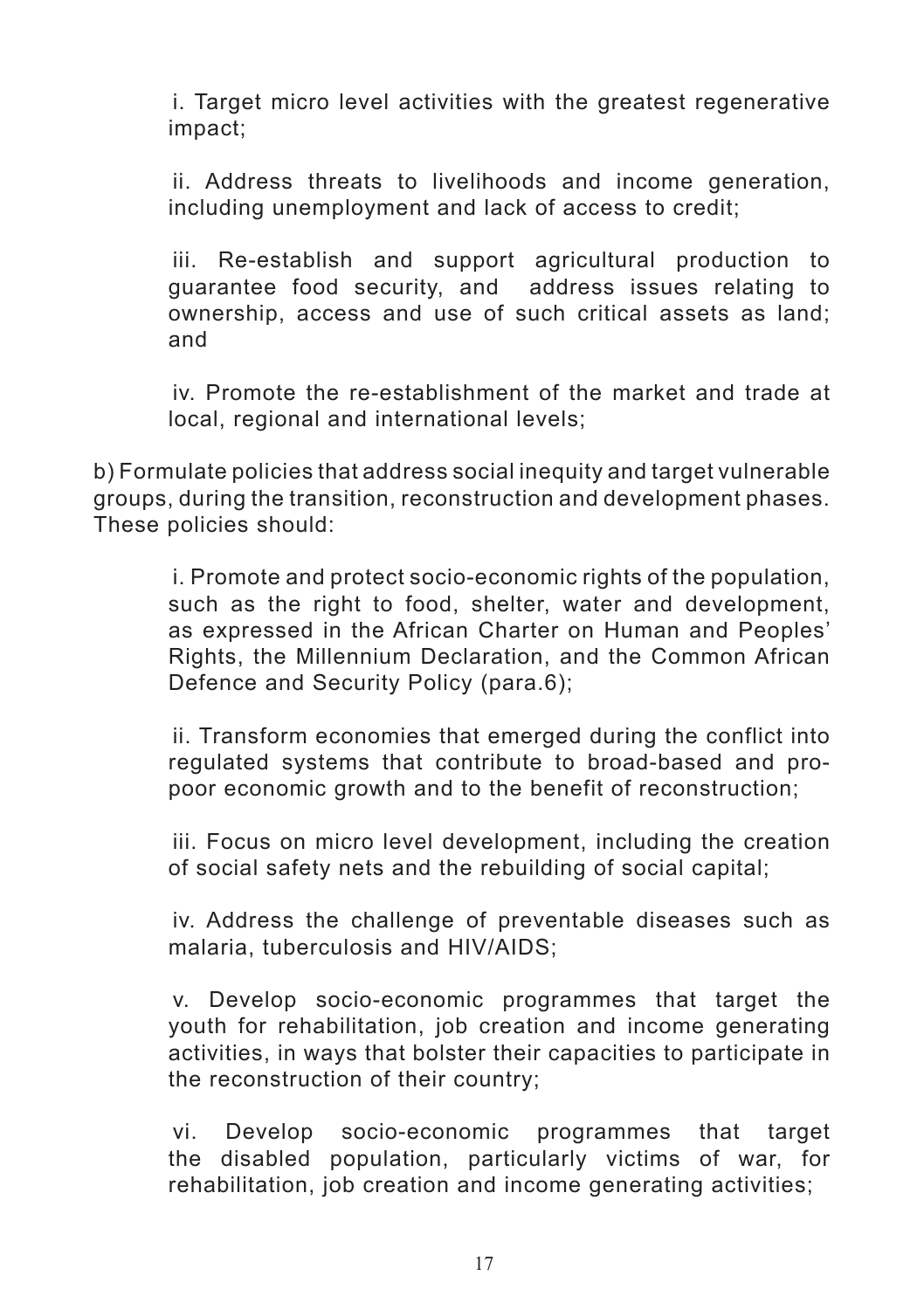vii. Align national budget to local needs;

 viii. Promote policies and programmes for the sustainable protection of the environment; and

 ix. Address issues at the macro level, including investment, trade, inflation, fiscal and monetary issues.

c) Undertake comprehensive institution-building to enhance good economic governance. This would include the creation and/or strengthening of:

 i. Fiscal and financial management institutions, including revenue collection and banking systems;

 ii. Structures that ensure accountability and transparency, such as the office of the Auditor General, monitoring and evaluation mechanisms and anti-corruption structures;

 iii. Structures for oversight of the budget, borrowing and expenditure such as parliamentary committees and ombudsperson; and

 iv. Frameworks that promote equitable and sustainable access to, management and exploitation of, natural resources.

d) Build human resource capacity at local and national levels for policy development, needs assessment, planning, implementation, monitoring and evaluation of programmes and activities:

> i. Attract and retain relevant capacity for all aspects of socioeconomic development, including from the Diaspora;

> ii. Build capacity for data collection and analysis, in support of the planning, implementation and monitoring of socioeconomic development programmes;

> iii. Enhance capacity to participate in international processes, such as WTO negotiations;

> iv.Encourage partnering of local and international organisations engaged in socio-economic development activities, to promote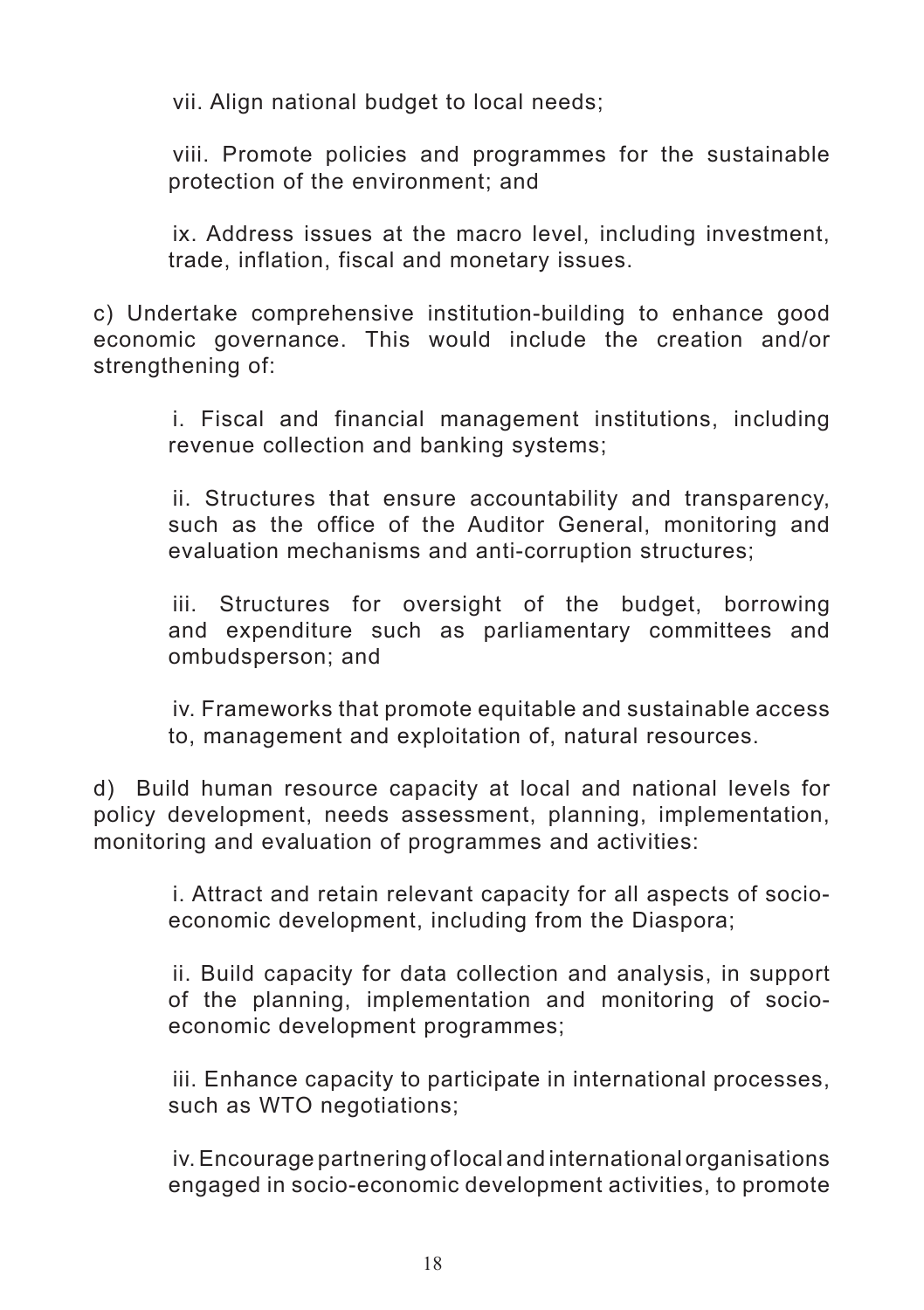capacity building; and

 v. Fast-track the training and generation of local capacity in all aspects of development.

e) Build a technology base to support reconstruction and development:

 i. Develop strategies to support the development and transfer of technology, including its human, technical, institutional and informational dimensions;

 ii. Undertake technology transfer and technological skills development in a relevant, people-driven, and sustainable manner; and

 iii. Develop appropriate technologies for the rehabilitation and development of key social sectors such as housing, energy, water and sanitation, as well as for physical infrastructure.

f) Develop physical infrastructure, including transport, communication, energy, water, health and sanitation, as follows:

 i. Prioritise the rehabilitation and reconstruction of physical infrastructure destroyed during the conflict; and

 ii. Engage in the planning and execution of infrastructure development in line with the long-term needs of the country.

33 Benchmarks and standards for socio-economic reconstruction and development activities are the following:

 a. Improved human development indicators and progress towards the attainment of the Millennium Development Goals and other indicators related to socio-economic development;

 b. Improved and sustained economic growth, evidenced by a stable socio-economic environment, including macro-economic stability and micro-economic growth, reduced unemployment and reduced inflation;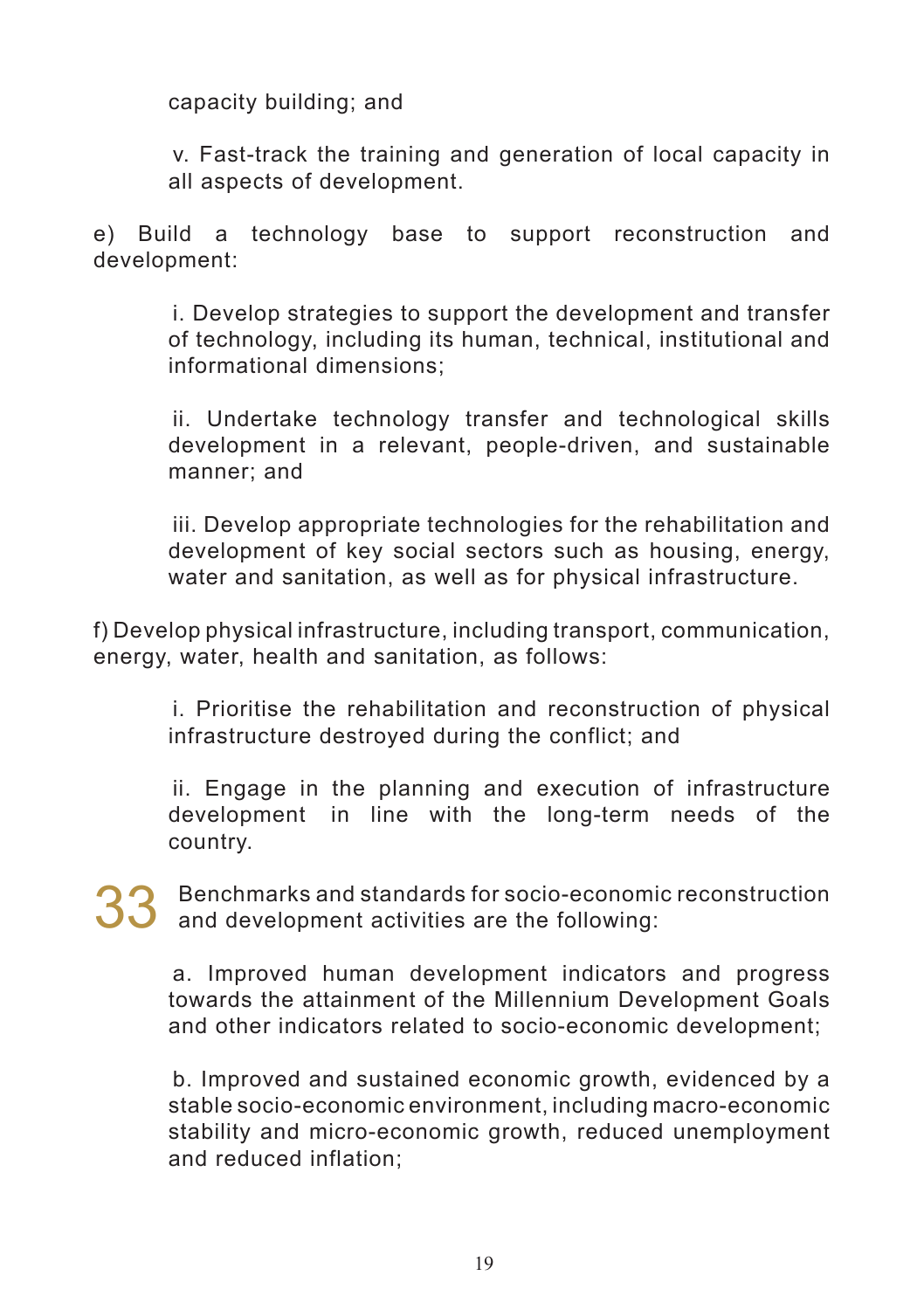c. Increased access of the population to social services such as housing, health, water, education, employment;

 d. Fiscal and budgetary discipline in the management of public resources; 

 e. Sustainable management of the environment and natural resoures and;

 f. Ratification of, accession to, domestication and implementation of, African and international instruments relating to corruption and transparency, the management of the natural resources and the protection of the environment.

# **Political Governance and Transition**

34 Political governance involves the exercise of power and its devolution from the national to he local level. It encompasses the promotion of good democratic governance and its core values, as called for in the preamble of the AU Constitutive Act. The core elements of good political governance include: political participation, transparency, accountability, separation of powers, creation of a (public) civil service, the rule of law and independent civil oversight, as provided for in the Declaration on Political, Economic and Corporate Governance (2002). Political governance in post-conflict situations needs to promote inclusive politics and pluralism in a manner that contributes positively to nation building. Therefore, the focus of activities in this indicative element is on transformation of leadership and society, through processes of developing a collective national vision that delivers cohesive and responsive systems of governance from the national to the grassroots levels. In so doing, the role and participation of women, including their access to power and decisionmaking, needs to be particularly emphasised and encouraged.

35 Successful PCRD is dependent on good political governance. For this reason, good leadership in societies emerging from conflict is a critical driver in the creation of good governance structures, determination of strategies for the equitable distribution of power, consolidation of peace and facilitation of transition from the emergency to the development phases of its reconstruction.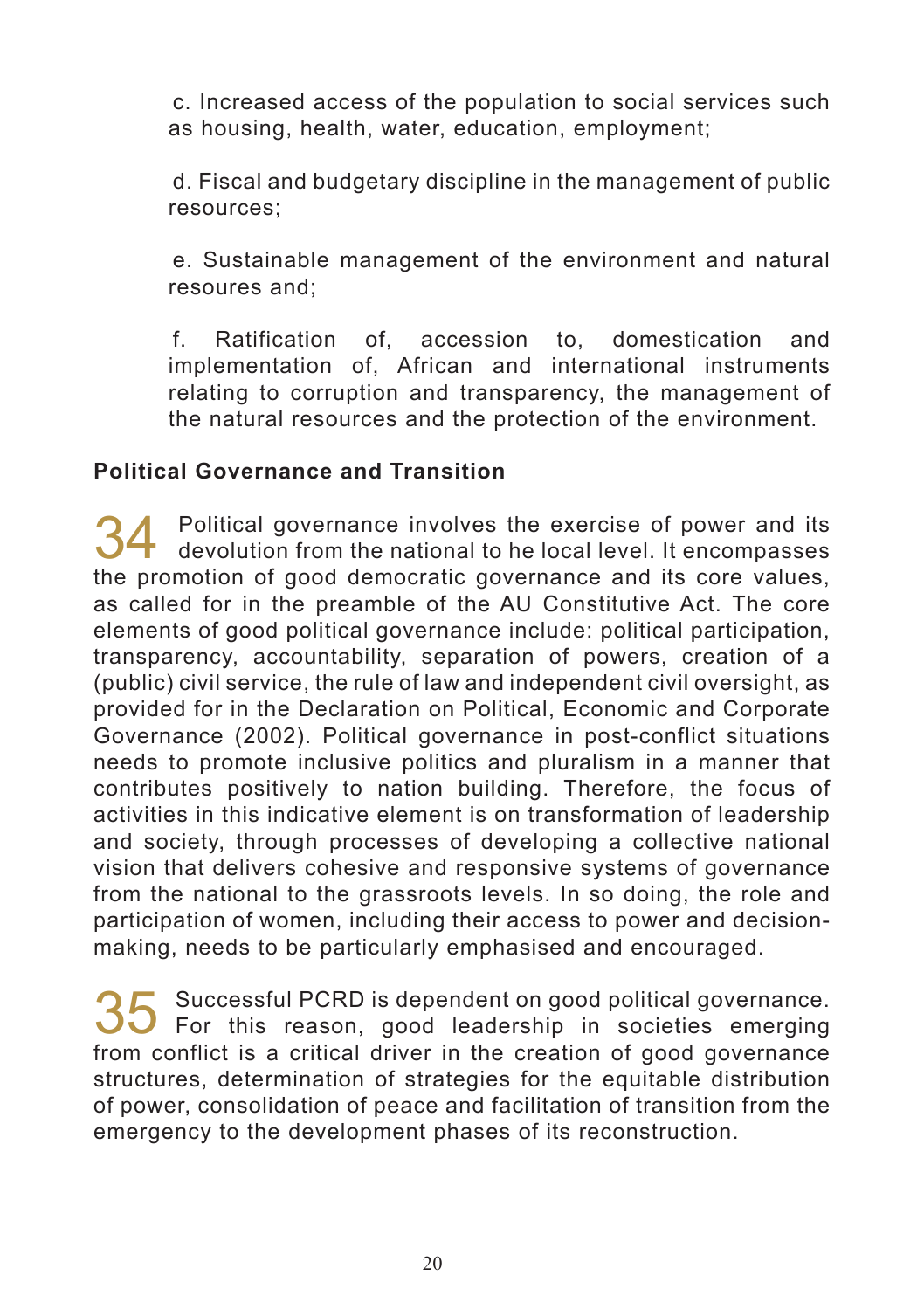36 To develop this element, the following objectives must be pursued by countries emerging from conflict:

a) Consensus building:

 i. (Re)-establish consensus of governance through the development of consultative processes that guarantee broadbased representative participation and leadership, allow for collective determination of needs and priorities, and enhance ownership of the reconstruction and development process;

 ii. Commence a fair and inclusive process, at national, provincial and community levels for all sectors of the society, to determine the national vision, the national identity and establish and reinforce a legitimate state; and;

 iii. Establish a constitutional, democratic governance framework that guarantees periodic contestation for political office, based on the rule of law.

b) Policy development:

 i. Establish rules and realistic timetables for the interim government and authorities;

 ii. Adopt policies and legislation to address the challenges of corruption at the national, regional, continental and global levels;

 iii. Create checks and balances within public governance structures, and ensure the separation of power between the executive, judiciary and the legislature;

 iv. Initiate processes that fast-track comprehensive capacity building at the state and non-state levels, including encouraging the return of members of the Diaspora with skills relevant to the enhancement of good governance;

 v. Integrate continental and regional frameworks of governance into PCRD strategies;

 vi. Facilitate societal transformation in ways that reflect the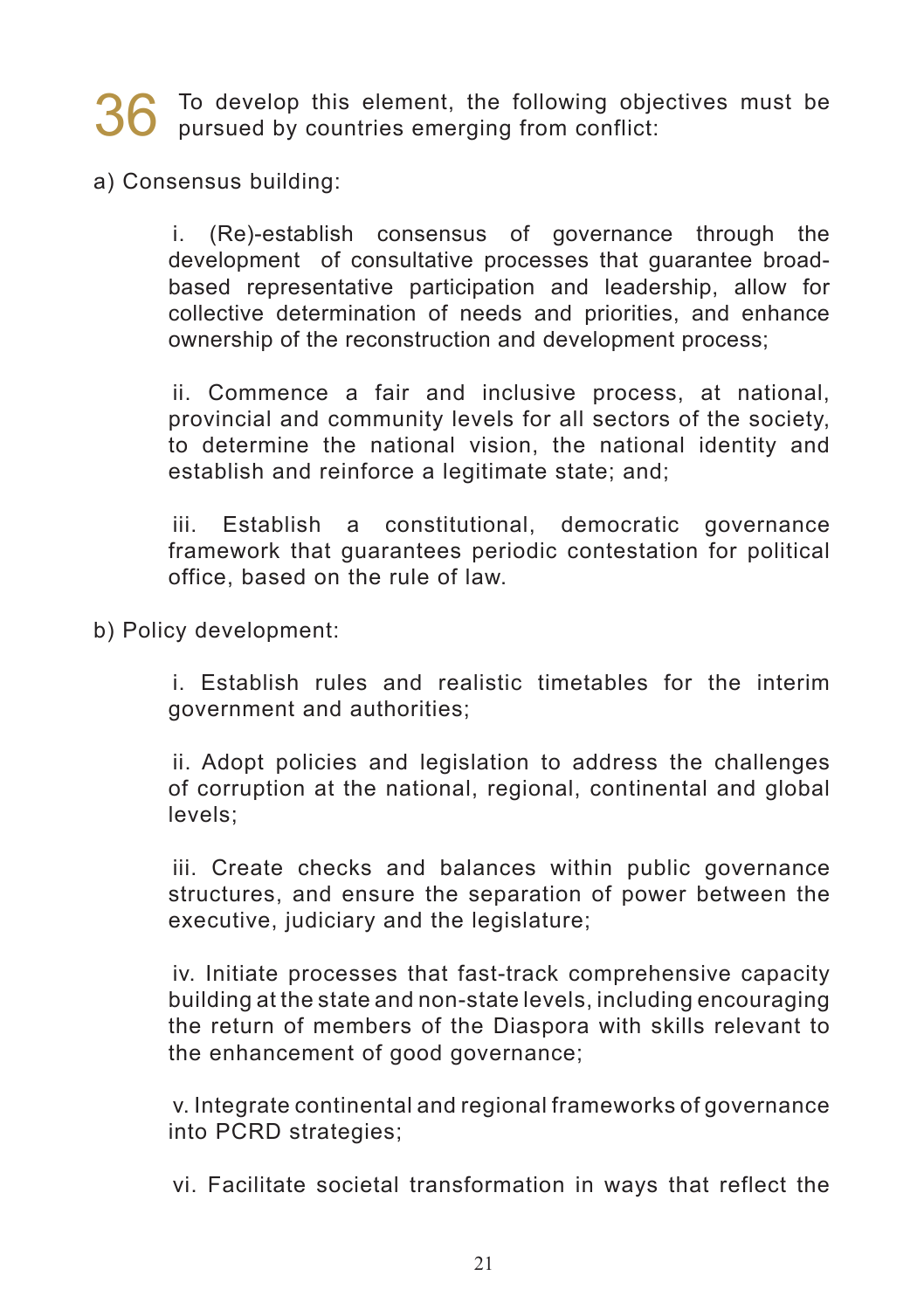interests of women, address their needs and aspirations, and consolidate any opportunities that emerge as a result of the challenges of conflict, to improve their lives; and

 vii. Secure civic space from negative influences.

c) Decentralisation of governance:

 i. Facilitate the creation of mechanisms that decentralise and devolve power, decision-making, and the management of resources, to all levels of governance from the national to the community levels;

 ii. Create mechanisms that allow and encourage inclusive broad-based participation of the population in their governance; and

 iii. Promote the engagement of local civil society organisations in democratic governance processes at all levels.

d) Institutional development:

 i. Promote the building of state capacity and the reestablishment of politics as a process to mediate differences and manage pluralism;

 ii. Facilitate the establishment and/or restoration of inclusive democratic public institutions and civil authorities, as well as legislative oversight capacity;

 iii. Create mechanisms to ensure accountable, efficient and effective public and civil service; and

 iv. Ensure administrative justice.

e) Human resource capacity development:

 i. Engage in rebuilding political process skills, such as mediation, negotiation and consensus building that are key to transformation of society, but which are often destroyed during conflict;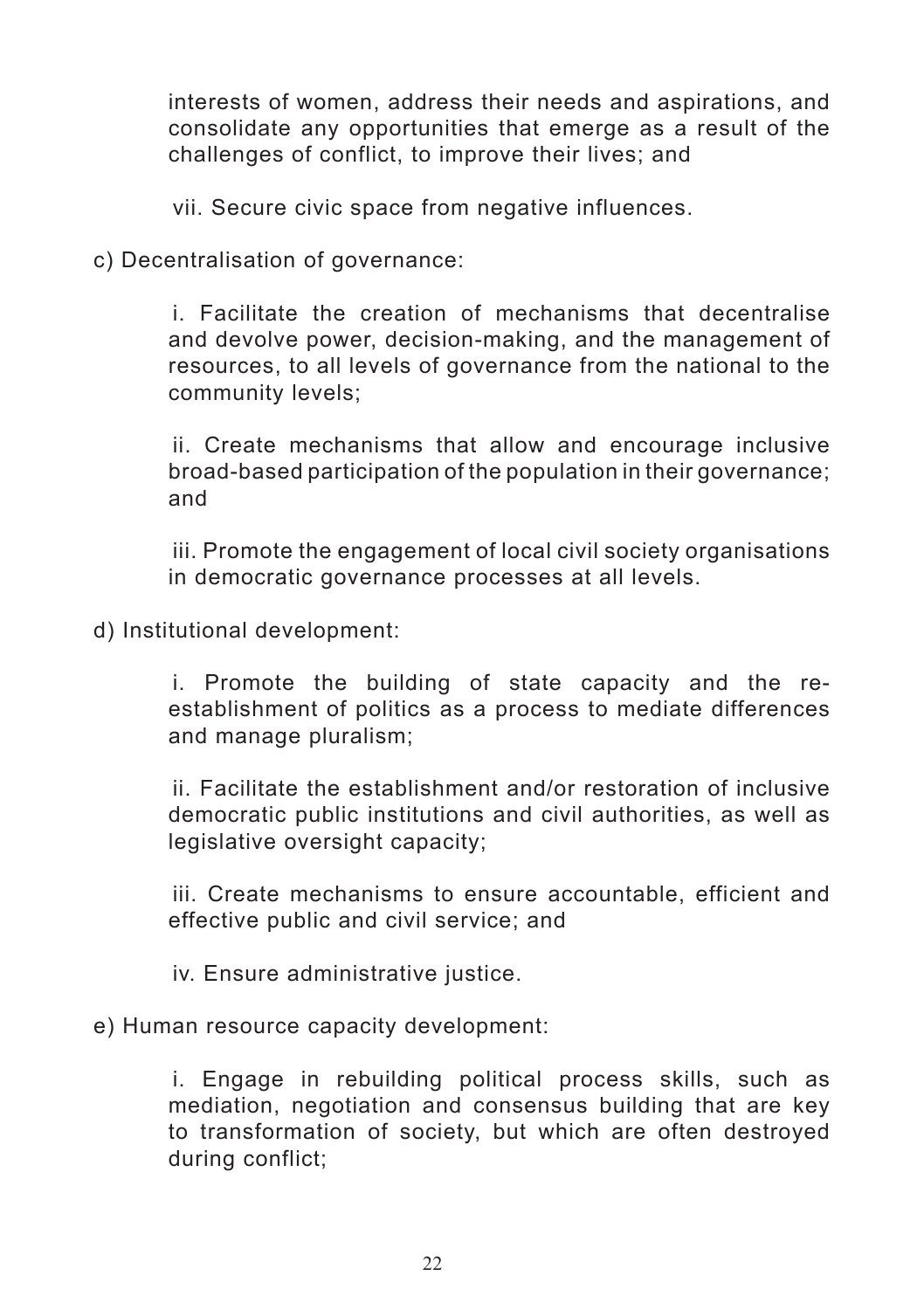ii. Bolster the capacity of non-state actors to participate in good democratic governance; and

 iii. Establish civic education and other public campaigns to raise awareness and understanding of the new political structure and vision, especially among the youth.

# Benchmarks and standards:

 a. Existence of opportunities and mechanisms that enhance popular participation in, and access to, the processes of constitution making, etc.;

 b. Decentralisation of power, authority and resources;

 c. Separation of power between the executive, judiciary and the legislature;

 d. Increased government transparency and accountability, and public confidence in governance structures;

 e. Existence of an enabling environment for meaningful popular participation in all forms and levels of governance;

 f. Existence of institutions that promote democracy such as electoral commission, office of the ombudsperson, public protector's office, etc.;

 g. Flourishing of functioning national civil society organisations, and support for community-based organisations;

 h. Increased numbers of women in decision-making positions in public institutions as well as the private sector;

 i. Periodic, competitive, peaceful, free and fair elections;

 j. Existence of mechanisms to manage, prevent and resolve conflicts;

 k. Existence of effective and independent media that is protected within the constitution;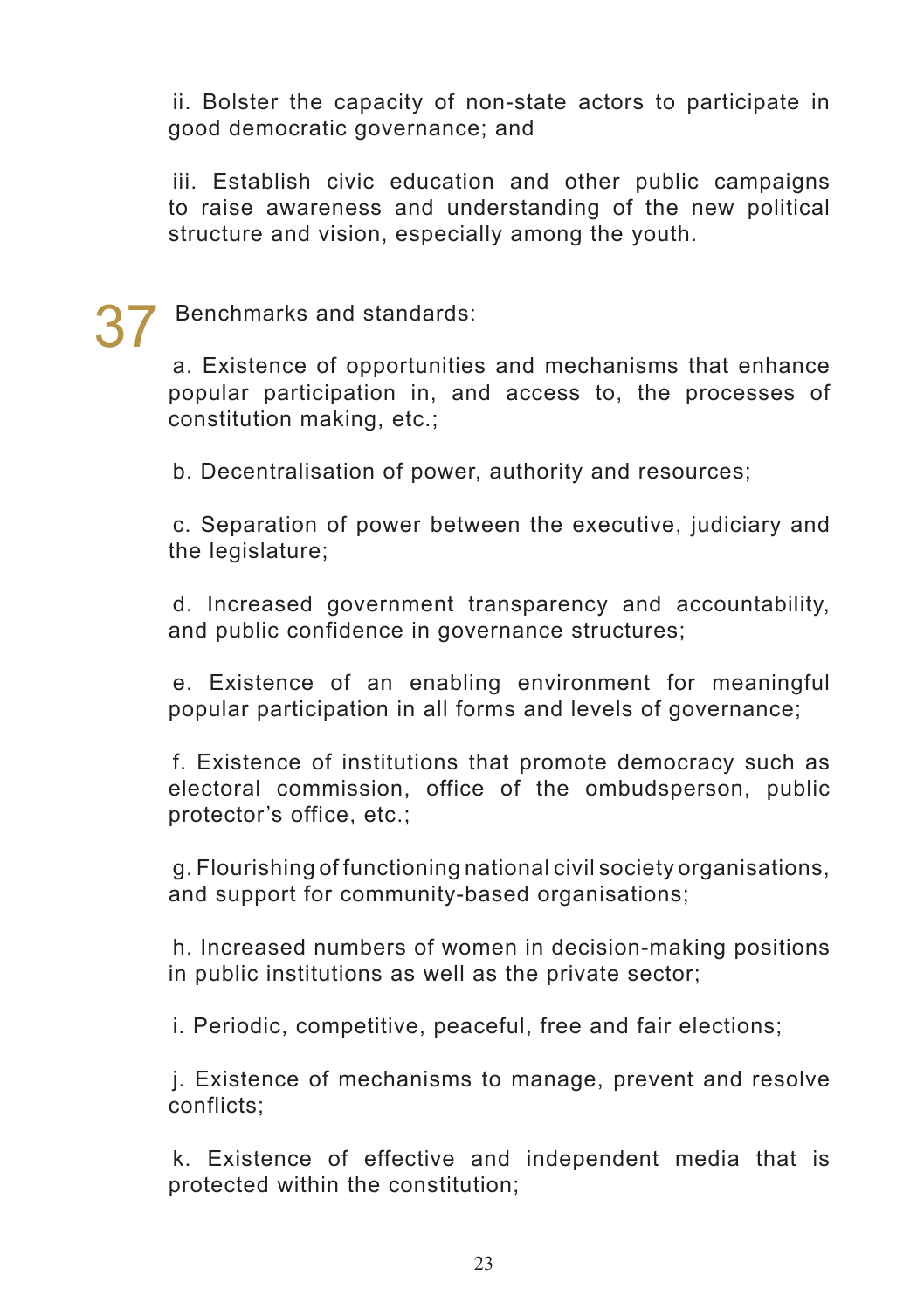l. Ratification of, accession to, domestication and implementation of, relevant African and international instruments for democracy and good governance, and relevant conventions relating to eradication of corruption and corrupt practices; and

 m. Congruence of national constitution with the Constitutive Act of the African Union.

# **Human Rights, Justice and Reconciliation**

38 This indicative element encompasses the protection of human and peoples' rights and the respect for their dignity, as defined in the African Charter of Human and Peoples' Rights and other relevant international instruments; the achievement of justice, in terms of fair application of the law and its accessibility to all; and reconciliation, understood as the healing of divided societies at the individual, community and national levels.

39 The pursuance of human rights, justice and reconciliation is critical because abuse of human and peoples' rights resulting from policies of marginalisation, identity-based discrimination, and perceptions of injustice can trigger or perpetuate conflicts. Furthermore, most conflicts are characterised by serious human rights abuses resulting in physical and psychological trauma, distrust of government authorities and inter-communal mistrust - all of which require focused attention as part of the reconstitution of society. In addition, the post war environment is usually fluid and marked by lawlessness and power imbalances that can perpetuate insecurity and impoverishment for some sections of the society. Such an environment can also encourage human rights abuses particularly in cases where ex-combatants, perpetrators of abuse and victims live together in a fragile and fearful situation. Finally, post-war situations are characterised by institutional breakdown and collapse of law and order and normative frameworks, which leaves people without any structures to mediate, resolve conflicts or deliver justice.

Each country and society emerging from conflict has to make critical decisions about the use of restorative and/or retributive justice. This choice has implications for the nature of the human rights, justice and reconciliation model a country adopts. This requires the determination of a context-based approach to issues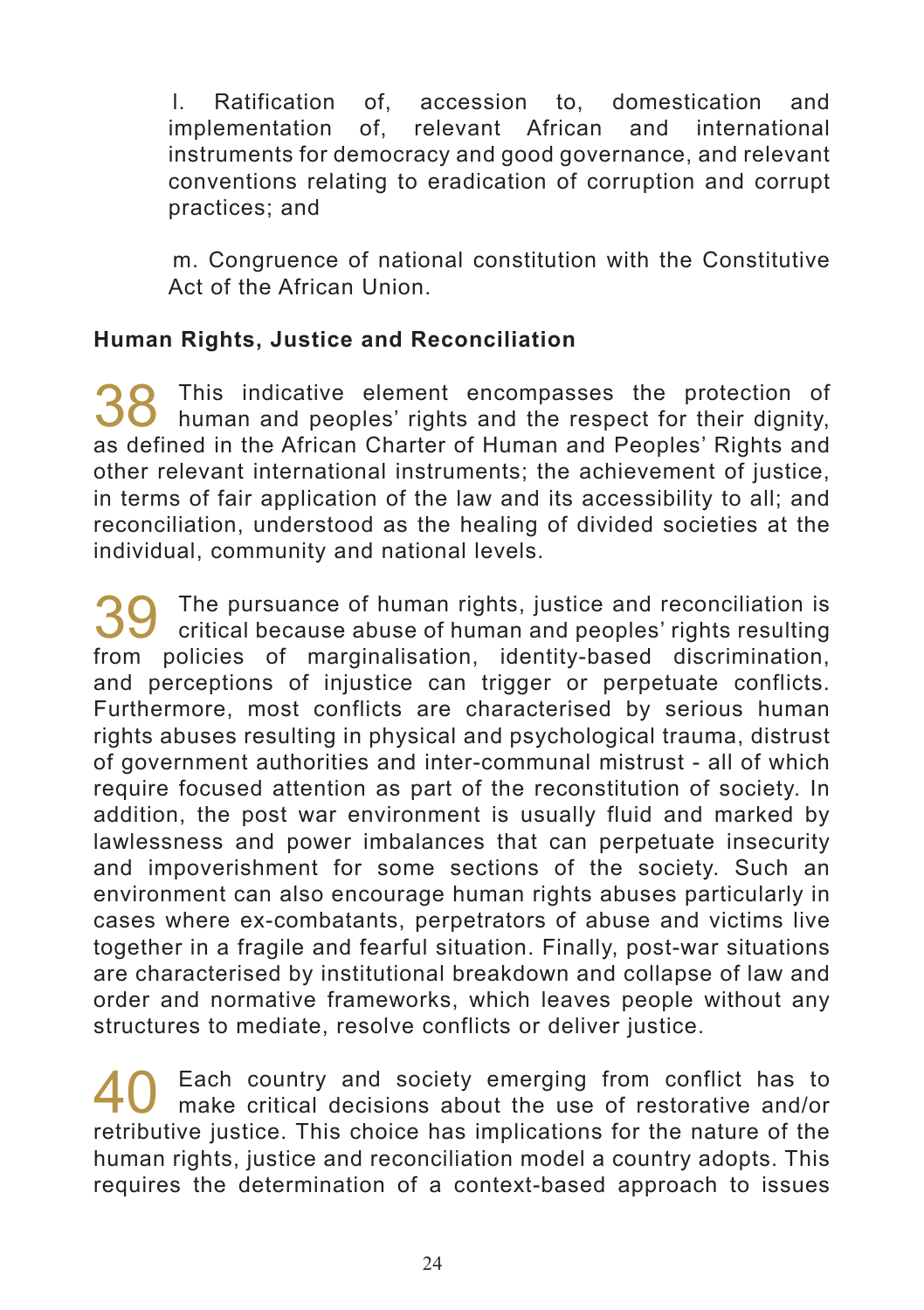of human rights, justice and reconciliation, and the mobilisation of society's support for the model adopted.

41 To develop this element, the following objectives must be pursued by countries emerging from conflict:

a) Human and Peoples' Rights:

 i. Restore constitutional and legal rights to sections of society who might have lost them during the conflict, such as displaced persons;

 ii. Guarantee and protect socio-economic rights, including the right to development, as defined in the ACHPR and CADSP;

 iii. Prioritise access to education, a fundamental right, particularly in view of the overwhelming preponderance of the youth among combatants, and the increase in the number of street children following conflicts;

 iv. Guarantee and protect women's rights and participation in the political, social and economic spheres of life; and

 v. Promote institution-building of national structures mandated to promote and protect human rights, such as national commissions for the protection of human rights.

b) Justice:

 i. Ensure access of all sectors of society to justice;

 ii. Establish an efficient justice system that is accessible to all sectors of society, and functioning prisons, as well as appropriate rehabilitation programmes;

 iii. Ensure adherence to the principles of international humanitarian law, including with regard to prisoners of war and enforced disappearances;

 iv. Provide for the reform of the judiciary, guaranteeing its independence, professionalism and efficiency in the delivery of justice;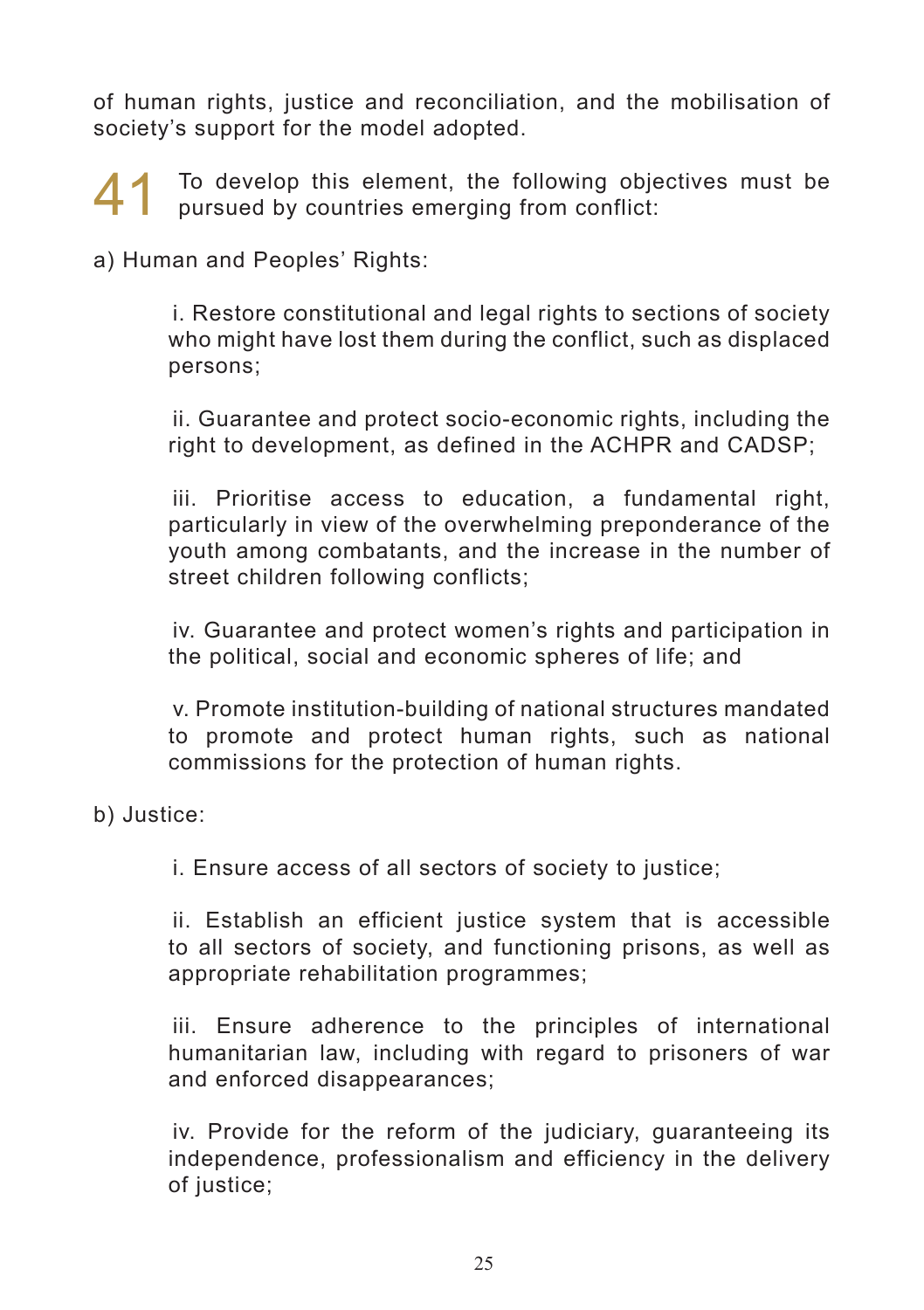v. Make legal provisions for justice for victims of human rights violations, particularly those who suffered sexual violence during the conflict; and

 vi. Create and bolster capacity of the judicial system, through education, training and the provision of financial and technical resources.

c) Reconciliation:

i. Total rejection of impunity, as expressed in Article 4(o) of the Constitutive Act;

 ii. Encourage and facilitate peace-building and reconciliation activities from the national to the community levels;

 iii. Guarantee opportunities for the use of traditional mechanisms of reconciliation and/or justice, to the extent that they are compatible with national laws, the ACHPR and other human rights instruments; and

 iv. Promote institution-building in state and community-based institutions engaged in reconciliation.

d) Furthermore, there is need for policy development across the three elements, as follows:

 i. Develop mechanisms for dealing with past and ongoing grievances;

 ii. Provide for the enhancement of legislative mechanisms aimed at strengthening the rule of law, and incorporate human rights into all policy frameworks;

 iii. Provide for remedies and reparations to victims of conflict;

 iv. Develop strategies for the promotion of a culture of peace, including human rights, justice and reconciliation, through their inclusion in school curricula and other civic fora;

 v. Create an enabling environment for the participation of civil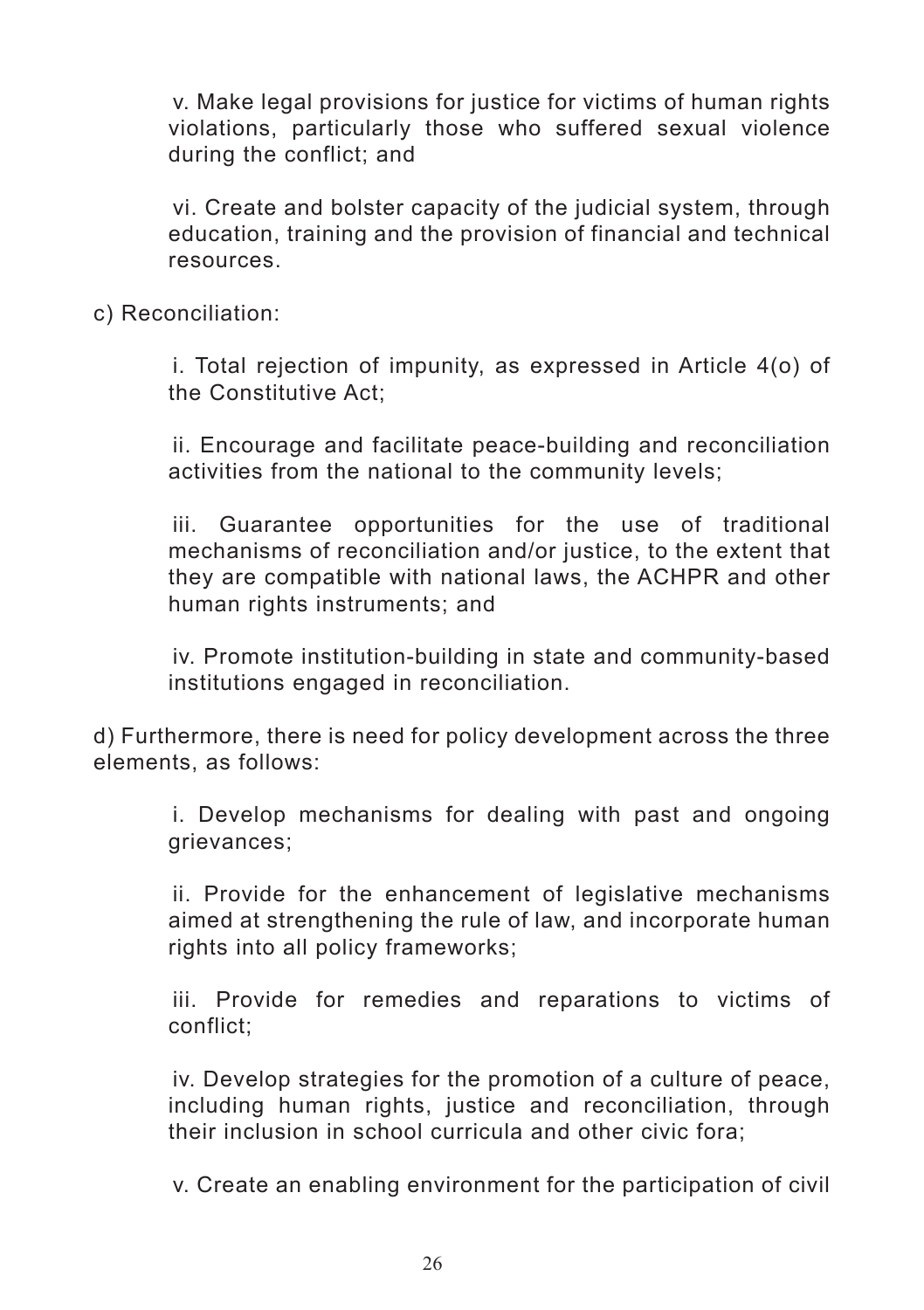society organisations, including faith-based organisations and the media, in the promotion and protection of human rights, justice and reconciliation; and

 vi. Provide for the use of AU and international structures to reinforce the protection of human rights, justice and reconciliation as needed.

42 Benchmarks and standards:

a. Equal protection for all under the law;

 b. Existence and use of functioning judicial and reconciliation mechanisms among the various sectors of the community;

 c. Tolerance across political, social and cultural divides in the country;

 d. Operational, well supported and effective institutions that protect human rights such as a National Human Rights Commission and Office of the Public Protector, that provide oversight and contribute to public awareness of human rights principles and the country's international human rights obligations;

 e. Overall enjoyment of rights in the country;

 f. Public confidence in the judiciary;

 g. Independence of the judiciary – as indicated by the tenure of the judiciary and the availability of resources for its operations; and

 h. Accession to, ratification, domestication and implementation of, international instruments guaranteeing respect for all human rights (social, economic, civil, cultural and political rights); and fulfilment of human rights reporting obligations.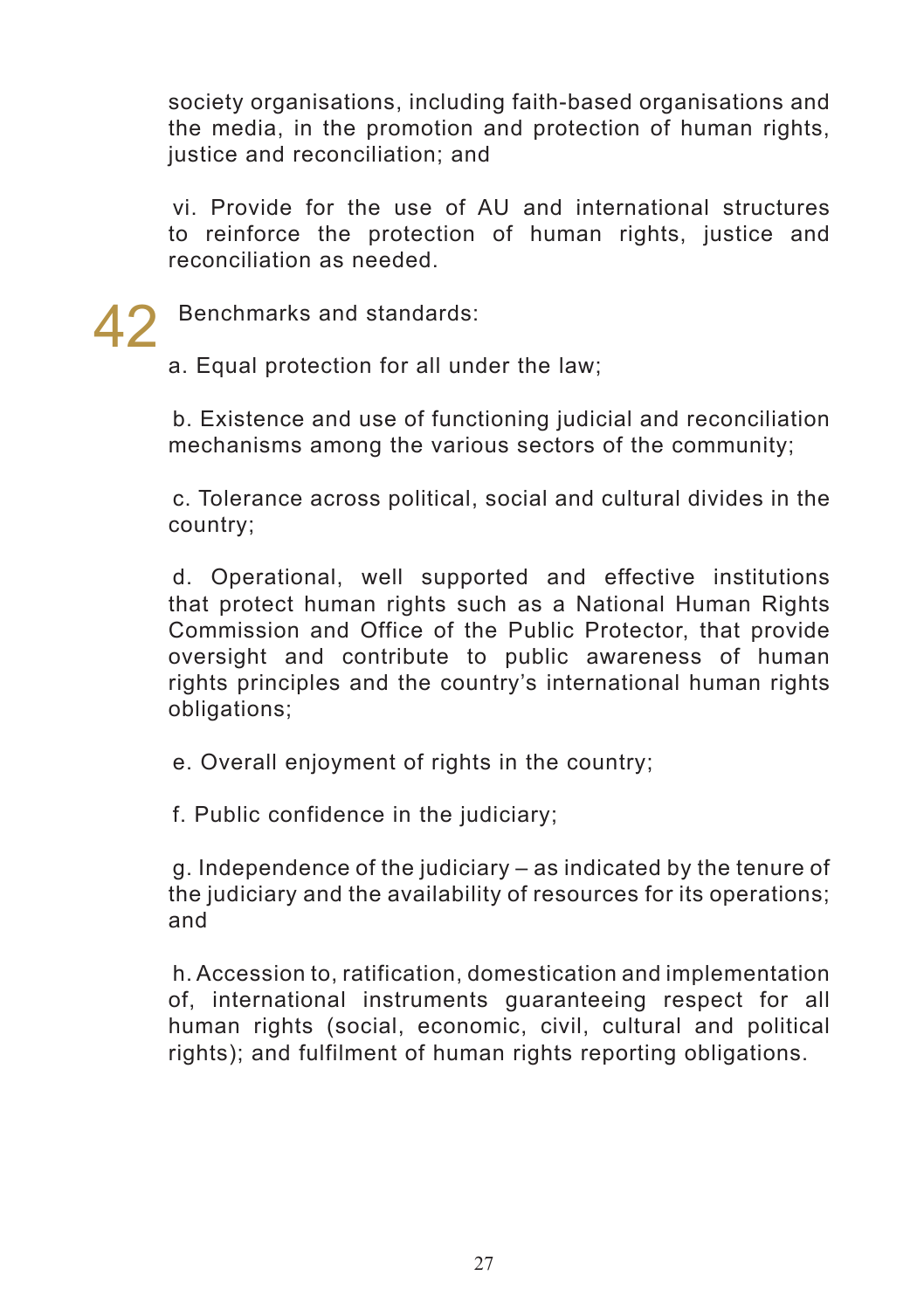### **Women and Gender**

43 The situation of conflict often impacts negatively on gender<br>roles and relations. In many cases, conflict disrupts traditional<br>relationships to the contribution of families and the contribution gender roles, contributes to the break-up of families and the social fabric of the community, increases vulnerability, particularly for those men and women that are victims of war, leads to the perpetration of violence and abuse against children, including young boys, who are subject to forced recruitment into armies or militia forces, labour, trafficking and sexual violence. It also increases the number of women-headed households, and leads to militarised societies. All of these circumstances require that PCRD activities be gender sensitive and based on informed gender analysis as well as provide for the needs of vulnerable groups.

44 Furthermore, special attention should be focused on women<br>who, in addition to suffering from existing and underlying inequalities suffer disproportionately from the effects of violent conflict. Many are victims of gender-based violence, which includes rape, forced pregnancies, abduction into sexual slavery and trafficking. As armed combatants, women in fighting forces face a different set of challenges. Yet, despite their victimisation women sometimes seize new economic and political opportunities that emerge from the challenges of conflicts, breaking traditional gender stereotypes. Unfortunately, most reconstruction interventions have tended to ignore or marginalise women's issues. To address this gap, and accelerate the transformation of society, this PCRD policy mainstreams issues of women and gender through all the indicative elements, and addresses it as a stand alone element.

45 To develop this element, the following objectives must be pursued by countries emerging from conflict:

a) Policy-development:

 i. Employ gender-sensitive planning and budgeting to ensure that gender is mainstreamed;

 ii. Develop strategies to promote gender equality and women's and girls' empowerment in all aspects of life;

iii. Create a legal framework that ensures full enjoyment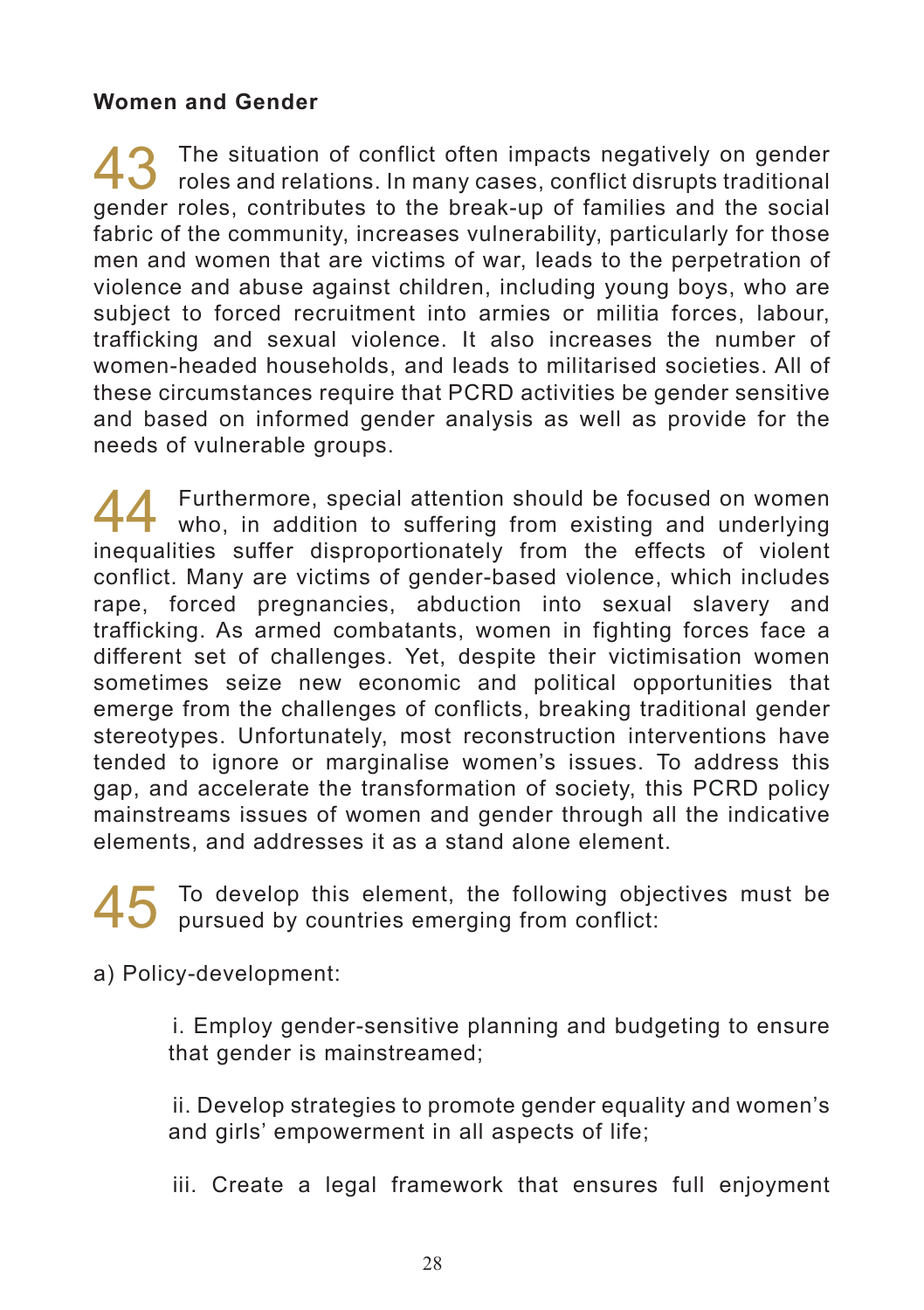of family rights and equitable access to, and control over resources, including land, property and inheritance, which are key, especially for widows and women returnees;

 iv. Make provision for the participation of women in conflict prevention, management and resolution;

 v. Promote and guarantee women's representation in peace negotiations and their implementation;

 vi. Building on the opportunity for reconstruction, address power relations in the private or domestic sphere, when dealing with questions of power- and wealth-sharing, to ensure that women participate in decision-making processes and have equitable access to productive resources;

 vii. Foster and support civil society organisations, especially women's organisations, to champion the rights of vulnerable groups, particularly women and girls; and

 viii. Ensure that health policies and institutions address the reproductive health needs of women and girls, including those with disabilities, in post conflict reconstruction situations.

b) Institution and capacity building:

 i. Create a gender focal point to ensure that gender is mainstreamed through all PCRD activities;

 ii. Focus on gender training and sensitisation, especially for forces engaged in peace support operations in post conflict reconstruction situations;

 iii. Transform public institutions to make them more responsive to women's needs;

 iv. Create a focal point to address the needs of people with disabilities, particularly victims of war; and

 v. Promote the empowerment of vulnerable groups including by ensuring access to education and training for women and girls.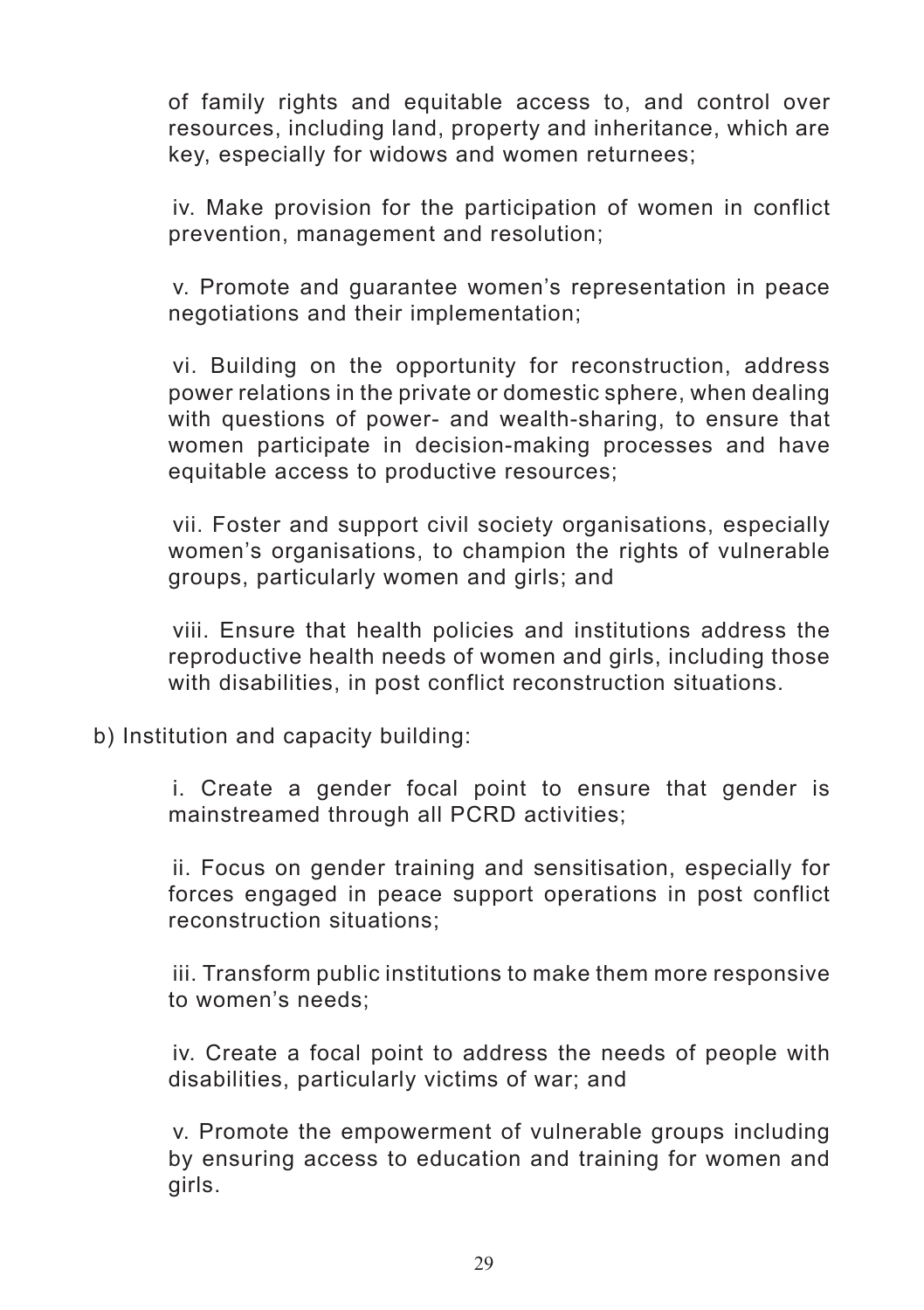Benchmarks and standards:

 a. Existence of a gender sensitive legal framework;

 b. Effective implementation of constitutional provisions and laws that promote and protect the rights of women and girls;

 c. Full and meaningful participation of women in all aspects of public life, particularly in the political and economic spheres;

 d. Full enjoyment of rights by people with disabilities;

 e. Security and justice systems that are responsive to genderbased violence and the specific needs of women and girls;

 f. Increased number of women in decision-making positions in public institutions and the private sector; and

 g. Ratification of, accession to, domestication and implementation of, the relevant AU instruments protecting the rights of women and girls, including the Solemn Declaration on Gender Equality in Africa, the Protocol to the African Charter on Human and Peoples' Rights on the Rights of Women in Africa, the African Charter on the Rights and Welfare of the Child, and other relevant international instruments such as the Convention to End all forms of Discrimination Against Women, the Convention on the Rights of the Child, and the UN General Assembly Resolution 1325 on Women, Peace and Security, amongst others.

# **SECTION III: RESOURCE MOBILISATION, ACTORS AND PROCESSES**

47 Securing adequate resources and sustained support, creating mechanisms for the transparent allocation and accountable management of resources, and establishing processes and mechanisms for the implementation and monitoring of PCRD are important preconditions for the realisation of the goals of consolidating peace and long-term sustainable development.

48 The planning for resource mobilisation to engage in PCRD should commence even before hostilities have ceased or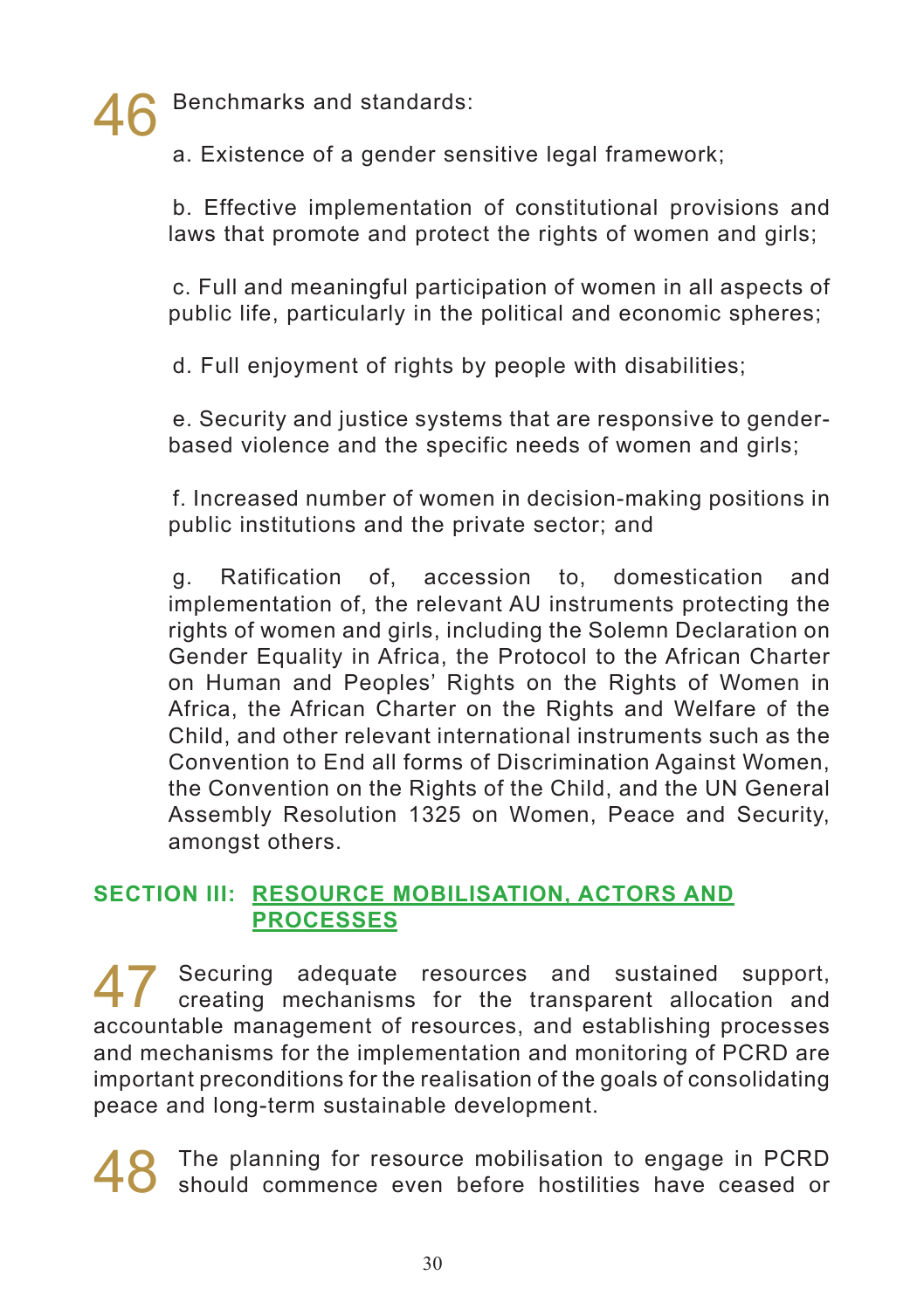peace agreements signed. Besides providing an opportunity to kickstart stabilisation activities as opportunities arise, this early action could create an incentive for, and encourage, the parties to reach an agreement and cease hostilities.

# **Resource Mobilisation**

49 The magnitude and complexity of challenges of PCRD, weak<br>capacity and shortage of resources limit the ability of local and national authorities and other actors to respond to the full spectrum of needs. This necessitates the mobilisation of financial, material, human and technical resources at the national, regional, continental and international levels. In order to effectively meet this challenge, countries emerging from conflict need to have a comprehensive resource mobilisation strategy.

50 To attain this objective, the following actions must be undertaken at different levels of action from the national to the international level:

a) **At the national level**, countries emerging from conflict should:

 i. Mobilise national resources, by attracting investment and seeking the return of resources that may have been inappropriately moved out of the country, for reconstruction and development that benefits all sections of the society;

 ii. Pursue strategies that enable them to access resources including financial assistance, training, provision of expertise, sharing of good practices, from the AU and its Member States;

 iii. Seek unconventional sources of financial and other support for PCRD processes, e.g. through South-South Alliances;

 iv. Use AU institutions and other pan-African partners, such as the ADB, to mobilise and leverage resources for PCRD;

 v. Specify modalities for engagement of international actors in PCRD to ensure local capacity building and encourage use of local actors;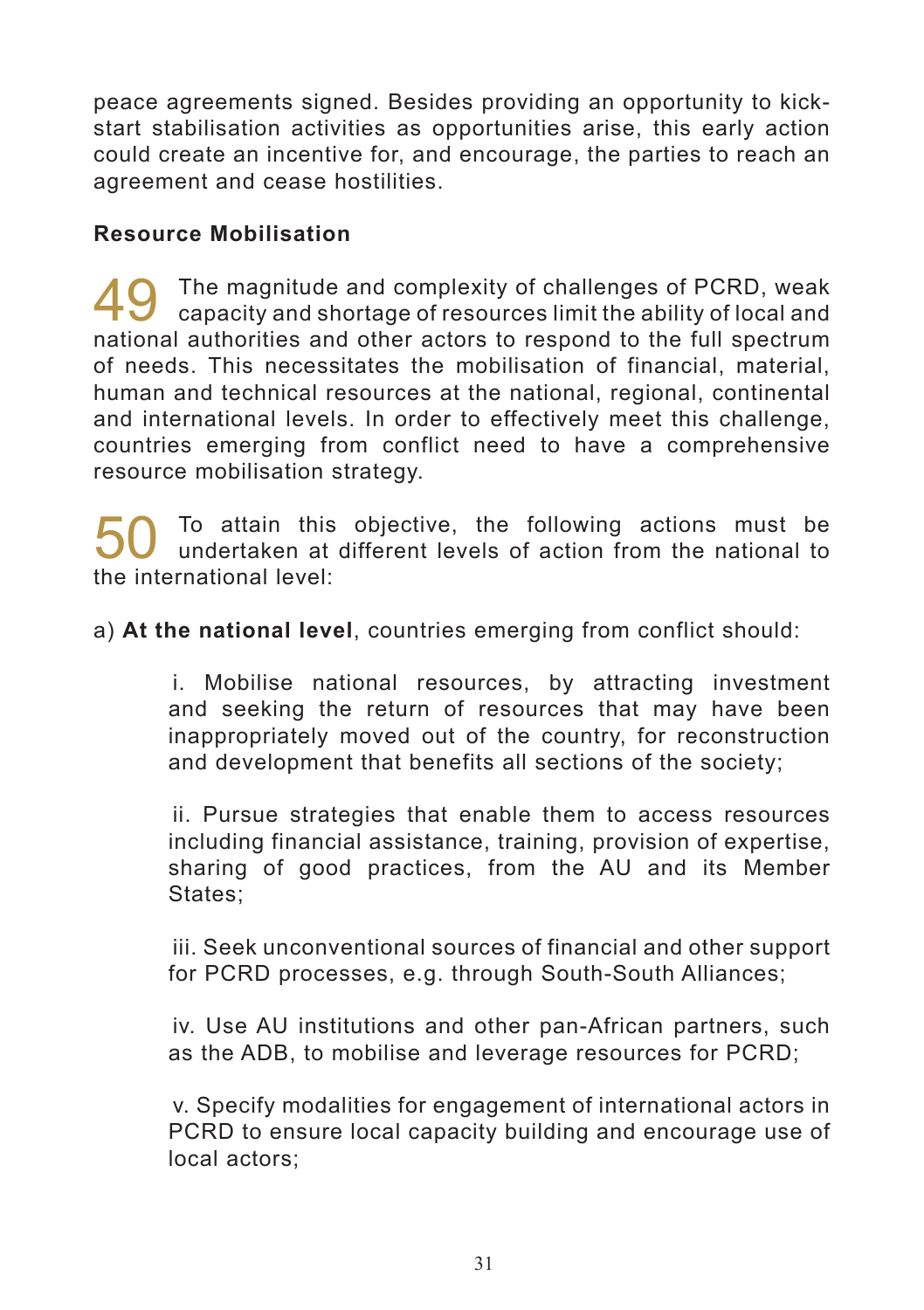vi. Encourage the private sector to participate in PCRD and to build capacity and transfer skills, including through publicprivate partnerships, involvement of domestic enterprises, remittances and engagement of the Diaspora; and

 vii. Prioritise the rehabilitation or creation of transparent financial systems and controls to manage resources effectively for post conflict reconstruction and development, and inspire confidence on the part of the public.

b) **At the regional level**, actors should support PCRD in line with the designated role of the Regional Economic Communities (RECs) as the building blocs for Africa's Peace and Security, and development agenda, and the regional character and impact of most conflicts:

 i. Provide technical support to post conflict countries, including training and expertise;

 ii. Encourage the sharing of best practices and lessons learned by other countries in the region which have experienced conflict;

 iii.Encourage the involvement ofregional financial mechanisms, including development banks, in PCRD processes; and

 iv. Offer solidarity and partnership in the consolidation of peace in the region.

c) **At continental level**, the African Union, in pursuit of its strategic leadership, should create and/or improve existing mechanisms that:

 i. Address issues relating to the quantity and quality of assistance, including aid, to ensure that support is determined by, and used in line with, the needs assessment of a country emerging from conflict;

 ii. Ensure that aid to countries emerging from conflict is provided under the most favourable terms;

 iii. Support negotiations with donors to simplify procedures and requirements for accessing funds, improve coordination, harmonisation and predictability of support, for PCRD including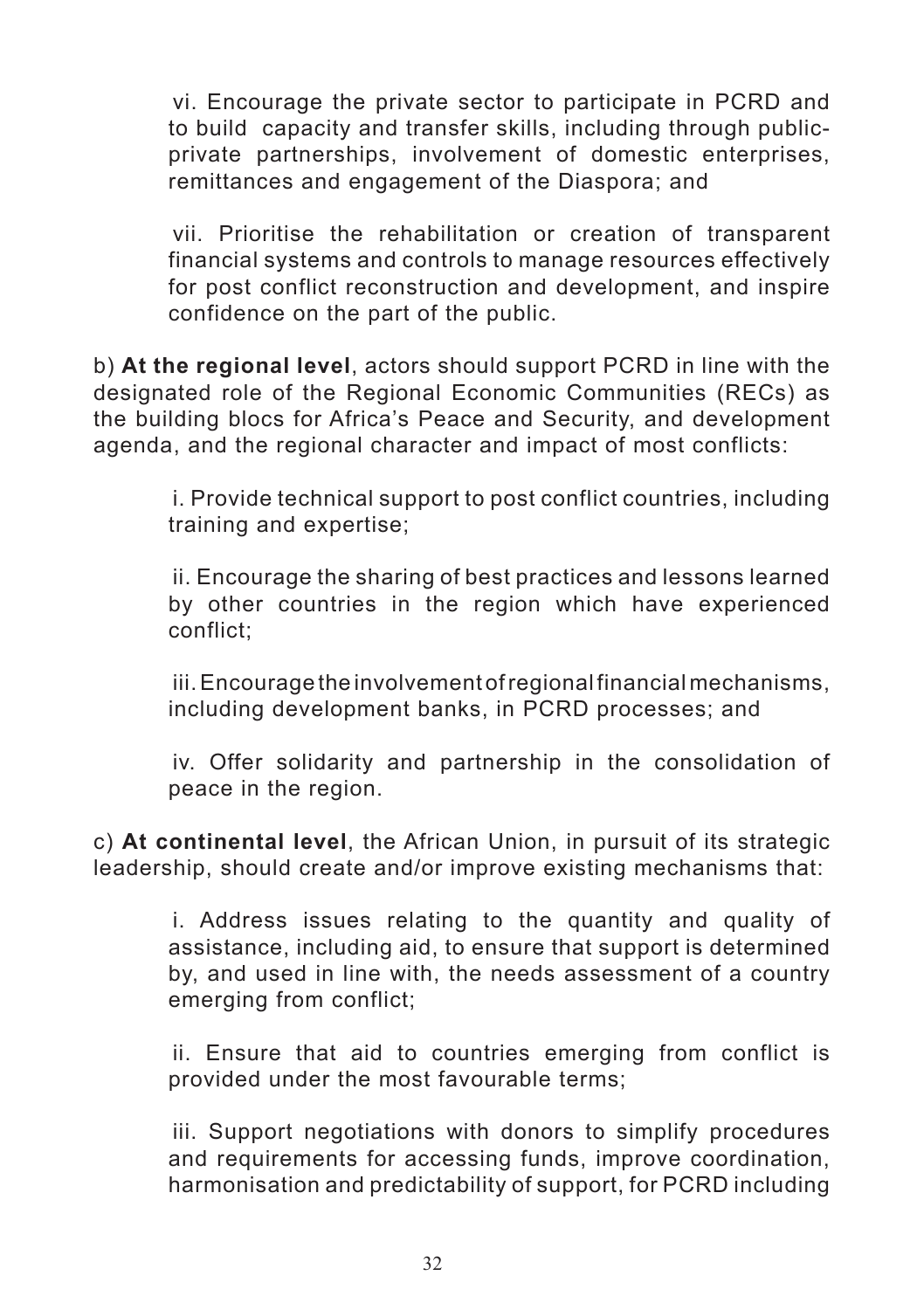through interaction with groups such as the Donor Coordination Review Forum, Donor Assistance Groups (DAG);

 iv. Encourage donors to promptly translate their commitments and pledges into concrete support and fast-track the disbursement of resources to cover immediate humanitarian and recovery needs during the transition period;

 v. Support affected countries to monitor the translation of donor pledges into concrete support;

 vi. Provide technical support to post-conflict countries in developing their national PCRD plans and resource mobilisation strategies;

 vii. Advocate debt cancellation for post-conflict countries that do not traditionally qualify under HIPC and other debt relief initiatives;

 viii. Monitor debt cancellation for countries emerging from conflict, in line with its mandate for the socio-economic regeneration of the continent; and

 ix. Provide 'seed money' to kick-start PCRD activities, while other sources of funding are being sought;

### d) **At the international level**, actors need to:

 i. Recognise and provide support to cater for the special needs of countries emerging from conflict, such as the lack of resources to finance the basic functioning of the state, including salaries and pensions for the civil service and security sector, as well as outstanding unpaid salaries and pensions, which have a critical impact on the stabilisation of the immediate post conflict period situation;

 ii. Improve coordination, harmonisation and flexibility of support to post-conflict countries, in line with the priorities determined in the national needs assessment;

 iii. Ensure that all support to post conflict countries builds capacity and utilises local actors at all levels; and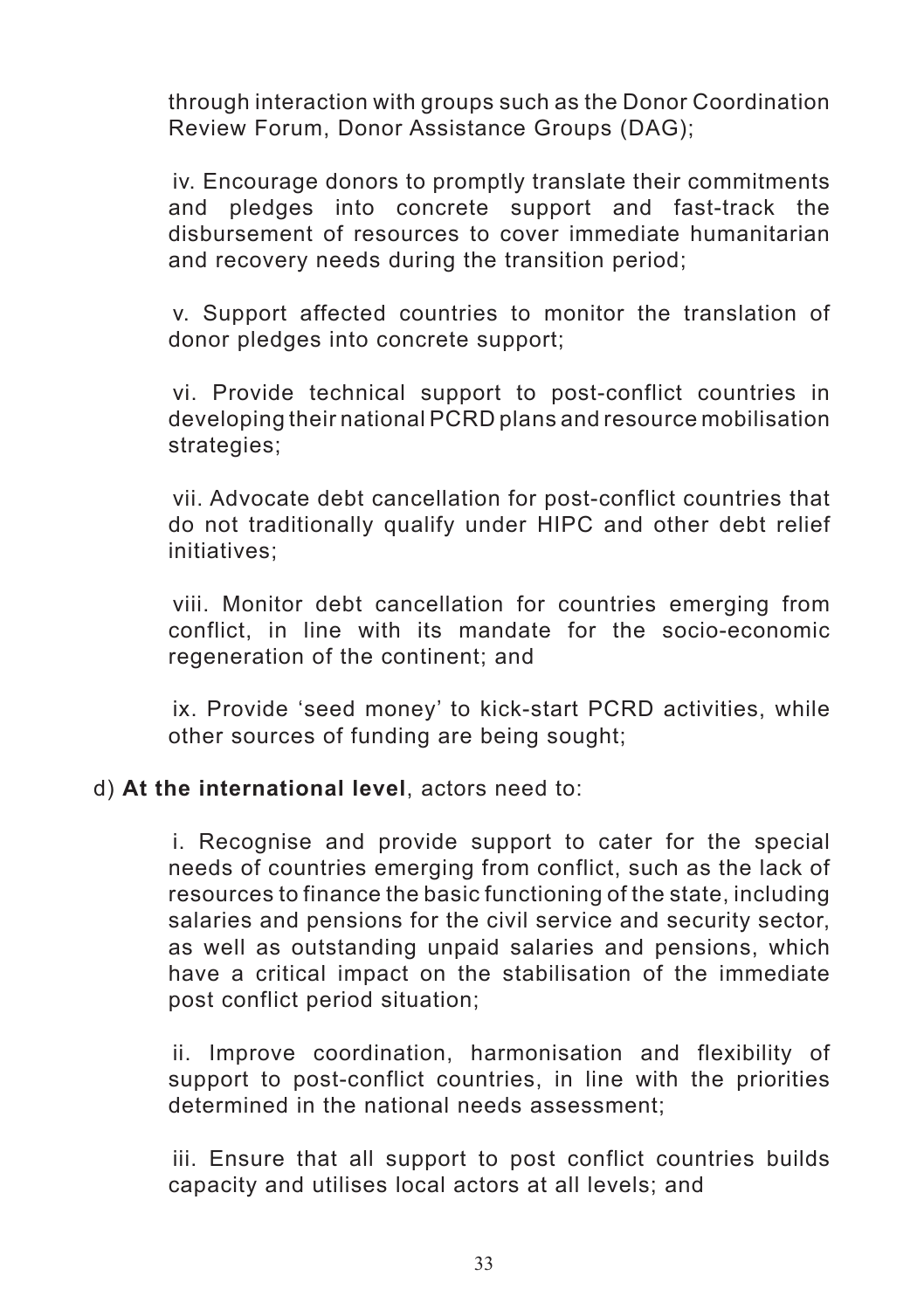iv. Support PCRD through investment, improved resource flows including official development assistance, debt relief, particularly by conferring the status of heavily-indebted poor country (HIPC) on countries emerging from conflict, as well as improving trade conditions.

# Benchmarks and Standards:

 a. Inclusion of provisions for wealth-sharing and mobilisation of national resources in support of PCRD in peace agreements;

 b. Strategies that optimise both internal and external resources, and capacities for the benefit of PCRD;

 c. Systems in place for tracking of international commitments and pledges;

 d. AU and REC mechanisms that support the resource mobilisation strategies, capacities for project/programme management, negotiation for favourable arrangements with donors, international financial institutions, international private enterprises and trade organisations, of countries emerging conflict;

 e. Reduction in debt burden for countries emerging from conflict;

 f. Strengthened AU mechanism for coordination of support from AU member states as well as donor conferences for countries emerging from conflict;

 g. Establishment of an African mechanism that will provide seed money to jump start PCRD activities;

 h. Simplified and improved coordination and accelerated disbursement of support to countries emerging from conflict.

## **Actors, Governance Mechanisms and Processes**

52 The implementation of PCRD is dependent on a range of state and non-state actors operating at the national, regional, continental and international levels. In recognition of the limited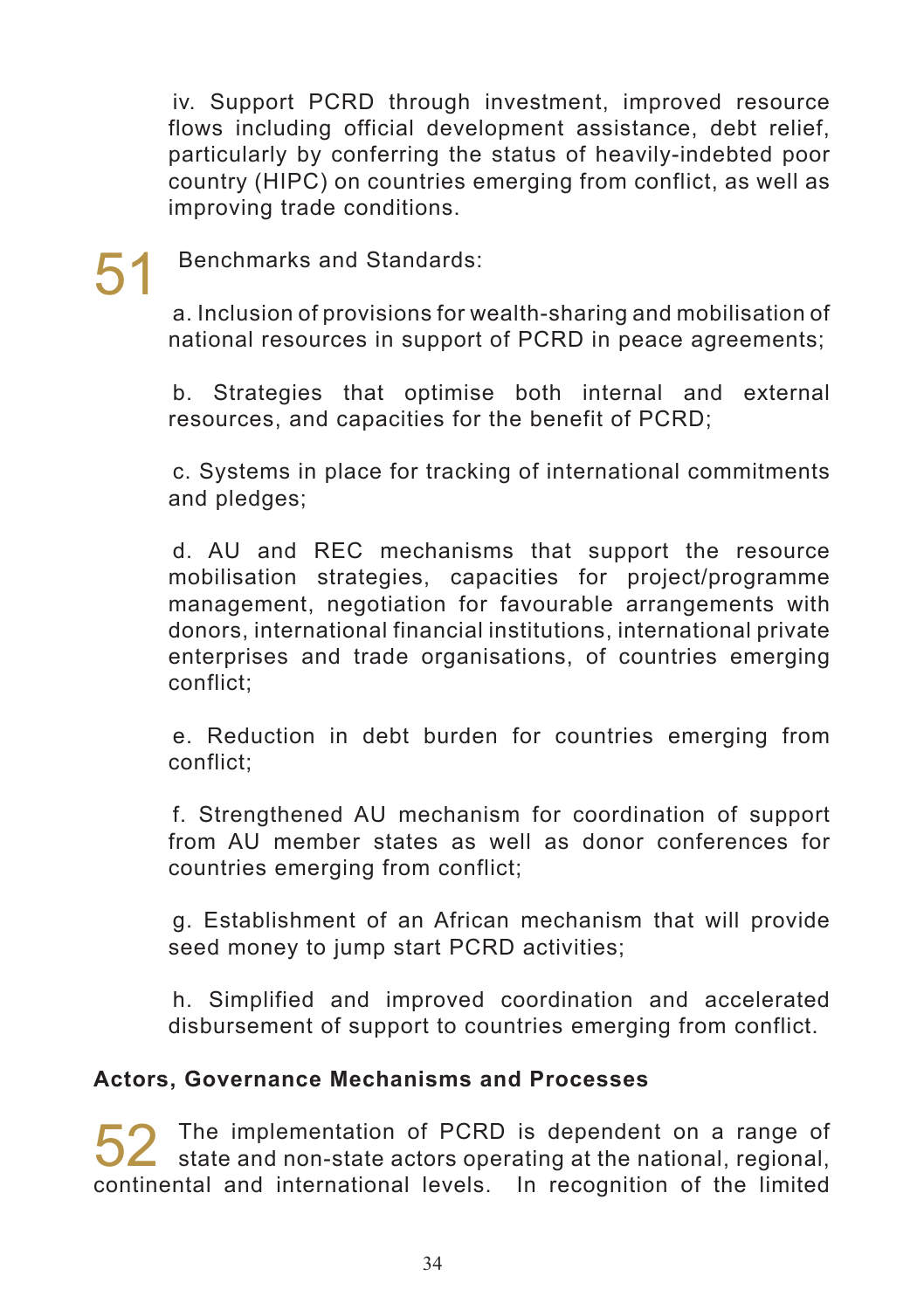capacity in countries emerging from conflict, actors at the continental level provide strategic leadership in PCRD, regional actors augment this leadership while affected countries implement the various PCRD activities within their capabilities. These continental, regional and national efforts are supported by international actors and civil society. In line with this framework of cooperation, complimentarity and subsidiarity, the activities of the myriad actors engaged in PCRD should be coordinated by the country emerging from conflict. supported by regional organisations, with strategic leadership from the AU, in line with the underlying principles of this policy.

53 Ensuring optimal performance of various actors undertaking<br>PCRD requires mechanisms and processes that ensure all activities are aligned with the needs and priorities of the country emerging from conflict, that they are pursued through the emergency, transition and development phases of reconstruction, and that they are comprehensive, ranging from needs assessment, implementation, monitoring, to impact assessment.

**54** At the continental level, key actors are the AU organs, such as the AU Commission, the Peace and Security Council, the Pan-African Parliament and the African Commission and Court on Human and Peoples' Rights, among others, all its specialised institutions, and other Pan African institutions, including the African Development Bank.

a) At this level, the AU provides overall strategic political leadership in PCRD and acts as a guarantor of PCRD processes on the continent. In doing so, it shall:

 i. Avail this policy and template for adaptation by countries or regions emerging from conflict;

 ii. Encourage RECs, Member States and relevant AU offices and specialized institutions to adopt and implement the AU Policy for PCRD;

 iii. Advocate and monitor international support to countries emerging from conflict;

 iv. Monitor progress in the implementation of PCRD in affected countries and/or regions;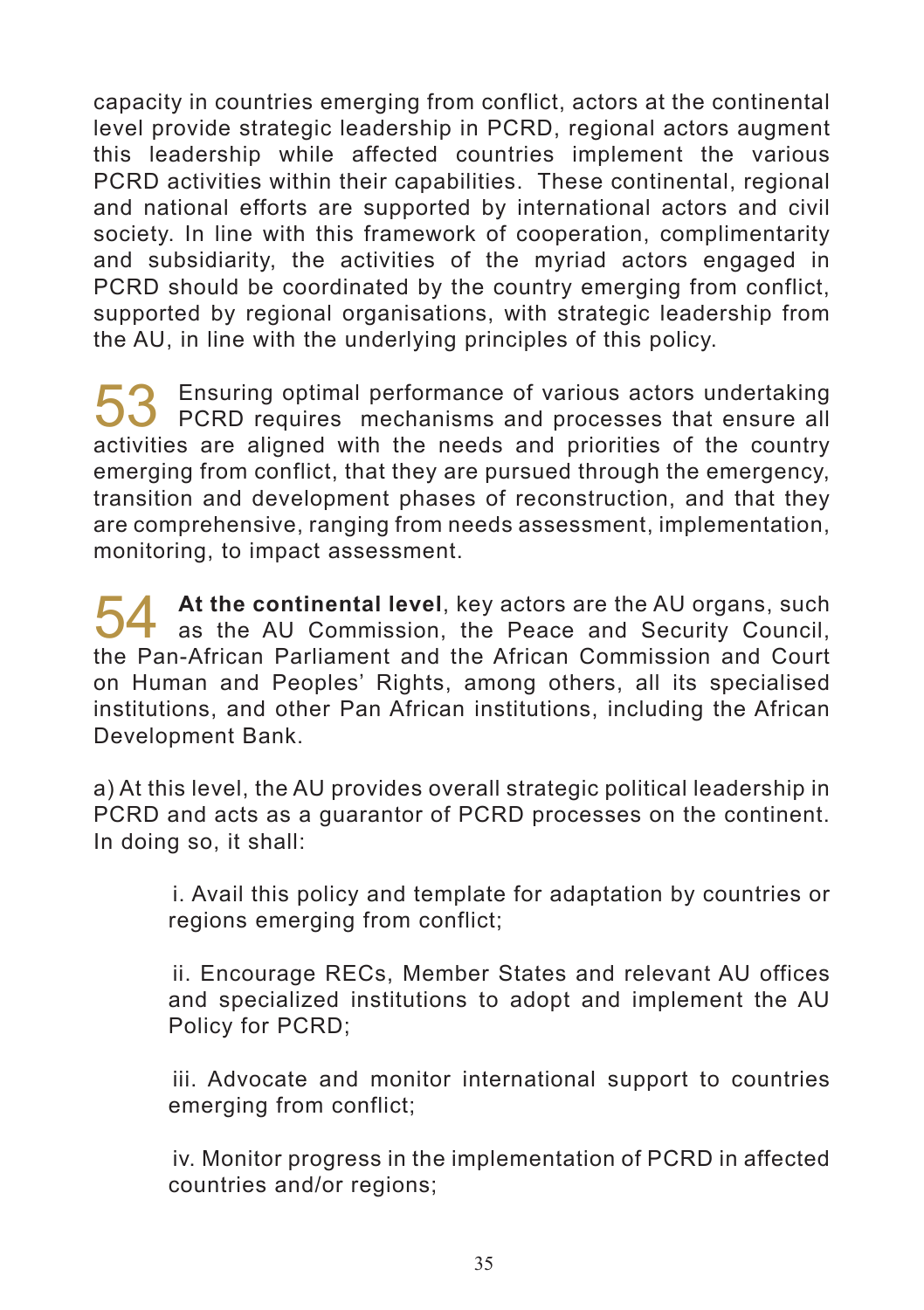v. Leverage resources and support for the implementation of PCRD;

 vi. Create and manage a database of African experts on various aspects of PCRD, to be deployed in, and backstop, affected countries, as required; and

 vii. Utilise its specialised agencies to provide training that creates human resource capacity in affected countries.

b) The key mechanisms to ensure that Africa remains seized with the PCRD of an affected country are the following:

 i. A PSC Standing Committee on PCRD to monitor the activities of all actors, provide support to affected countries, and to review the state of reconstruction on the continent on a regular basis;

 ii. A ministerial committee on the reconstruction of each post conflict country;

 iii. An AU Commission inter-departmental task force to effectively coordinate PCRD activities of the Commission, AU liaison and regional offices, as well as specialised agencies of the AU; and

 iv. A multi-dimensional AU Committee on PCRD, to interact on a constant basis, with international actors including the UN Peace-building Commission, and ensure that Africa's vision and priorities are reflected in these structures.

55 At the regional level: The successful implementation of the PCRD policy requires the active engagement of regional groupings and their institutions in order to take advantage of existing resources, mechanisms, processes and synergies. Owing to their proximity to and knowledge of countries emerging from conflict, RECs are well placed to serve as the regional focal point for PCRD. Key actors at the regional level include RECs, and other regional entities. These actors are also the link between the national and continental levels.

a) Regional actors and processes will: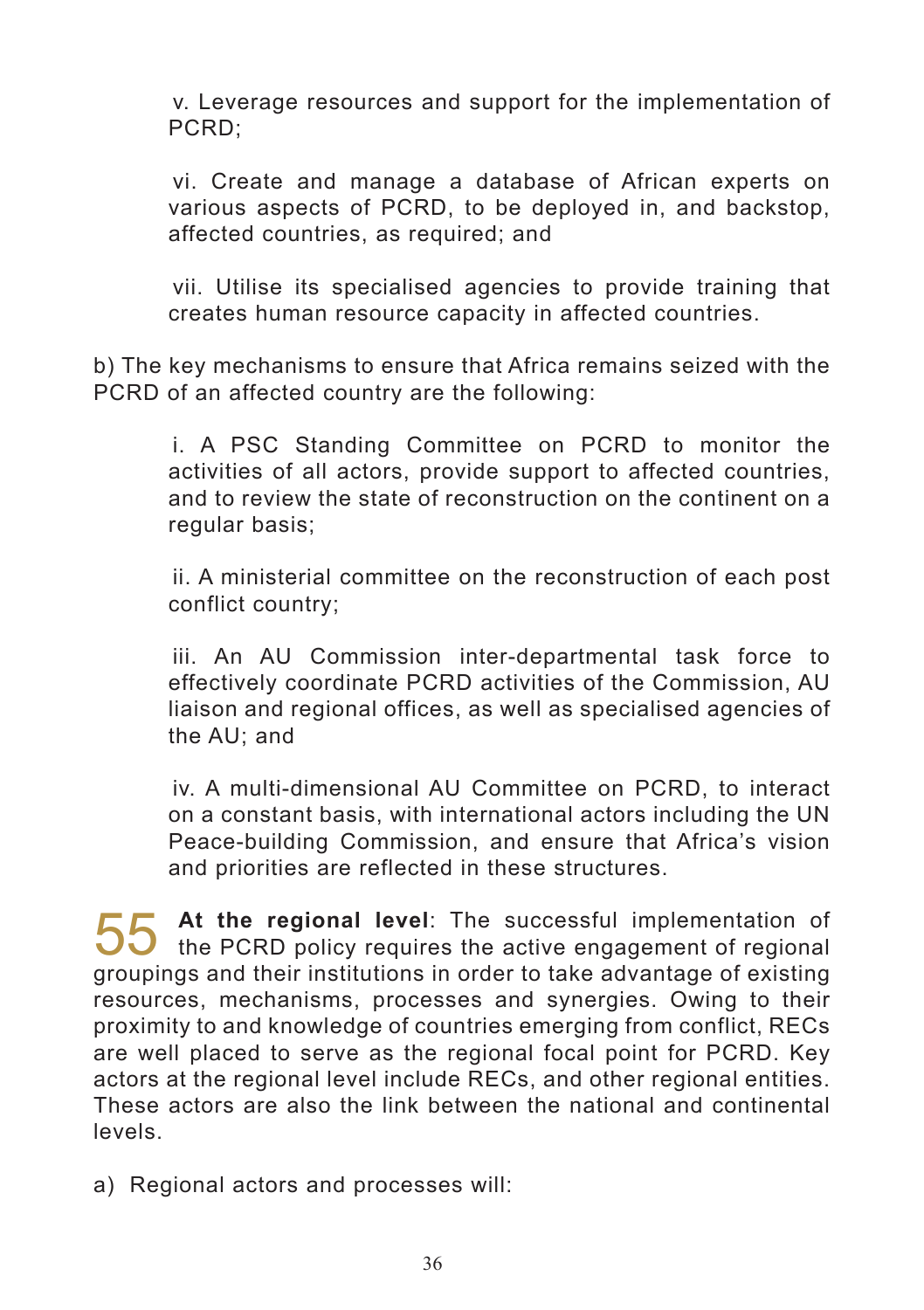i. Prioritise the adaptation of the AU policy on PCRD and develop guidelines for its implementation, at regional level;

 ii. Coordinate the harmonisation of national policies and legislation on PCRD;

 iii. Guide implementation of regional and cross-border and trans-national programmes relating to PCRD;

 iv. Provide regular reporting on the state of PCRD activities within their regions to the PSC, as per Art. 16(3) of the PSC Protocol; and

 v. Ensure harmonisation, coordination and exchange of information on PCRD with other RECs, called for in Art. 16 (4) of the PSC Protocol.

b) To undertake these responsibilities, the following regional mechanisms are envisaged:

 i. Regional guidelines for the implementation of PCRD; and

 ii. A regional focal point to support PCRD processes.

56 At the national level: The success of PCRD will ultimately<br>be determined by the political will, leadership and capacity of national and local actors in the country emerging from conflict. Notwithstanding the weak capacity, which often characterises postconflict situations, national and local authorities and actors should take the lead in planning, implementation and monitoring all PCRD activities. National leadership of the process will ensure a broadbased sense of ownership and enhance the chances of sustainable PCRD.

a) Actors at the national level will:

 i. Develop policies and strategies, and put in place mechanisms, structures and processes that ensure comprehensive, integrated and coherent PCRD programmes;

 ii. Promulgate enabling legislation, simplify administrative processes and eliminate obstacles to the implementation of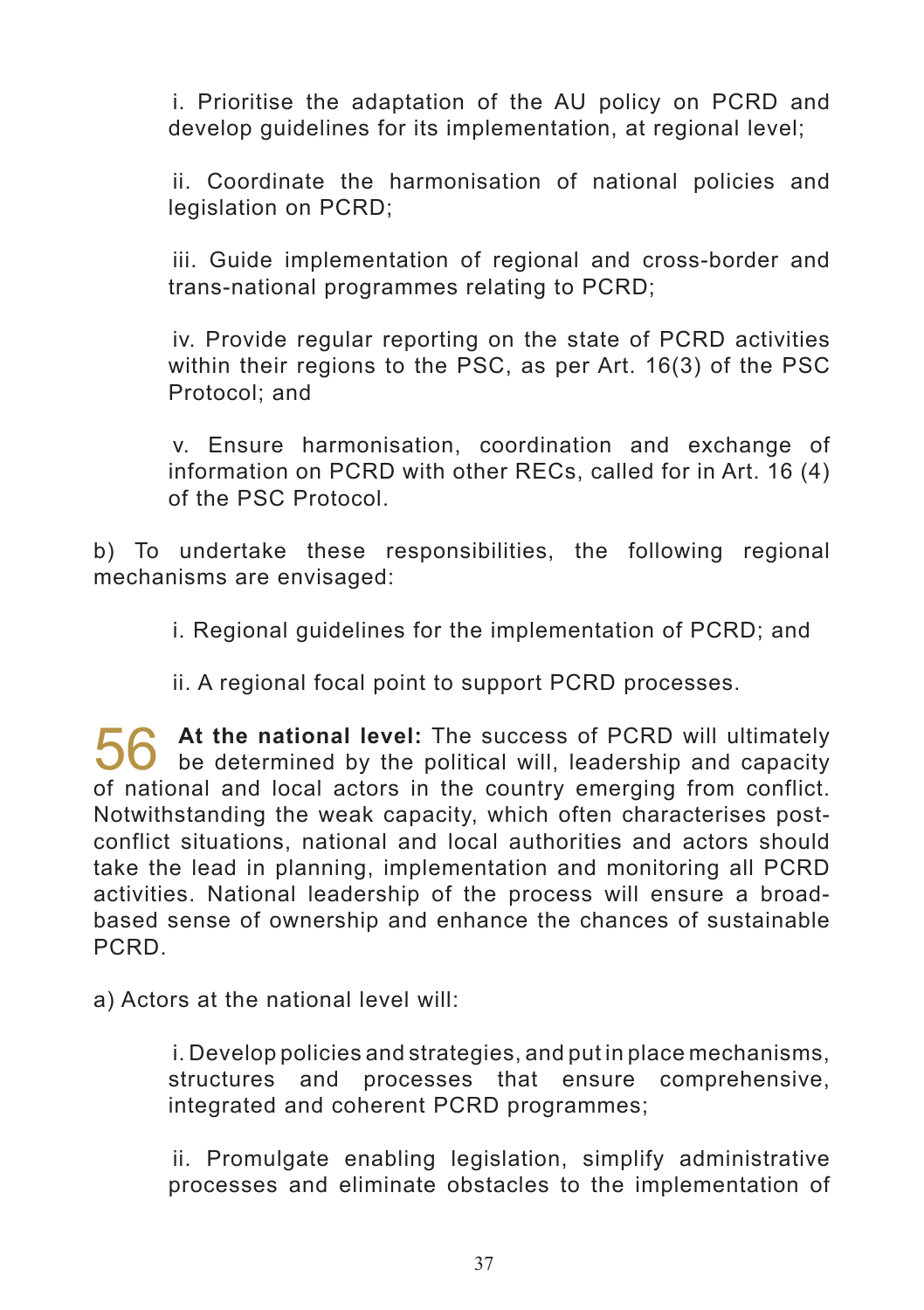PCRD activities;

 iii. Provide leadership in the process of determining an inclusive national vision, and, as early as possible, clarifying the division of labour, roles and responsibilities of actors involved in PCRD;

 iv. Lead, coordinate and monitor all PCRD activities; and

 v. Seek, where needed, sub-regional, regional and international support for humanitarian assistance, recovery, rehabilitation and development, including capacity building.

b) To undertake these responsibilities, the following mechanisms are envisaged:

 i. A national focal point on PCRD to coordinate actors and monitor implementation of PCRD, ensuring alignment with the country's needs and priorities;

 ii. Inter-departmental/ministerial committees to implement multi-sectoral programmes and activities in a coordinated fashion; and

 iii. Mechanisms that ensure the participation of all sectors of society including civil society organisations, women's organisations, and other national and local actors.

57 At the international level: While recognising that Africa<br>takes the leadership and ownership of its reconstruction and development agenda, international multilateral organisations, to which AU Member States also belong, have a duty to support the successful implementation of PCRD in Africa. These organisations should, therefore, put at the disposal of the African Union, the RECs and Member States, their expertise, experience and resources in the area of PCRD. These multilateral organisations include the United Nations system, the World Bank, IMF, and other related institutions. The broader international community also includes multilateral and bi-lateral partners, with whom the AU and its Members already have relations.

a) Actors at this level will: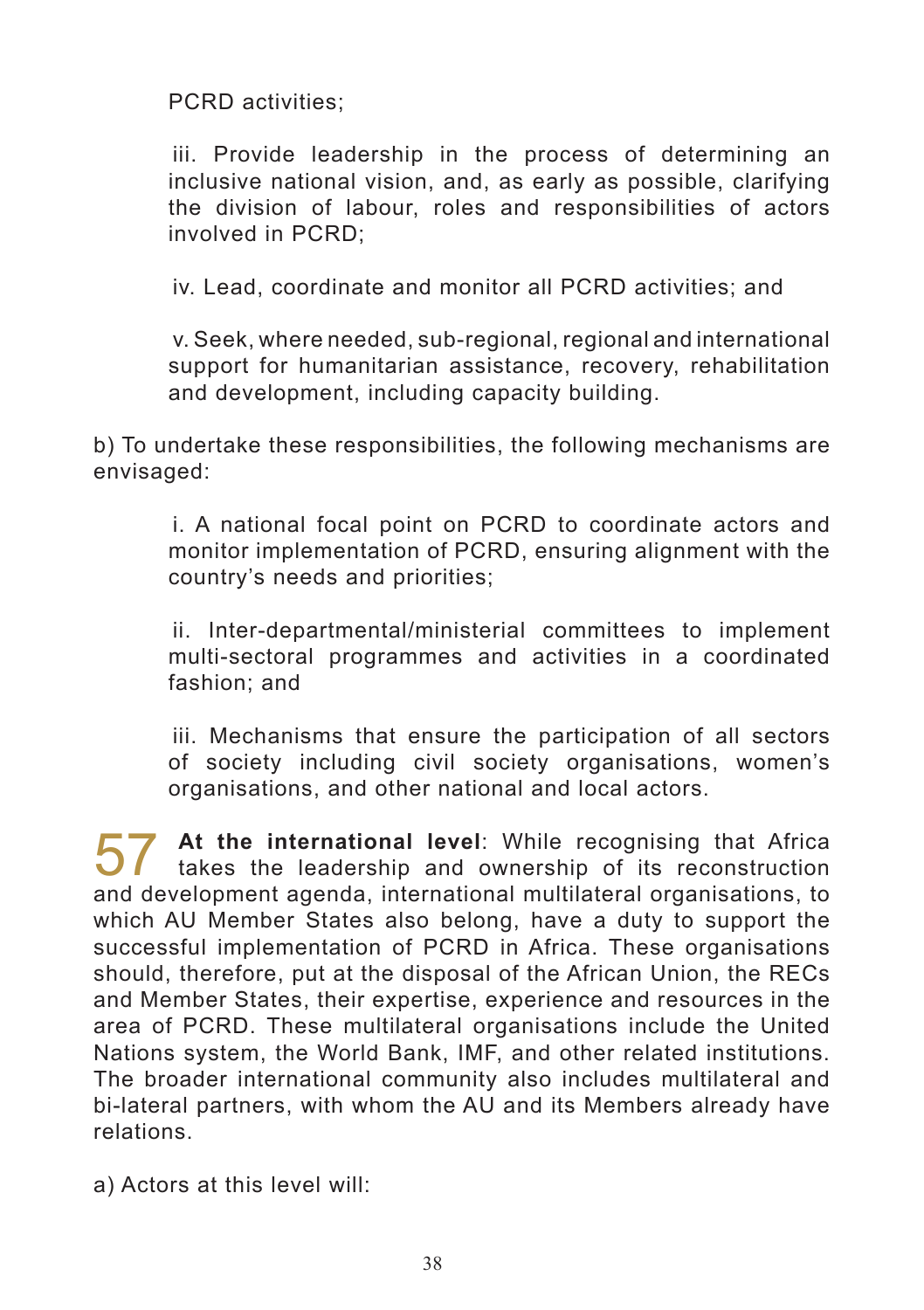i. Establish a relationship between the UN Peace-building Commission and the AU with regard to PCRD programmes on the continent;

 ii. Promote the twinning of non-African partner institutions with African institutions for effective capacity building of local actors; and

 iii. Encourage participation of specialised technical agencies to support the reconstruction and development of post-conflict countries.

b) Mechanisms needed to fulfil the above objectives are:

 i. Institutionalised partnership between the AU multidimensional committee on PCRD and the United Nations Peace-building Commission, the Peace-building Support Office at the UN Secretariat and other concerned departments of the UN; and

 ii. Strengthening of existing and creating new fora for dialogue between the AU and its development partners.

58 **Civil Society**: Art <sup>20</sup> of the PSC Protocol, which "encourages non-governmental organisations, community-based and other civil society organisations, particularly women's organisations, to participate actively in the efforts aimed at promoting peace, security and stability in Africa", provides a mandate for the engagement of non-state actors in PCRD processes and activities. Civil society actors, as defined by the ECOSOCC statute, should therefore be involved in PCRD activities at all levels, as a way of complementing the capacity of state actors.

a) Actors at this level will:

 i. Generate information and analysis to input into PCRD processes;

 ii. Undertake, within their capability and expertise, PCRD activities as defined within the national framework;

 iii. Partner with national authorities in all aspects of PCRD with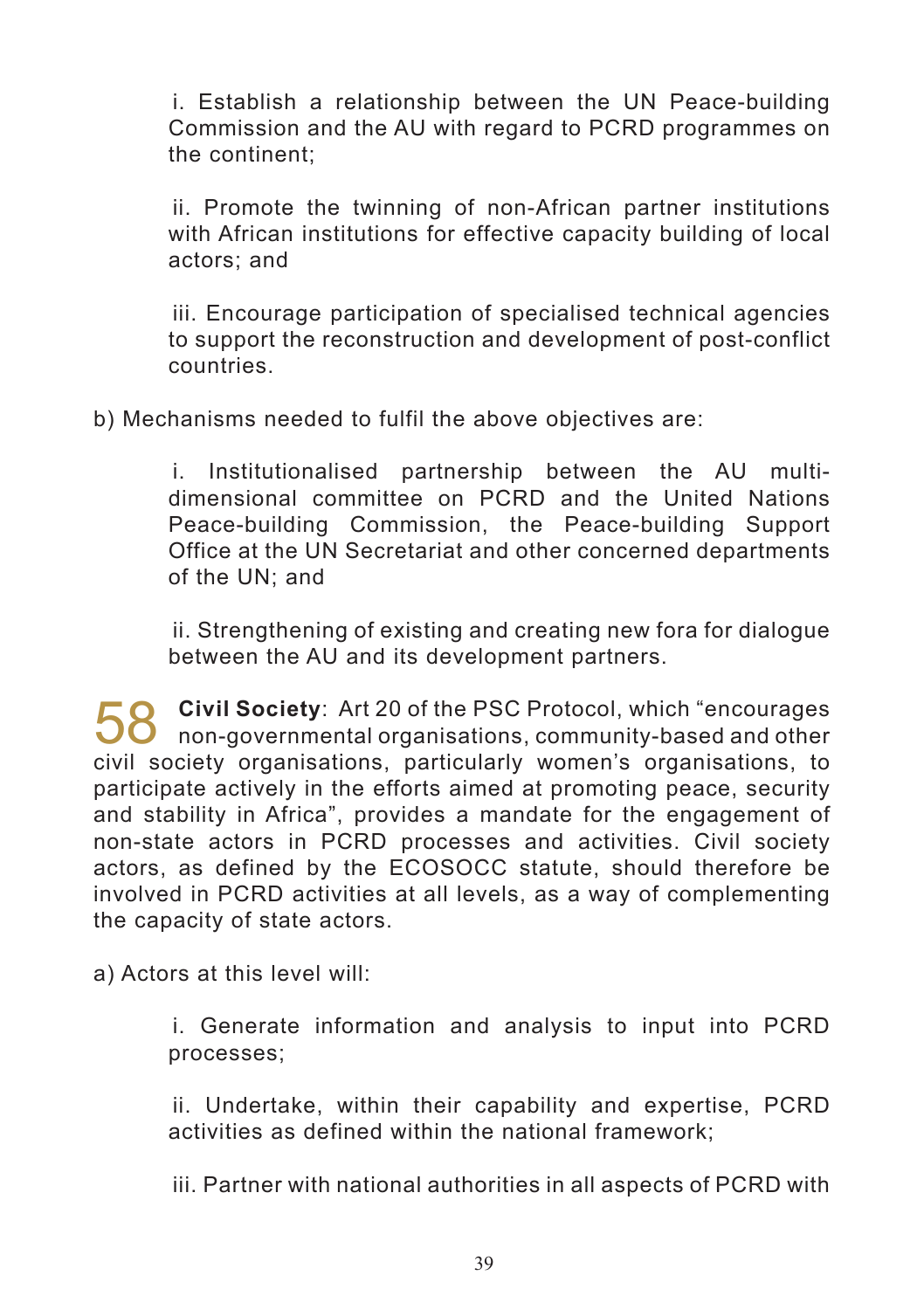a view to building and enhancing capacity and accelerating realisation of PCRD objectives;

 iv. Engage in advocacy in support of the national PCRD programme and activities;

 v. Mobilise resources for PCRD; and

 vi. Raise awareness and popularise the contents of PCRD policies and strategies.

Benchmarks and Standards:

 i. The AU remains seized with and provides strategic leadership for each post-conflict situation;

 ii. Regional operational guidelines on PCRD;

 iii. Functional regional focal point on PCRD;

 iv. Comprehensive national policy on, and functioning institutions to implement, PCRD;

 v. Enhanced international support for PCRD through respect for African leadership, national ownership, greater coherence and synergy of activities, in line with the needs of the country emerging from conflict; and

 vi. Active engagement of civil society actors in PCRD processes.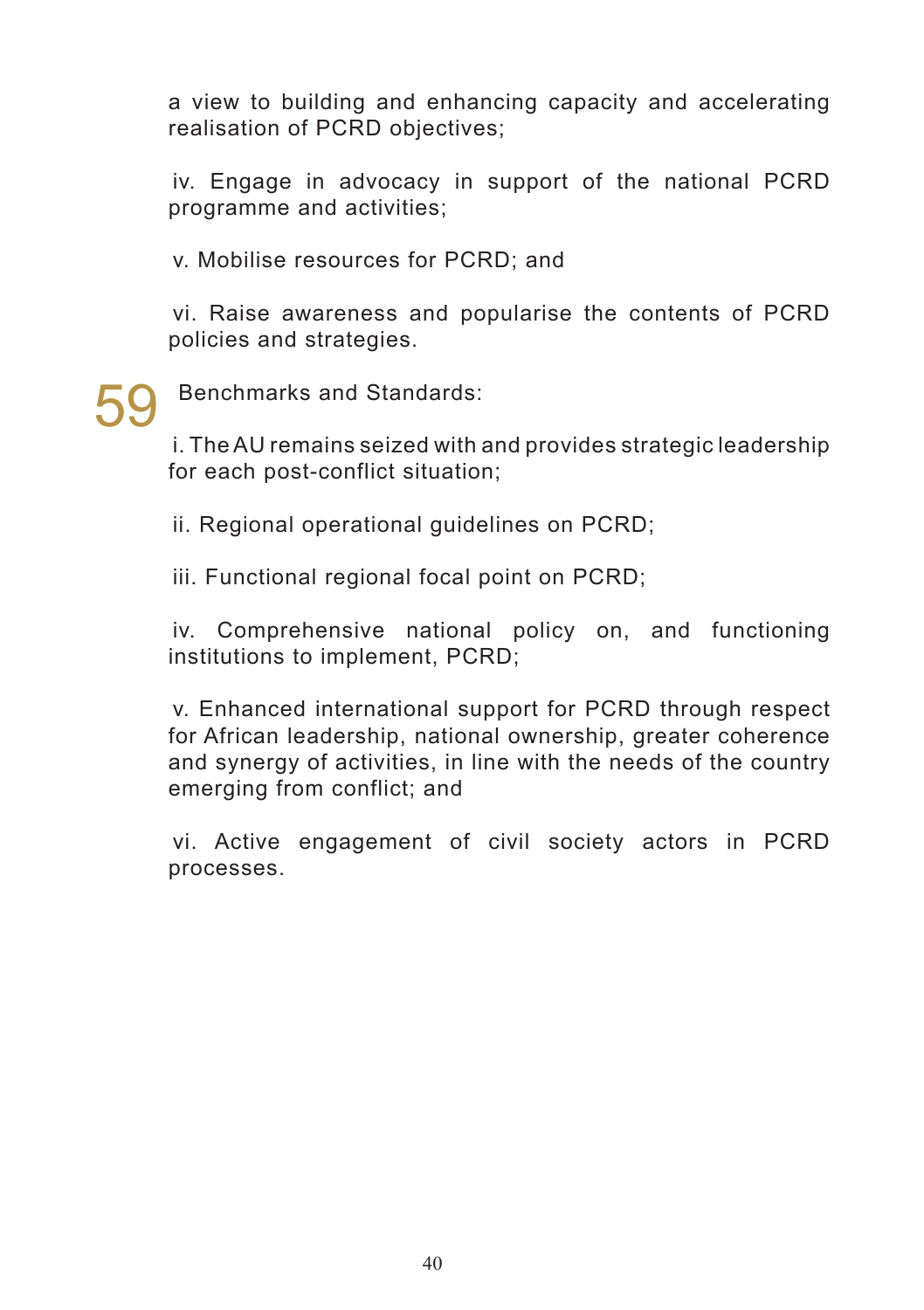# **Annex 'A'**

# EX.CL/Dec. 225 (VII), 28 June - 2 July 2005, Sirte, Libya

### DECISION ON THE REPORT OF THE CHAIRPERSON OF THE COMMISSION ON CONFLICT SITUATIONS IN AFRICA

DOC. EX.CL/191 (VII)

The Executive Council:

1. WELCOMES the significant progress made in the resolution of the crisis and conflict situations in the continent, notably in Burundi, the Central African Republic (CAR), the Comoros, the Democratic Republic of Congo (DRC), Cote d'Ivoire, Guinea Bissau, Liberia, Somalia and the Sudan;

2. STRESSES the need for continued efforts at all levels to consolidate these gains and to ensure their sustainability, as well as to overcome the difficulties being encountered in some of the conflict areas;

3. STRESSES to all parties to the crises and conflicts in the Continent that effective and sustainable solutions can only be achieved through negotiations, based on a spirit of justice, compromise and mutual accommodation and, SOLEMNLY APPEALS to the parties concerned to demonstrate a spirit of compromise and genuine commitment to peace, in order to bring to a definitive end the conflicts in which they are involved, including through the effective implementation of peace agreements once they have been concluded;

4. COMMENDS all those who contribute to the search for lasting solutions to the crises and conflicts raging in the Continent, including the Chairperson of the AU, the Chairperson of the Commission, individual leaders, the Regional Economic Communities (RECs) and the civil society organizations, and ENCOURAGES them to remain engaged in the efforts to promote lasting peace and stability in Africa;

5. FURTHER COMMENDS the Peace and Security Council (PSC) for its role and URGES it to vigorously continue to discharge its mandate, in particular, by actively engaging in the timely prevention of crises and conflicts in the Continent. Council STRESSES the need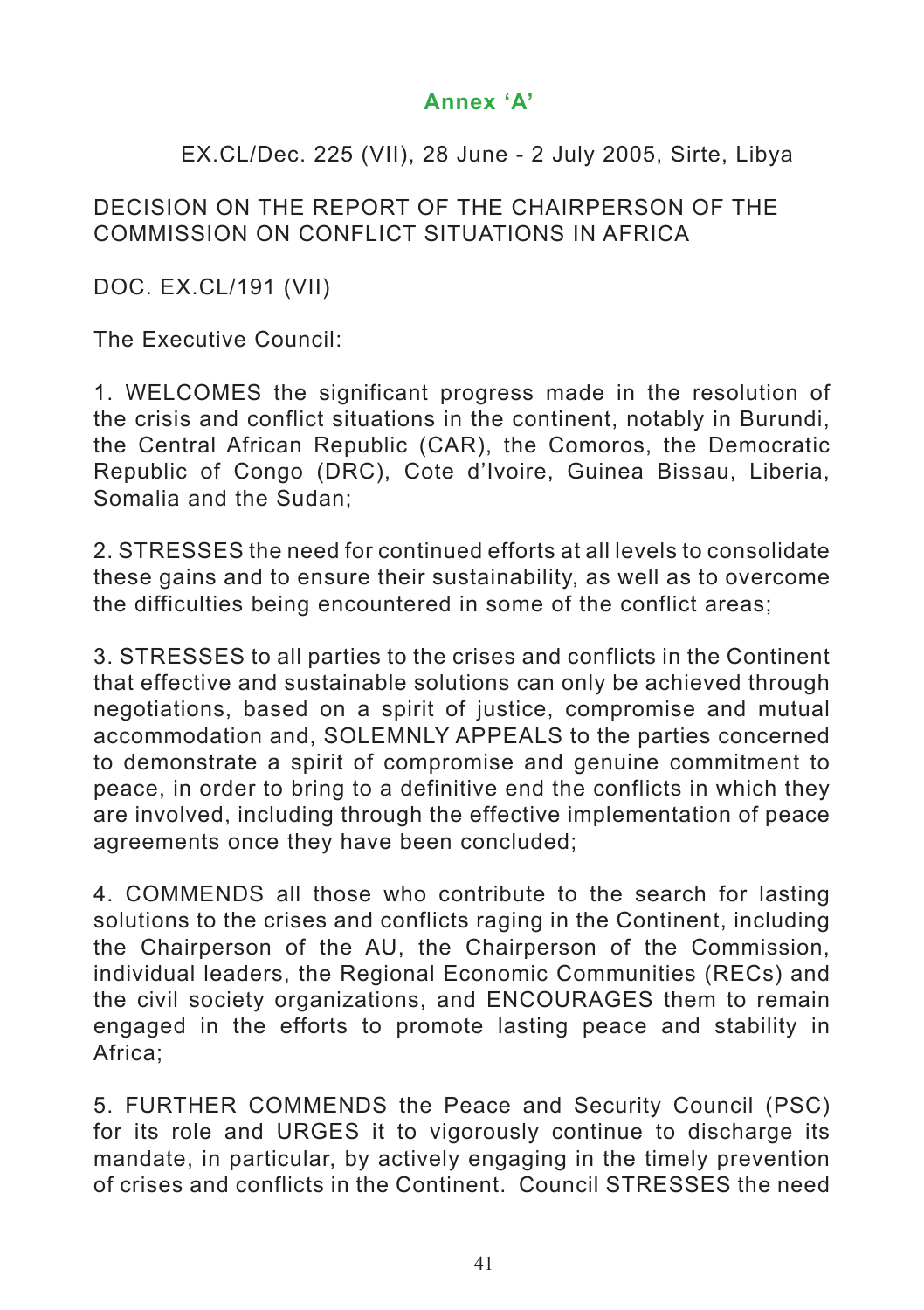for the effective operationalization of the various segments of the African peace and security architecture, including the Continental Early Warning System (CEWS), the Panel of the Wise and the African Standby Force (ASF) as well as the finalization of the Memorandum of Understanding (MoU) between the AU and the RECs, which will enhance the exchange of information and the coordination of activities between the AU and the RECs;

6. STRESSES the need for peace agreements to be effectively complemented by sustained efforts towards post-conflict reconstruction and peace-building, with a view to addressing the root causes underlying their outbreak. In this respect, Council URGES the Commission to develop an AU Policy on Post-Conflict Reconstruction, based on the relevant provisions of the PSC Protocol and the experience gained so far in the Continent;

7. COMMENDS Africa's bilateral and multilateral partners for their support and URGES them to continue to provide the necessary support to the efforts being deployed towards the promotion of peace and security on the Continent.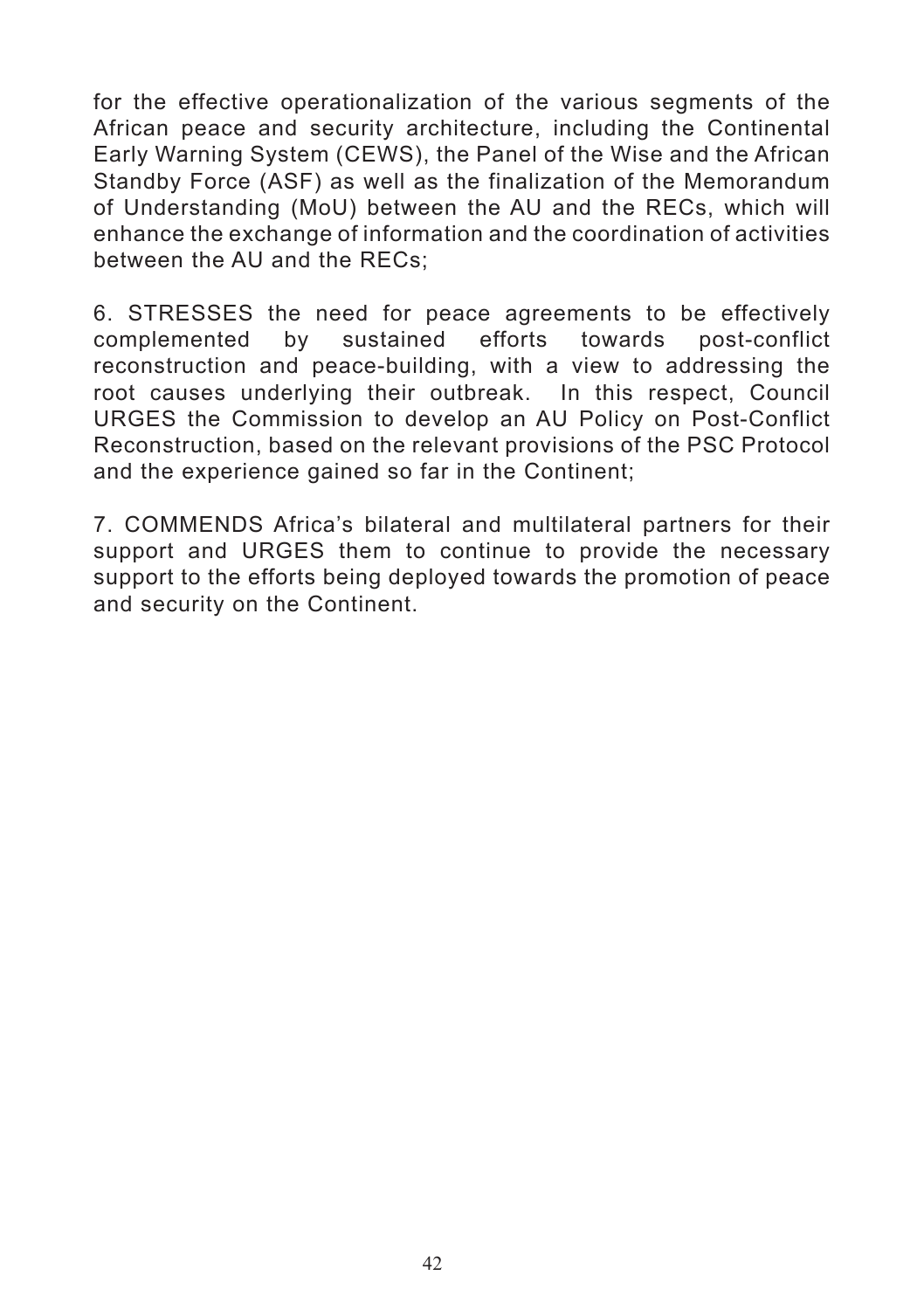# **Annex 'B'**

EX.CL/Dec. 302 (ix) 25 June - 2 July 2006, Banjul, The Gambia

DECISION ON theAU Policy framework on Post-conflict reconstruction and development, DOC. ex.cl/274 (IX)

The Executive Council:

1. RECALLS its decision EX.CL/Dec.225(VII) adopted at its 7th ordinary session held in Sirte, Libya, from 28 June to 2 July 2005, urging the Commission to develop an AU Policy Framework on Post-Conflict Reconstruction and Development (PCRD), based on the relevant provisions of the Protocol Establishing the Peace and Security Council (PSC) of the African Union and the experience gained so far in the continent;

2. NOTES the initiatives taken by the PSC and the Commission to develop such a Policy, including the 4th Brainstorming Retreat of the members of the PSC and other Permanent Representatives of Member States held in Durban, South Africa, from 4 to 5 September 2005, the technical experts meeting on PCRD held in Addis Ababa, Ethiopia, from 7 to 8 February 2006, and the AU/Civil Society Organizations (CSOs) meeting, held in Abuja, Nigeria, from 5 to 7 April 2006, as well as the validation meeting within the Commission, on 31 May 2006;

3. ENDORSES the Policy Framework on PCRD as reviewed by the meeting of Governmental Experts convened in Addis Ababa, from 8 to 9 June 2006, to review the document prior to its presentation to the 9th Ordinary Session of the Executive Council in Banjul, The Gambia, in July 2006, as a guideline for effective and comprehensive action to consolidate peace and promote sustainable development;

4. STRESSES that the objective of this Policy Framework is to improve timeliness, effectiveness and coordination of activities in post-conflict countries and to lay the foundation for social justice and sustainable peace, in line with Africa's vision of renaissance and growth. The policy is, therefore, conceived as a tool to: a) consolidate peace and prevent relapse of violence; b) help address the root causes of conflict; c) encourage fast-track planning and implementation of reconstruction activities; and d) enhance complementarities and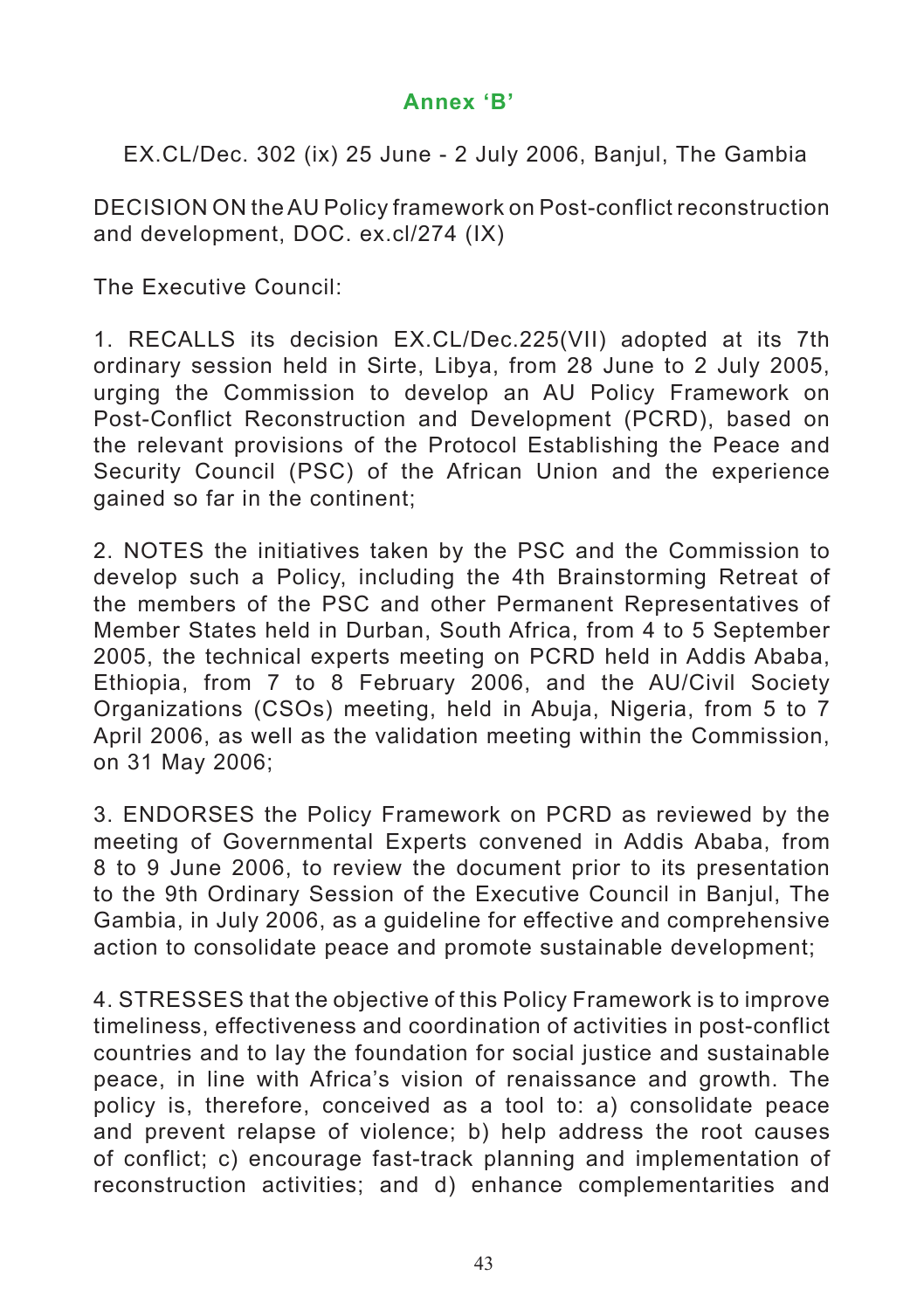coordination between and among diverse actors engaged in PCRD processes;

5. REQUESTS the Commission, in collaboration with the Regional Economic Communities (RECs), relevant United Nations (UN) and other institutions and African Non-Governmental Organizations (NGOs), to take all the necessary steps for the effective implementation of the PCRD Policy Framework, including the development of operational guidelines for the adaptation of the Policy Framework at regional and national levels, the development of a database of African experts on PCRD, to be placed at the disposal of countries emerging from conflict, the mobilization of the resources required and the enhancement of African capacity, including the use of AU Volunteers (AUVs) and the strengthening of the capacity of relevant African NGOs to address post-conflict issues.

6. DECIDES that an African Union standing multidimensional Committee be established to provide political support and mobilize all the necessary and available resources for the implementation of the Policy Framework.

7. FURTHER DECIDES that this Standing Committee shall interface with the United Nations Peace Building Commission and shall be supported by the relevant units within the Commission through its Peace and Security Department.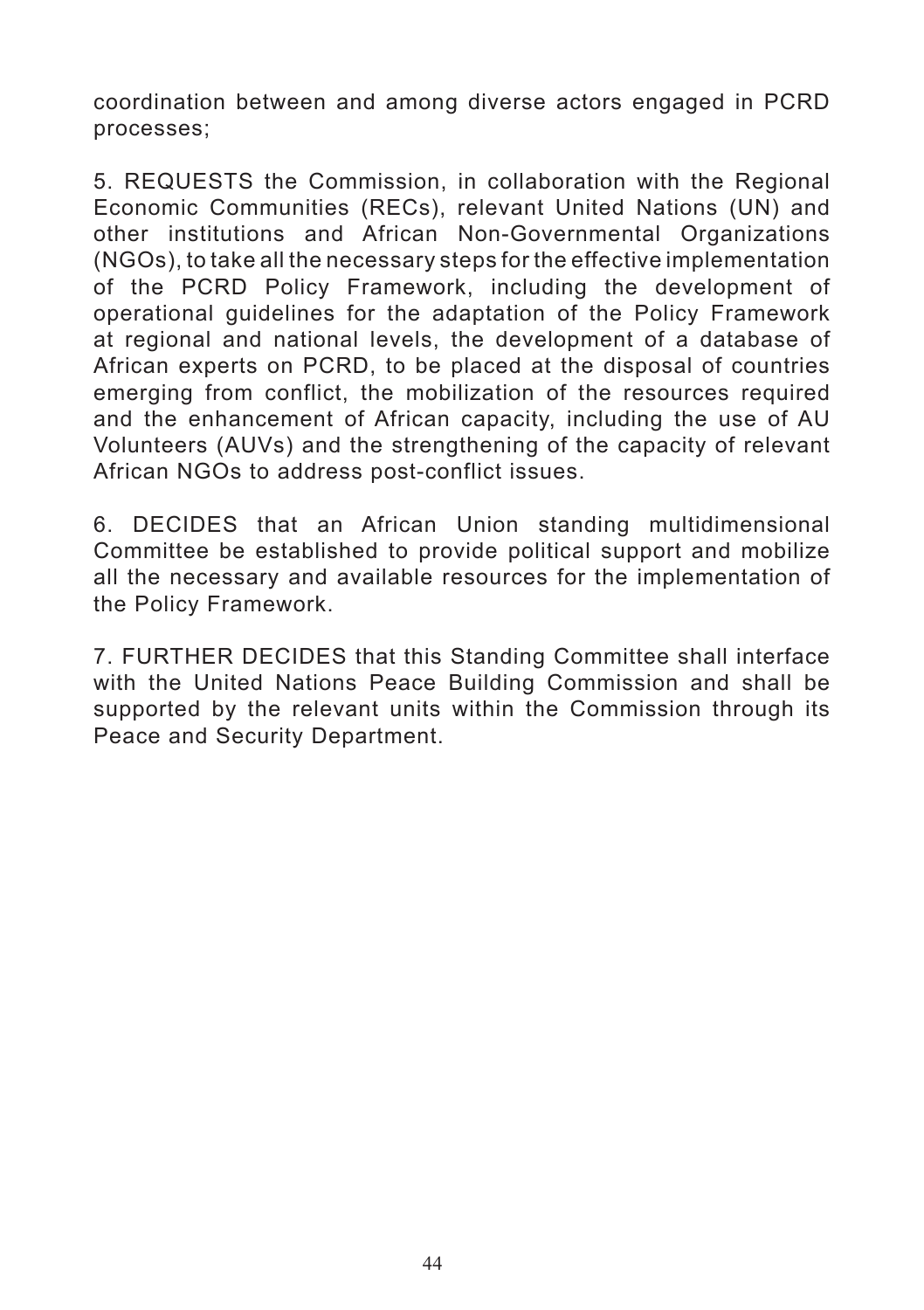#### **INDEX**

A

Accountability • 8, 11 ,18, 20, 23

 Civil oversight • 12, 21 Good democratic governance • 20 Mutual accountability • 8 Rule of law • 1, 2, 20, 21, 26 Security sector • 9, 10, 11,12, 33 Shared objectives • 8 Transparency • 8, 18, 20, 23

African Charter of Human and Peoples' Rights • 24

African humanitarian capacity • 14

 Capacity building • 14, 19 NGOs • 14,16

African institutions • 6, 16, 39

 African Development Bank • 35 African humanitarian NGOs • 14, 16 AU organs • 35 Pan African institutions • 35 Panel of the Wise • 5, 42

African leadership • 6, 8, 40

 Accountability • 8, 20, 23 African governments • 6 Capacity building for sustainability • 8 Legitimacy • 8, 11 National and Local • 6, 8, 37, 38 Oversight • 6, 9, 11, 18, 27

African Union • 1, 5, 6, 24, 32, 38, 43

 Constitutive Act • 2, 5, 20, 24, 26 Member States • 2, 3, 6, 31, 34, 35, 38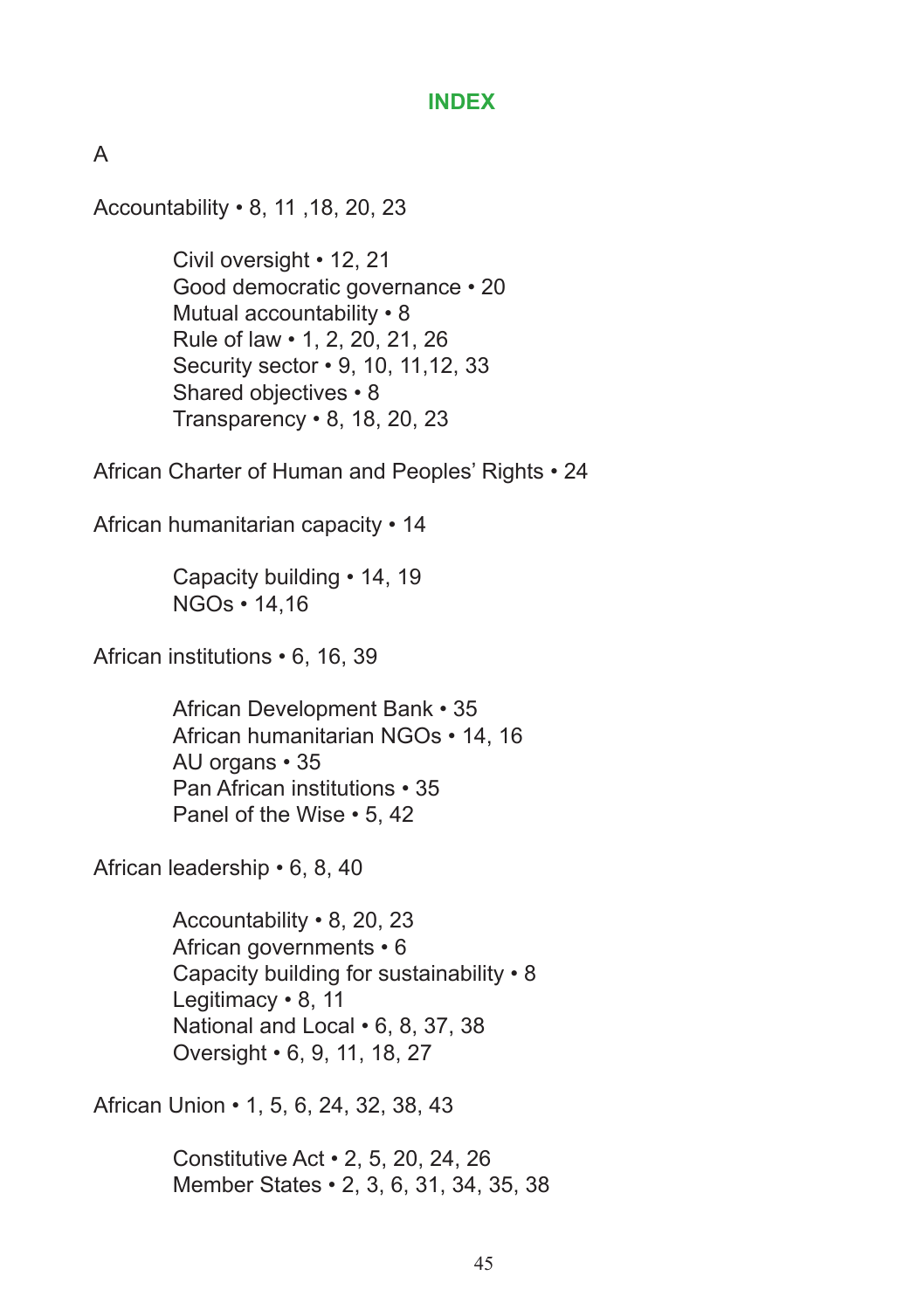Multilateral organisations • 38 RECs • 1, 32, 35, 36, 37, 38, 41, 42, 44 Standing multidimensional Committee • 44 Strategic leadership • 6, 32, 35, 40

### B

Benchmarks and standards • 12, 15, 19, 23, 27, 30, 34, 40

 Human Rights, Justice and Reconciliation • 24 Humanitarian • 2, 5, 12, 13, 14, 15, 25, 33, 38 Political governance and transition • 20 Socio-Economic Reconstruction and Development • 16 Women and gender • 28 Mobilisation • 31, 34 Security • 9

Brainstorming Retreat • 3, 43

 Technical experts meeting • 3, 43

## C

Capacity Building • 8, 14, 19, 21, 29, 31, 38, 39

 Diaspora • 7, 8, 18, 21, 32 Fast-track • 3, 4, 19, 21, 33, 43 Local actors • 31, 33, 37, 39 PCRD • 1, 3, 4, 5, 6, 7, 8, 29, 30 , 31, 32 PCRD principles • 6 Resource mobilization • 30, 31 Sustainability • 7, 41

Civil-military relations • 11

 Effective oversight bodies • 11 Right-sizing • 11, 12 Security sector reform • 11

Commission • 2

 AU Commission • 2, 3, 5, 35, 36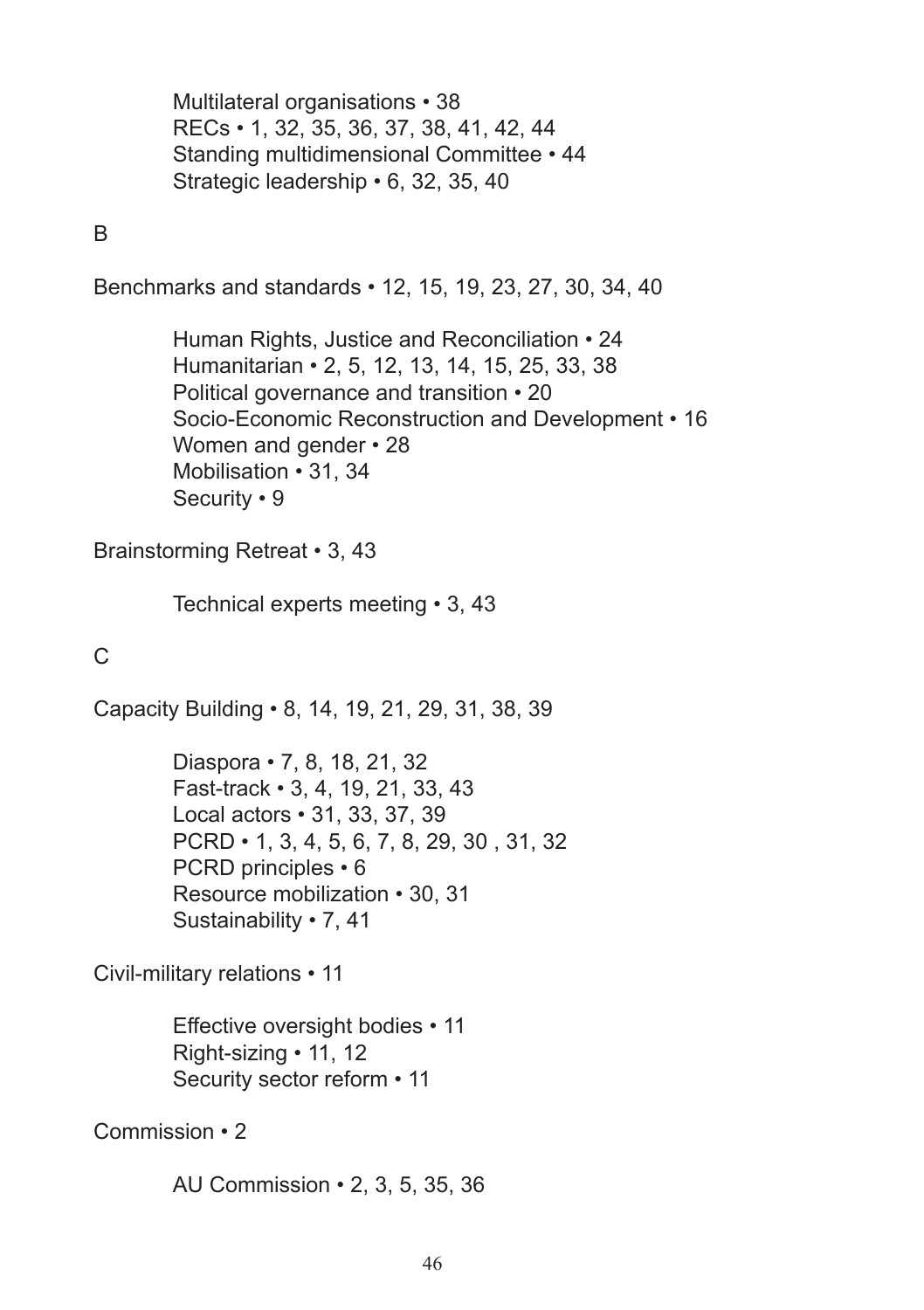AU organ • 35 AU Policy on Post-Conflict Reconstruction • 42 Coordinate PCRD activities • 36 Inter-departmental task force • 36 Peace and Security Department • 44 RECs • 1, 32, 35, 36, 37, 38, 41, 42, 44 Validation meeting • 3, 43 Common African Defence and Security Policy • 5, 9 Civil oversight of the security sector • 12 Socio-economic rights • 17, 25 Community-based institutions • 26 Consensus building • 21 Democratic governance • 11, 21, 22 Inclusive process • 21 Transparency and accountability • 23 Cooperation and coherence • 7 Accountability • 8, 11, 18, 20 African Leadership • 6, 8, 40 Legitimacy • 8, 11 National ownership • 7, 8, 40 Countries emerging from conflict • 1, 4, 9, 13, 16, 21, 25, 28, 31, 32, 33, 34, 35, 36, 44 AU Volunteers • 44 Challenges • 7, 10, 21, 22, 28, 30 Database of African experts on PCRD • 44 Executive Council Decision • 2, 12 Indicative elements of the PCRD • 8 PCRD Policy • 8 Resource Mobilisation • 31  $CSO \cdot 3$ , 43

 African civil society • 39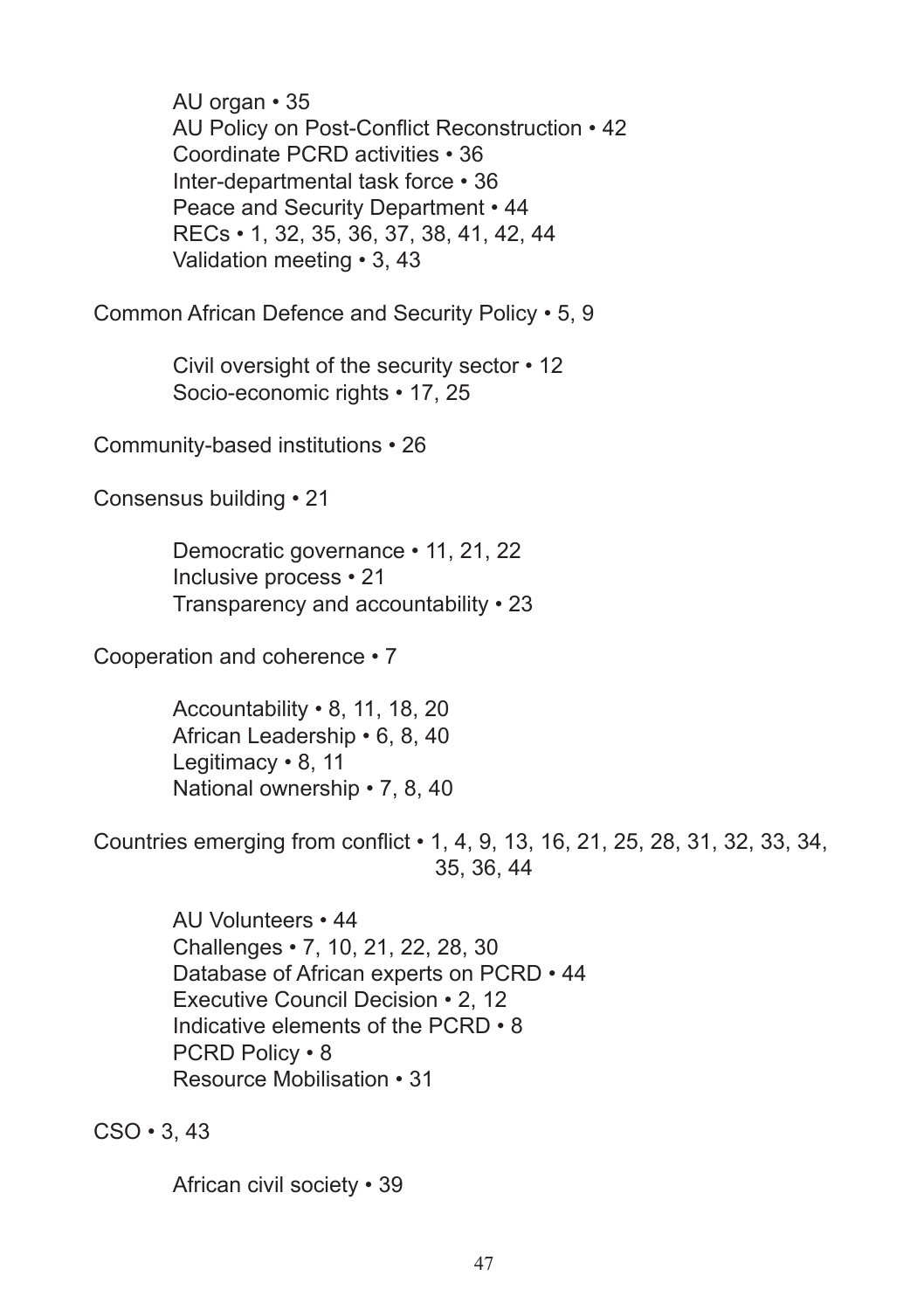AU Volunteers • 44

 $\Box$ 

Database of African experts • 30, 37

Democratic governance • 9, 17, 18

 Accountability • 6, 9 ,15, 16,19 Constitutional • 17, 20 ,25 Core elements • 16

Disarmament, demobilization and reintegration programme • 2, 8

 Child soldiers • 2, 7, 10, 11 Vulnerability • 28 Internally displaced persons • 2, 12

Draft Framework on Post-Conflict Reconstruction and Development • 2

E

End state  $\cdot$  5, 13

 An emergency phase • 13 of PCRD • 5

### F

 Fast-tracking • 13

## G

Gap between emergency and development • 9

 Countries emerging from conflict • 1, 4, 9, 13, 16, 21, 25, 28, 31, 32, 33, 34, 35, 36, 44

 Stabilisation activities • 31

H

HIV/AIDS • 15, 16, 17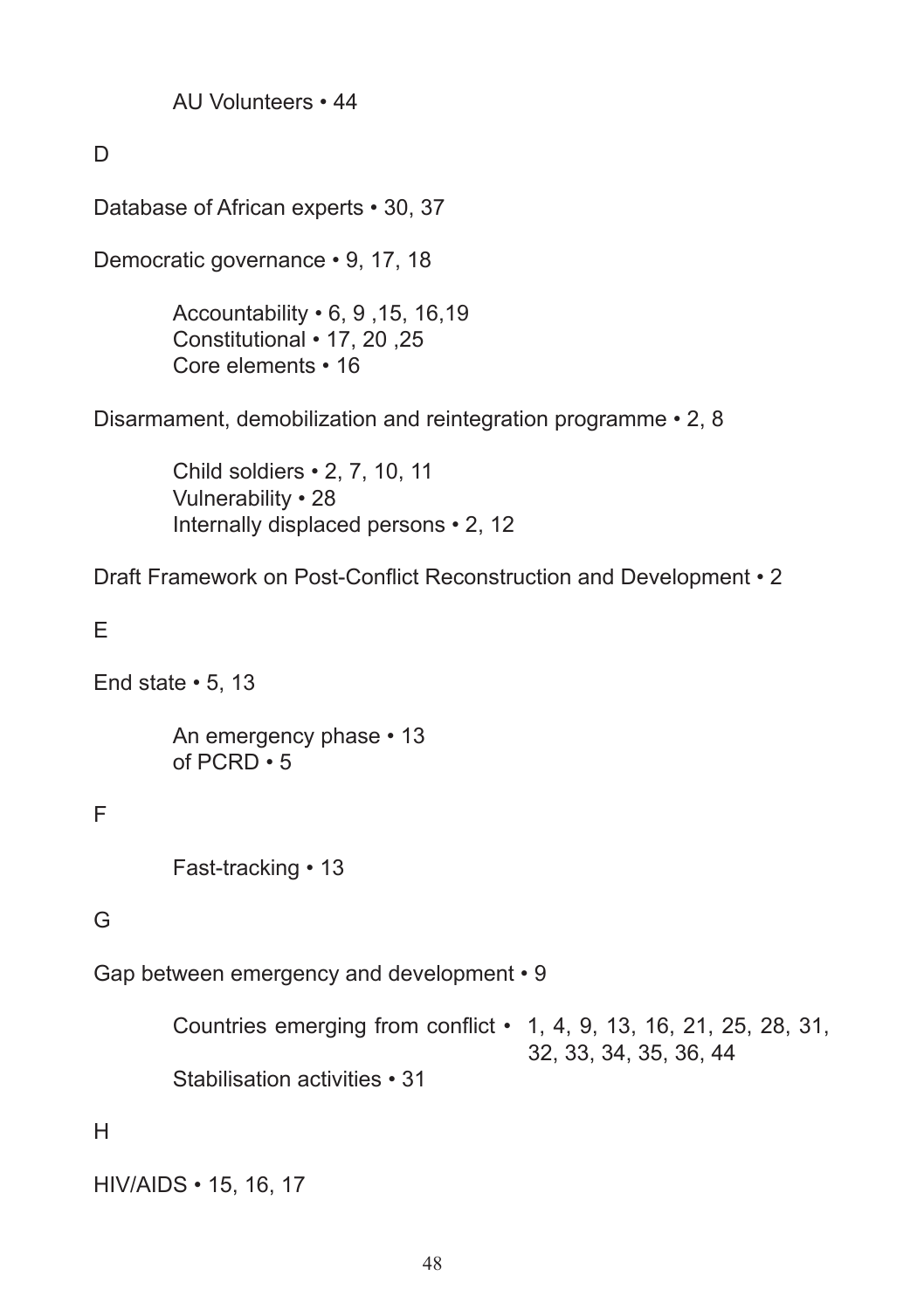Address the specific needs of women and girls • 14 Communicable diseases • 16 Preventable diseases • 15, 17 Human resource capacity • 11, 18, 22, 36 Local and national levels • 18 Security sector • 9, 10, 11, 12, 33 Human Rights, Justice and Reconciliation • 24 Human security • 5 Humanitarian/Emergency assistance • 5, 12 I IDPs • 12, 13, 15 Indicative Elements • 5 M Millennium Development Goals • 19 N National and local ownership • 6 Local needs and aspirations • 6 PCRD principles • 6 Non-discrimination • 6, 7 Right to return • 13, 15 P Partnerships • 7 Complementarity with the relevant international structures • 8 Diaspora • 7, 8, 18, 21, 32 Genuine partnerships • 8 Institutionalized partnership • 39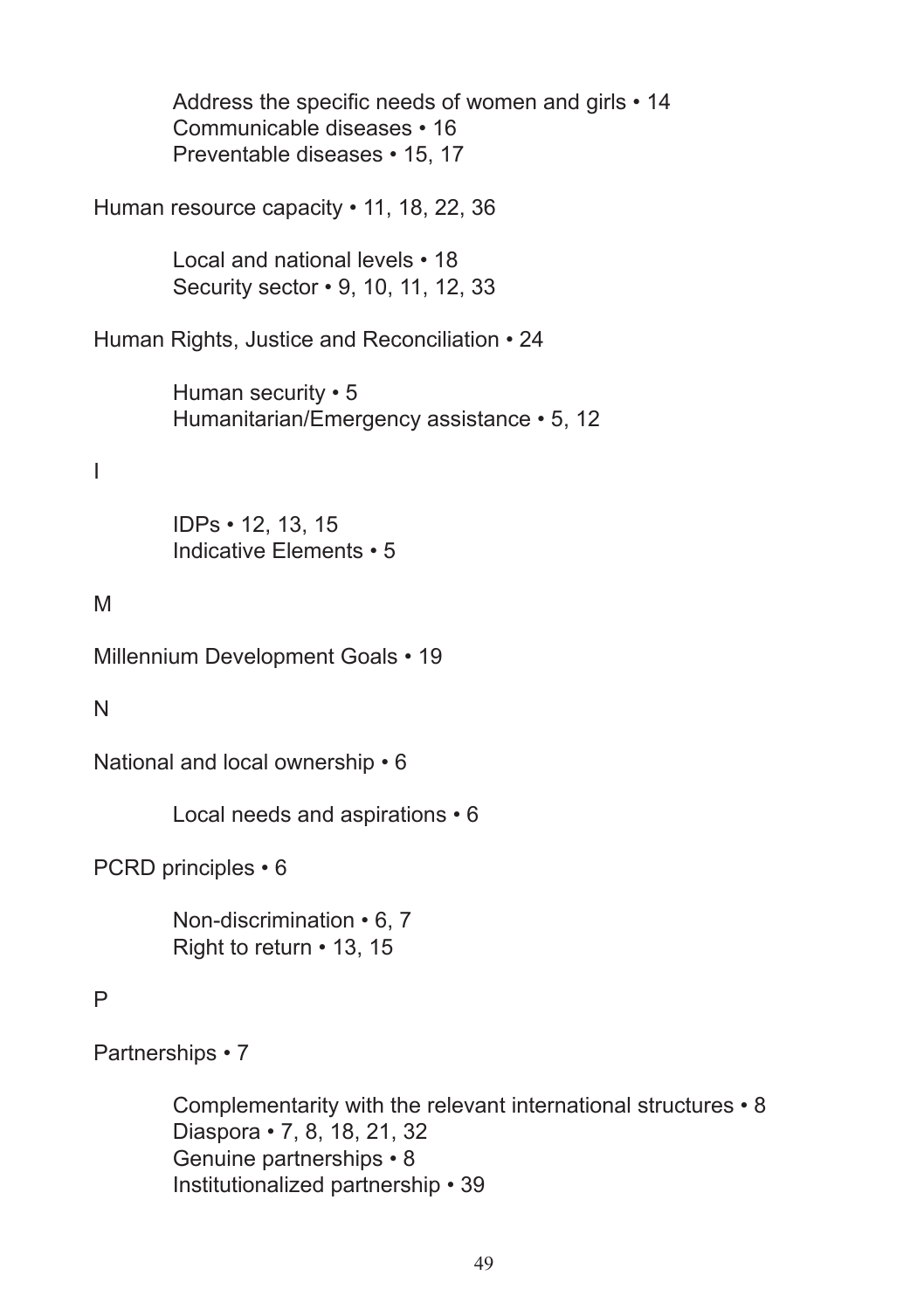Public-private • 32 Solidarity • 6, 32 with national, regional, continental and international • 14

#### PCRD

Draft  $\cdot$  2, 3 Framework • 1, 2, 3, 43, 44 Implementation of • 4, 34, 35, 36, 37, 38 Managing • 7 Phases of • 9, 13, 20, 35 Policy framework • 1, 2, 3 Post conflict • 29, 32, 33, 36 Principles • 6 Support • 6, 7, 9, 31, 32, 34, 36, 37, 38, 40 Sustainable • 1, 4, 5, 16, 37

PCRD Policy • 8

 Post-Conflict Reconstruction • 2, 4 Private sector • 23, 32

### R

 Rationale • 3 RECs • 1, 32, 35, 36, 37, 38, 41, 42, 44 Refugees • 2, 10, 12, 13, 15 Rehabilitation • 10, 12, 14, 16, 17, 19, 25, 32, 38 Resource Mobilisation • 31 Root causes of conflict • 3, 4, 5, 7, 8, 43

## S

SALWs • 12

 Windhoek Position • 12 Security • 9

Security sector reform • 11 Civil-military relations • 11 Professionalization of the security forces • 12 Right-sizing • 11, 12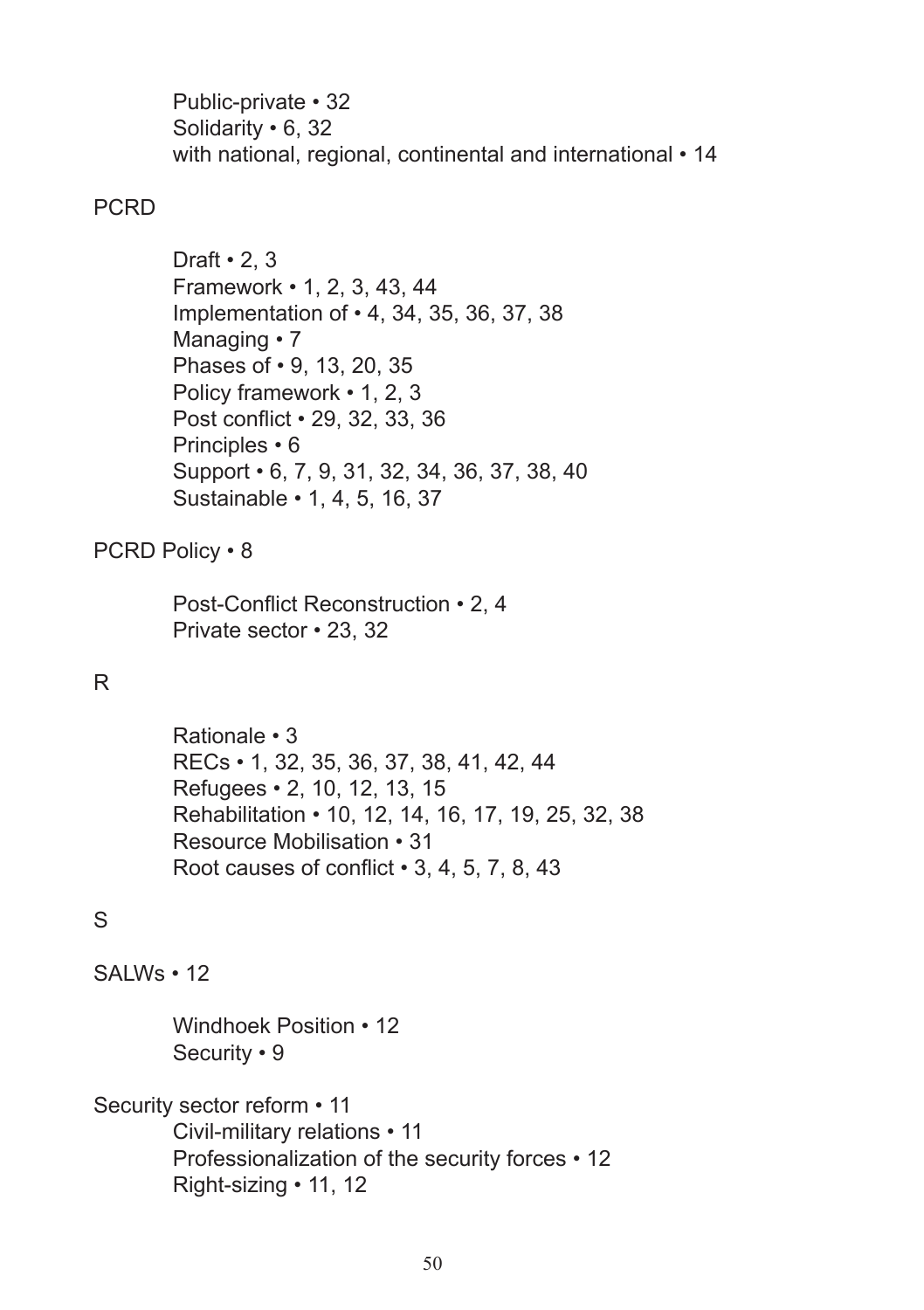Socio-Economic Reconstruction and Development • 16

T

Traditional conflict resolution mechanisms • 5

 Panel of the Wise • 5, 42

Traditional gender roles • 28

Transformation • 3, 10, 11, 20, 21, 22

 $\cup$ 

UN Peace-building Commission • 36, 39

Unconventional sources • 31

 Resource Mobilisation • 31